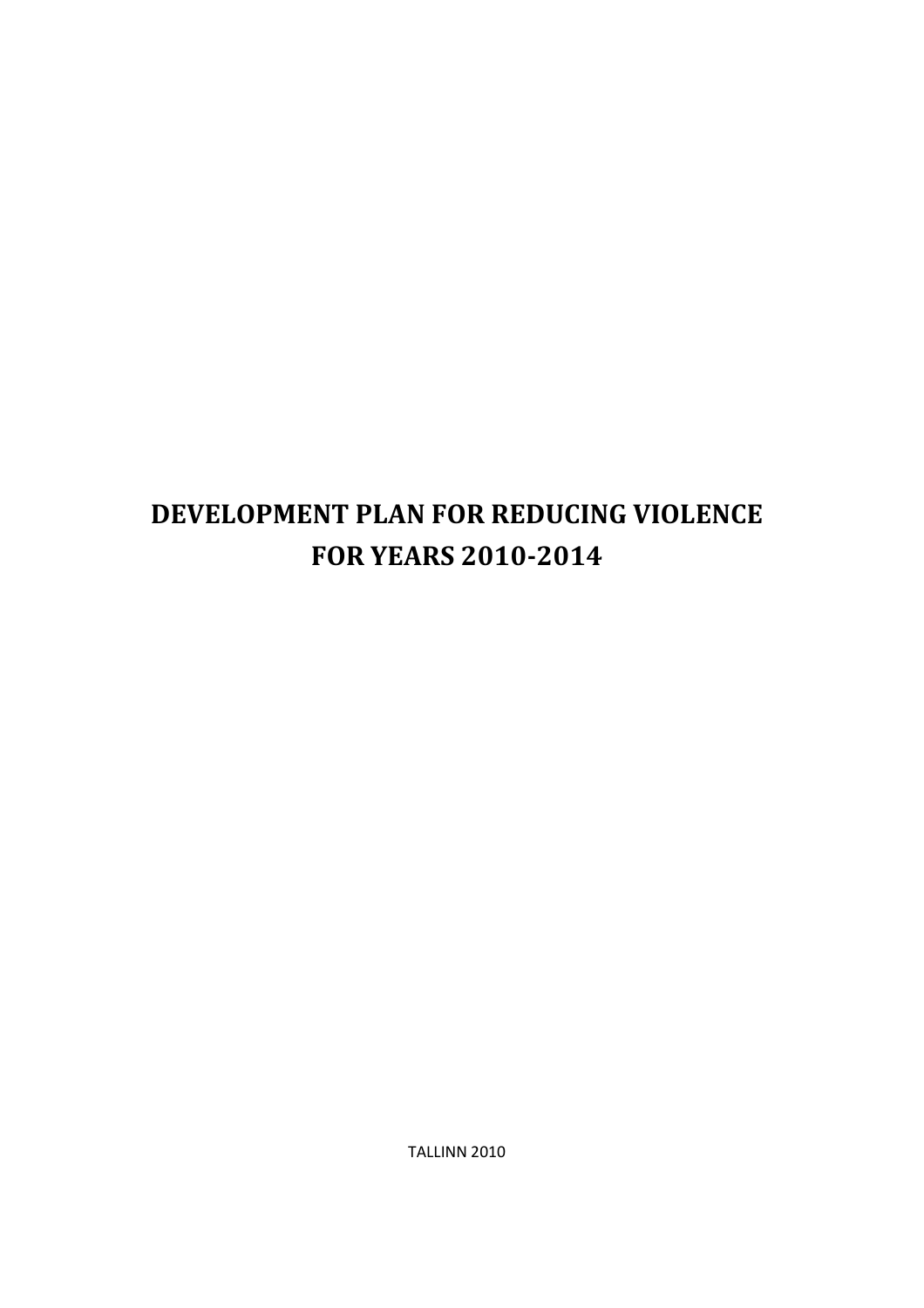# **Contents**

| BASES FOR THE PREPARATION OF THE DEVELOPMENT PLAN AND RELATIONS WITH OTHER STRATEGIC DOCUMENTS 5                                                                                                                                                                                              |
|-----------------------------------------------------------------------------------------------------------------------------------------------------------------------------------------------------------------------------------------------------------------------------------------------|
|                                                                                                                                                                                                                                                                                               |
| IMPLEMENTATION, MONITORING OF THE IMPLEMENTATION, AMENDMENT AND TERMINATION OF THE                                                                                                                                                                                                            |
|                                                                                                                                                                                                                                                                                               |
| DOMESTIC VIOLENCE TENDS TO BE RECURRENT; SERIOUS PHYSICAL VIOLENCE IN CLOSE RELATIONSHIPS ENDANGERS<br>IMPACT OF ALCOHOL AND OVER-ENGAGEMENT IN WORK ON THE USE OF VIOLENCE AND VICTIMISATION  12<br>FALLING VICTIM TO TRAFFICKING IN HUMAN BEINGS ENDAGERS VULNERABLE TARGET GROUPS MOST  12 |
| OBJECTIVE 1: REDUCTION AND PREVENTION OF VIOLENCE AGAINST CHILDREN 13                                                                                                                                                                                                                         |
| EARLY IDENTIFICATION OF CHILDREN WHO HAVE FALLEN VICTIM TO VIOLENCE AND POSSIBILITIES FOR RECEIVING                                                                                                                                                                                           |
| OBJECTIVE 2: REDUCTION AND PREVENTION OF JUVENILE VIOLENCE AND DELINQUENCY21                                                                                                                                                                                                                  |
| COMMUNITY-BASED AND FAMILY-CENTERED TARGETED MEASURES FOR CHILDREN AT RISK21                                                                                                                                                                                                                  |
| OBJECTIVE 3: REDUCTION AND PREVENTION OF DOMESTIC VIOLENCE (INCLUDING VIOLENCE                                                                                                                                                                                                                |
|                                                                                                                                                                                                                                                                                               |
| OBJECTIVE 4: COMBATING AND PREVENTION OF TRAFFICKING IN HUMAN BEINGS  31                                                                                                                                                                                                                      |
| INVESTIGATION OF CASES OF TRAFFICKING IN HUMAN BEINGS AND TRAINING OF SPECIALISTS  35                                                                                                                                                                                                         |
|                                                                                                                                                                                                                                                                                               |
|                                                                                                                                                                                                                                                                                               |
| ANNEX 1 CONNECTION OF THE STRATEGY WITH INTERNATIONAL DOCUMENTS  43                                                                                                                                                                                                                           |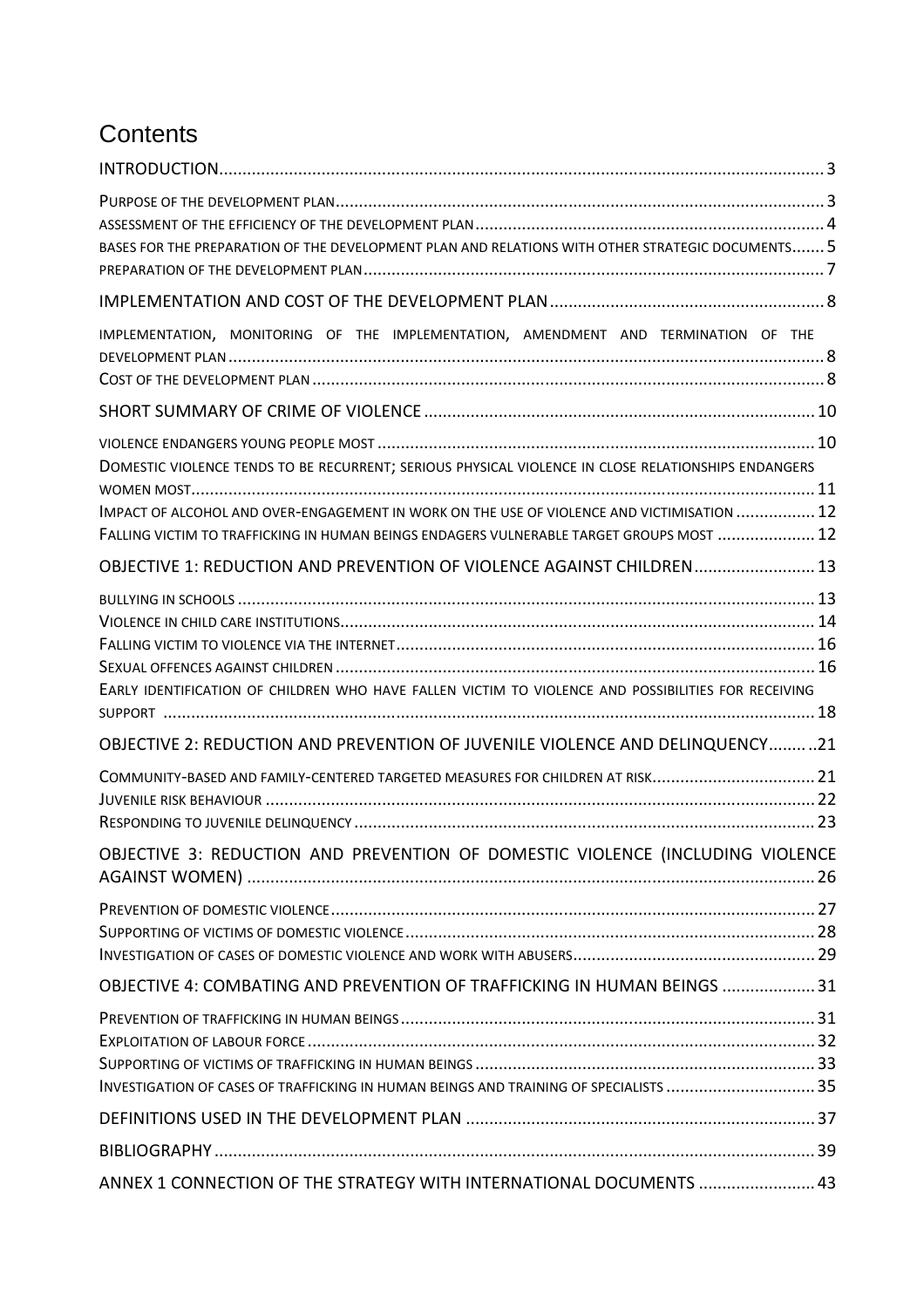|--|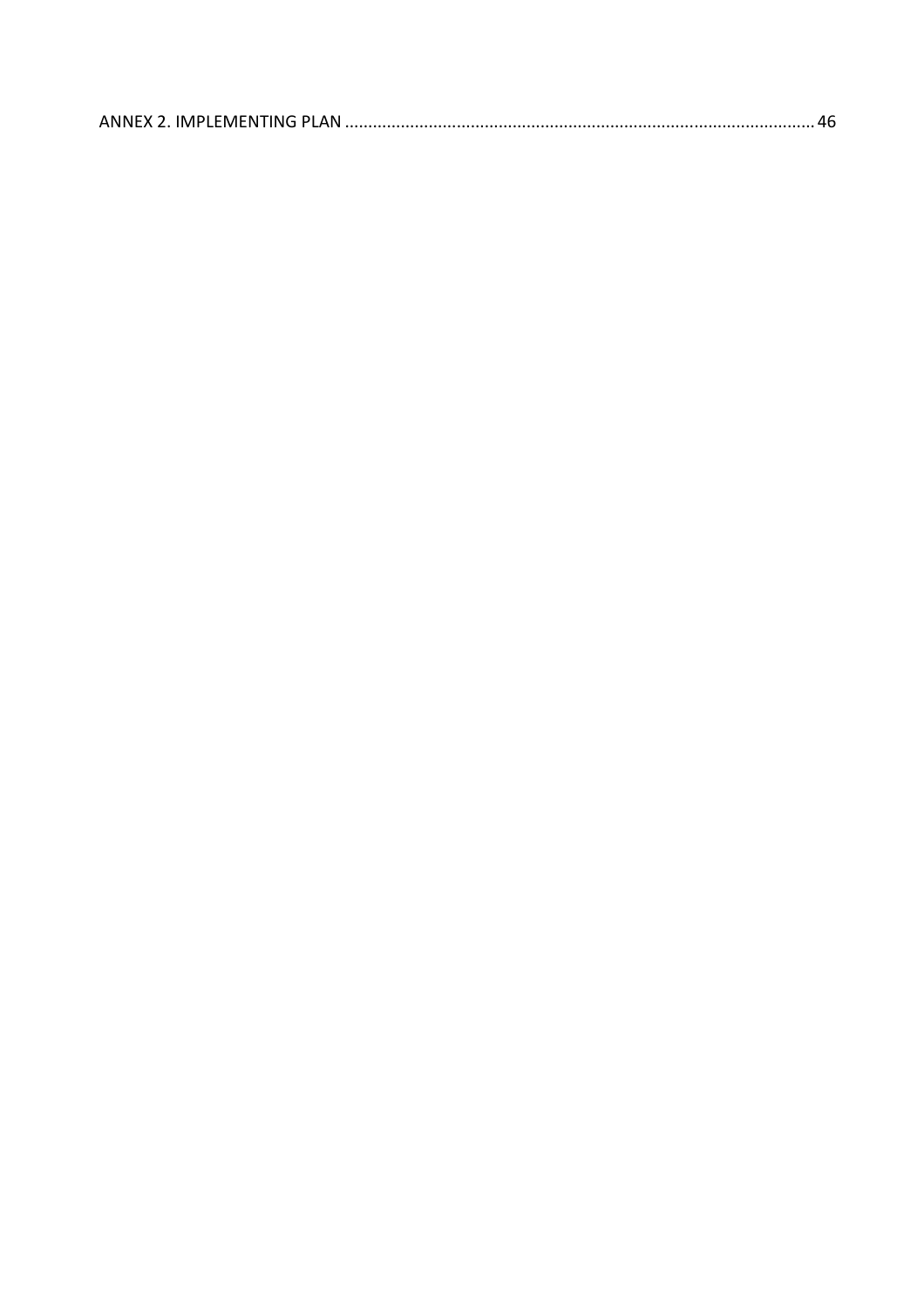# **Introduction**

# Purpose of the development plan

The purpose of the development plan to be approved by the Government of the Republic is to reduce and prevent violence in its various forms. The development plan deals with violence related to minors, domestic violence and trafficking in human beings.

The types of violence and situations that endanger vulnerable target groups – women and children – the most and the risk factors of which are often related to each other (e.g. influence of violence on subsequent violent behaviour) are discussed.

Acts of violence include very different types and forms of violence (mental, physical, sexual). Any violence, including violence in the private sphere occurring often at home between people who are in close relations with each other, is prohibited. Crime statistics indicate that women fall victim to violence mainly at home and attacks against men are more frequent in the public space (Borodin et al., 2008).

Random violence in public places which often takes place between people who do not know each other has decreased significantly in Estonia as compared to 1990-ies; most contacts with violence take place either between acquaintances, relatives or family members. Violence between two people who are in a close relationship is not only a problem of an individual but a problem of the whole society. Besides the damage caused by violence to the victim and people close to the victim it has also social effects (e.g. the victim's capacity for work reduces and medical and social costs increase). The prevention and processing of crimes of violence alone costs up to 3,000,000 kroons depending on the crime1.

Violence is an extensive problem. Biological (special needs, behavioural disorders of persons), individual, social (coping of families, use of addictive substances, gender inequality), communityrelated and other factors have been mentioned in various theories as the risk factors of violence (Stevens et al, 2006). The role of media and the attitudes promoting violent solution of problems and favouring gender inequality cannot be underestimated. In Estonia, the different positions concerning the treatment of violence and the models for reducing violence have not been weighed up carefully yet. At the same time it is obvious that not a single factor is sufficient in itself for predicting whether someone becomes a violent person or a victim but the more risks are related with a person the bigger is the likelihood of abuse.

Based on international experience (WHO, 2004; National programme …, 2006), it is recommended to use a comprehensive approach upon the development of the operating strategy against violence, not to focus strictly on the prevention of one type of violence, and to integrate prevention activities, identification of and provision of support to the victims and also rehabilitation of criminal offenders for that purpose. It is the obligation of the state to protect women and men against violence and threat of violence and to ensure through this that children grow in a safe and fear-free environment.

This development plan is prepared assuming that in order to reduce violence it is important to:

- prevent violence by changing people's values, dispositions and attitude to violence;
- reduce possibilities for the occurrence of situations facilitating violence;
- improve access of victims of violence to assisting and supporting services;
- ensure more efficient intervention of the criminal justice system in crimes of violence and thus reduce repetitive victimization and recidivism of criminal offenders.

The measures and activities of the development plan have been planned for the years 2010-2014. The measures and activities have been specified in the chapters of the development plan; the

 $\overline{\phantom{0}}$ 

 $^1$  Social costs accompanying criminal offences in 2008 according to the Ministry of Justice.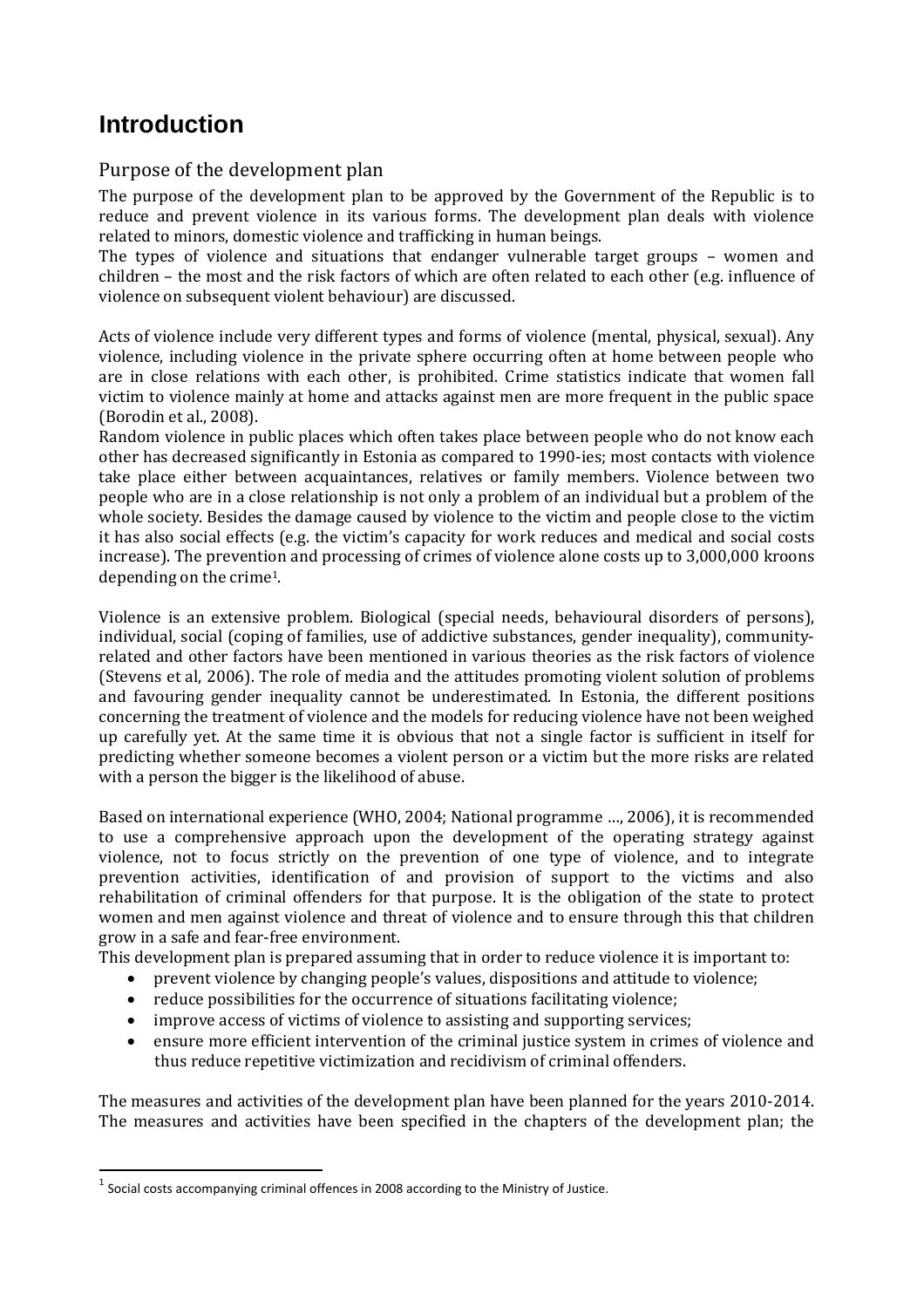detailed description, indicators, term and persons responsible are presented in the implementing plan (Annex 2).

# Assessment of the efficiency of the development plan

The efficiency of the development plan shall be assessed on the basis of studies, statistics and international assessments.

- 1) Studies:
	- the study of delinquent behaviour among juveniles International Self-reported Delinquency Study (ISRD)2, which provides an overview of juvenile delinquency and victimization of minors and the attitudes of young people to violence (e.g. tolerance with respect to the use of violence, the use of physical force ensures respect of the others);
	- analysis of recidivism of the pupils of reform schools which provides an overview of the further contact with the legal system of pupils, who leave a school for students who need special treatment due to behavioural problems;
	- victim studies which provide an overview of violence in couple relationships and attitude of the residents thereto;
	- studies concerning trafficking in human beings which provide an overview of the spreading thereof, the reasons for victimization and the attitude of the residents thereto.

2) Statistics:

- crime statistics concerning registered crimes of violence, the victims, processing thereof, the punishment practice and recidivism of abusers;
- statistics of juvenile committees concerning problem behaviour of the juveniles directed to the committees and the reasons for that, the sanctions imposed on juveniles and recidivism of the juveniles directed to the committees;
- other statistics, e.g. information concerning victim support and data of shelters concerning victims and assistance provided to them.

The abovementioned statistics shall be published together with analysis of the causes at least once a year.

3) International assessments:

- TIP report<sup>3</sup> on combating trafficking in human beings;
- CEDAW report on the implementation of the Convention on the Elimination of All Forms of Discrimination against Women;
- UN assessment of implementation of the Convention on the Rights of the Child;
- other periodic reports and assessments of the European Union, Council of Europe and UN.

The following tables include a more detailed list of the indicators (together with the level in 2008/2009) which can be used upon the assessment of the development plan. It is also planned to use studies carried out during the period of the development plan for the assessment of the development plan.

Studies

l

| Percentage of juniors who have committed an offence according to ISRD       | 12% |
|-----------------------------------------------------------------------------|-----|
| Percentage of juniors who have fallen victim to robbery and extortion $4\%$ |     |
| according to ISRD                                                           |     |

 $^2$  ISRD is an international comparative study the purpose of which is to obtain an objective overview of behavioural disorders among juveniles and to explore relationships between various social factors and juvenile delinquent behaviour. Estonia participated in the ISRD study for the first time in 2005/2006; the following international study is under preparation.<br><sup>3</sup> The annual report *Trafficking in Bersons prepared by the Ministry of Foreign Affairs of the Unite* 

The annual report *Trafficking in Persons* prepared by the Ministry of Foreign Affairs of the United States of America to the Congress which provides a general overview of the achievements of states upon combating trafficking in human beings.

<sup>4</sup> Convention on the Elimination of All Forms of Discrimination against Women. The last report concerning Estonia was submitted in 2005; the next reporting deadline is in 2012.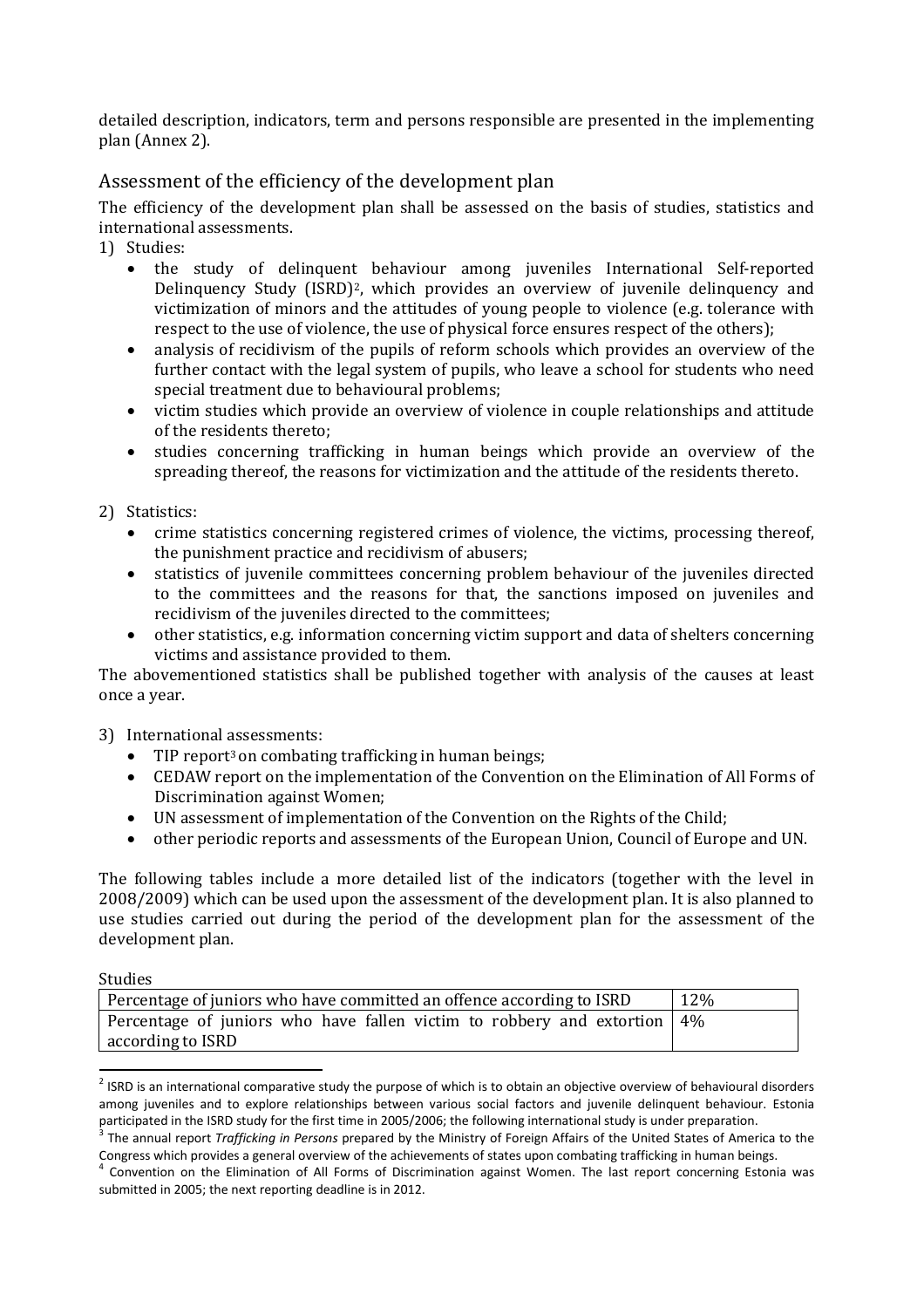| Percentage of juniors who have fallen victim to violence in school according 24% |  |
|----------------------------------------------------------------------------------|--|
| to ISRD                                                                          |  |
| Number of persons who have fallen victim to violence in a couple $10\%$          |  |
| relationship according to victim studies                                         |  |

**Statistics** 

| Number of registered manslaughters and murders                            | 95        |
|---------------------------------------------------------------------------|-----------|
| Number of registered physical abuses                                      | 4518      |
| Registered notices of domestic quarrels                                   | 2553*     |
| Number of victims of domestic violence who have contacted a victim        | 1312*     |
| support employee                                                          |           |
| Percentage of victims of domestic violence who have contacted a victim    | 33%*      |
| support employee among persons who contacted victim support               |           |
| Number of criminal offences committed by juveniles                        | 2045      |
| Number of juvenile criminals                                              | 1845      |
| Percentage of juvenile criminals per 100,000 inhabitants                  | 138       |
| Percentage of persons who have been punished pursuant to criminal         | 14.3%     |
| procedure in the age group of up to 17-year-olds <sup>5</sup>             |           |
| Number of juvenile prisoners (convicted offenders)                        | 19        |
| Percentage of juvenile prisoners in the prison population                 | 0.7%      |
| Number of juvenile probationers                                           | 348       |
| Percentage of juveniles among probationers                                | 4%        |
| Commission of a criminal offence by persons who have left a reform school | 81%       |
| within two years after leaving a reform school (boys/girls) <sup>6</sup>  | (95%/47%) |
| Number of criminal offences relating to trafficking in human beings       | 116       |
|                                                                           |           |

\* - data of 2008, in the case of other indicators data of 2009 are presented

Proceedings

| Duration of pre-trial proceedings in the case of criminal offences committed $\vert$ 3.7 months |            |
|-------------------------------------------------------------------------------------------------|------------|
| by juveniles                                                                                    |            |
| Duration of pre-trial proceedings in the case of criminal offences against $\vert$ 6-14 months  |            |
| persons where the victim is a juvenile                                                          |            |
| Duration of judicial proceedings in matters concerning juveniles                                | 4.1 months |
| Number of young people sent to juvenile committees                                              | 3486       |

# Bases for the preparation of the development plan and relations with other strategic documents

The development plan is based on the Order No 422 of the Government of the Republic of 1 October 2009 concerning approval of the proposal for preparation of the development plan. The development plan is in compliance with Regulation No 302 of the Government of the Republic of 13 December 2005 "The types of strategic development plans, the procedure for their preparation, amendment, implementation and evaluation and the reporting procedure".

The development plan has been prepared pursuant to the priorities of combating crime agreed upon in the Laulasmaa Declaration between the Minister of Justice and the Minister of the Interior. Combating juvenile delinquency (including criminal offences committed by juveniles and with respect to juveniles) and organized crime (drugs related crime, trafficking in human beings, proceeds from crime and corruption crime) have been declared to be the priorities.

<sup>&</sup>lt;sup>5</sup> Enquiry from the Punishment Register.

<sup>6</sup> Source: Rits 2009.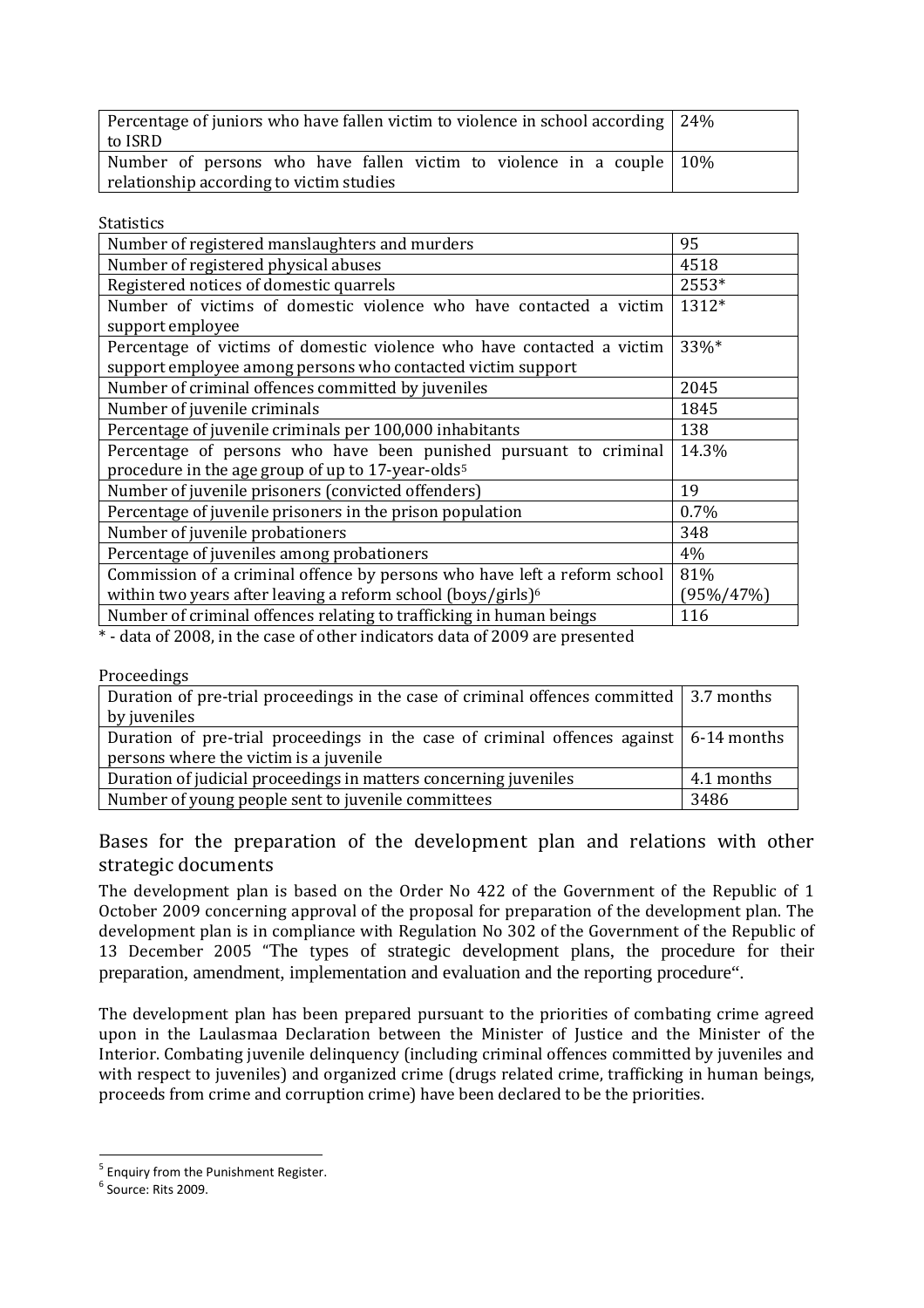The Guidelines for Development of Criminal Policy until 20187 (hereinafter Guidelines for Development), which set out the principles for the development and long-term objectives of criminal policy, may be regarded as a broader framework instrument of the development plan. Prevention of juvenile delinquency, payment of enhanced attention to the prevention and responding to criminal offences relating to domestic violence and trafficking in human beings are the primary objectives set out in the Guidelines for Development.

The topics of juvenile delinquency and trafficking in human beings have been discussed in the following development plans approved by the Government of the Republic: "The Strategy to Guarantee the Rights of the Child 2004-2008"8, "Development Plan for Reduction of Juvenile Delinquency 2007-2009"9, "Development Plan for Combating Trafficking in Human Beings 2006- 2009"10 and the efficiency thereof has been analysed upon the preparation of the new plan. The topic of domestic violence has not been discussed thoroughly in Estonian strategic documents so far.

Violence is an extensive problem; the measures planned in various other strategies contribute also to reduction of violence:

- "Main Guidelines of Estonia's Security Policy until 2015"12 (hereinafter "Main Guidelines") approved by the Riigikogu define the uniform principles and long-term objectives of the security policy and prescribe, *inter alia,* measures for increasing the security of the citizens and safety of the environment and for the implementation of more efficient security policy. For example, in order to reduce the number of criminal offences against persons, media campaigns are prescribed in the Main Guidelines for informing of the problems of violence in schools and in close relationships and for avoiding violence; in order to ensure increased security of the state it is important to ensure the ability of the state to identify reliably the persons staying in Estonia and to reduce the possibilities for entering Estonia or staying in Estonia illegally.
- Supporting of the development of each student and development of the expertise, skills, values and preparedness in the school system is discussed in the "Development Plan for the General Education System 2007-2013"13 which prescribes, for example, updating of national curricula, noticing of children's special needs at an early age and prevention of drop-out from general education schools.
- The issues relating to the informing and consulting services for young people, the recreational activities, education and work education are discussed in the "Youth Work Strategy 2006- 2013"14.
- "Teacher Education Strategy for 2009-2013"15 handles the issues concerning in-service training of teachers of pre-school education, general education and vocational education systems.
- "Population Health Development Plan for 2008-202016 sets out, *inter alia,* activities for the enhancement of social cohesion in the society, increasing equal opportunities, ensuring

<sup>&</sup>lt;sup>7</sup> Guidelines for Development of Criminal Policy until 2018. Draft legislation and explanatory memorandum thereof, see http://www.just.ee/orb.aw/class=file/action=preview/id=48305/KRIMINAALPOLIITIKA+ARENGUSUUNAD+AASTANI+2018+SEL ETUSKIRI.pdf

 $^8$  Approved by the Government of the Republic on 16 October 2003.

<sup>9</sup> Approved by Order No 592 of 26 October 2006 of the Government of the Republic.

<sup>&</sup>lt;sup>10</sup> Approved by Order No 63 of 30 January 2006 of the Government of the Republic.

 $11$  See final reports of the abovementioned development plans.

<sup>12</sup> Approved by resolution of 10 June 2008 of the Riigikogu.

<sup>&</sup>lt;sup>13</sup> Approved by Order No 26 of 19 January 2007 of the Government of the Republic.

<sup>&</sup>lt;sup>14</sup> Approved by Order No 380 of 6 July 2006 of the Government of the Republic.

<sup>&</sup>lt;sup>15</sup> Approved by directive No 64 of 2 February 2009 of the Minister of Education and Research.

<sup>&</sup>lt;sup>16</sup> Approved by Order No 325 of 17 July 2008 of the Government of the Republic.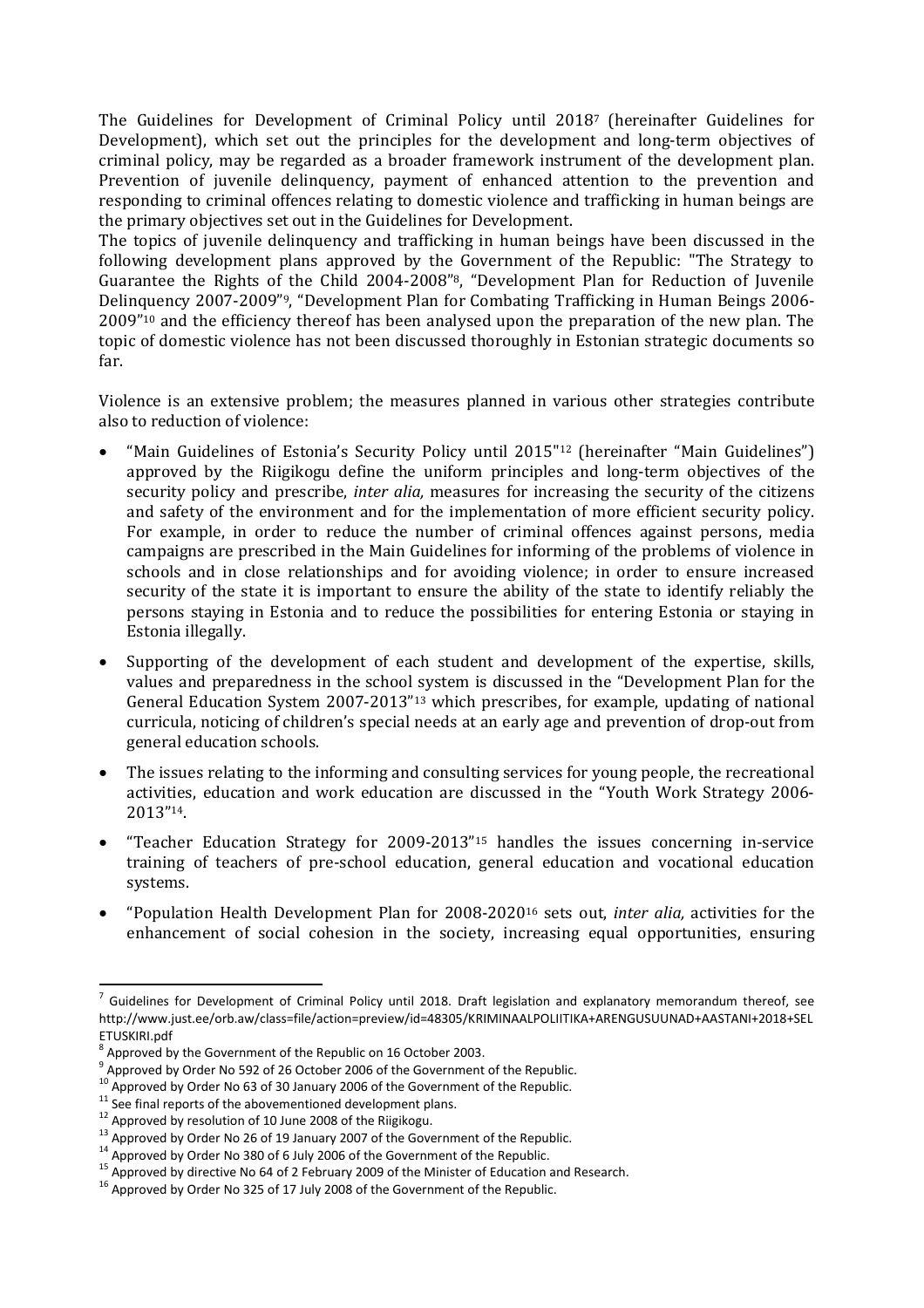healthy and safe development of children, development of a health-supporting environment and promotion of healthy lifestyles.

- Issues concerning the reduction of drug addiction are discussed in the "National Drug Addiction Prevention Strategy until 2012"17, which deals with both, drug demand (prevention, treatment, rehabilitation) and drug supply (activities of different law enforcement structures: the police, customs, border guard).
- "Estonian National Traffic Program 2003-20015"18 prescribes organisation of national traffic safety campaigns, including campaigns for reducing drunk driving.
- "Action Plan for Economic Growth and Jobs 2008-2011"19 , the objectives of which are, inter alia, increasing of the flexibility of the labour market and improvement of the quality of working life and improvement of the skills of the labour force, helps to ensure security in the issues concerning employment.
- The Ministry of Social Affairs plans to deal with the issues relating to ensuring children's rights, including the development of the child protection system and the services for children and families and improvement of the quality of life of families, in the "Development Plan of Children and Families for 2011-2016"20.

Besides the national strategies it is important to base the development of the field in question on international guidelines and recommendations. In 1991, Estonia acceded to the UN Convention on the Rights of the Child<sup>21</sup>, which provides for the right of the child for special protection and treatment and Estonia has signed the Optional Protocol to the Convention on the sale of children, child prostitution and child pornography<sup>22</sup>. Estonia has transposed the Council Framework Decision on the standing of victims in criminal proceedings<sup>23</sup>, the Framework Decision of the European Union on combating trafficking in human beings $24$ , in 2004 signed the protocol to prevent, suppress and punish trafficking in persons, especially women and children, supplementing the UN Convention against transnational organized crime25, in 2009 the Convention on the Protection of Children against Sexual Exploitation and Sexual Abuse26 and in 2010 the Council of Europe Convention on Action against Trafficking in Human Beings<sup>27</sup>. The Council Convention on combating violence against women and domestic violence is currently under development. The Council of Europe prepares the corresponding instructional materials for the treatment of the topic of violence against children in national strategies. A more detailed list of international documents related to the development plan is presented in Annex 1.

### Preparation of the development plan

By directive No 137 of 28 October 2009 of the Ministry of Justice a working group was formed for the preparation of the development plan which included the representatives of the Ministry of Justice, Ministry of Education and Research, Ministry of the Interior, Ministry of Social Affairs and Ministry of Foreign Affairs and agencies within the area of government of the Ministries, local governments, universities and several non-profit associations. The preparation of the development plan was coordinated by the Criminal Statistics and Analysis Division of the Criminal

l

 $17$  Approved by minute decision of 22 April 2004 of the Government of the Republic.

<sup>&</sup>lt;sup>18</sup> Approved by the Riigikogu on 23 May 2003.

<sup>&</sup>lt;sup>19</sup> Approved by Order No 426 of 9 October 2008 of the Government of the Republic.

<sup>20</sup> A proposal for the preparation of a development plan has been prepared for now**.**

<sup>&</sup>lt;sup>21</sup> Approved by the Resolution of the Supreme Council of the Republic of Estonia of 26 September 1991.

<sup>22</sup> Estonia signed the Optional Protocol on 24 September 2003 and ratified it on 15 June 2004.

<sup>&</sup>lt;sup>23</sup> Council Framework Decision of 15 March 2001 on the standing of victims in criminal proceedings

<sup>24</sup> (2002/629/JHA) OJ L 203, 1.8.2002

<sup>25</sup> Published in the Riigi Teataja: https://www.riigiteataja.ee/ert/act.jsp?id=733018, binding on Estonia from 11 June 2004.

<sup>&</sup>lt;sup>26</sup> Convention on the Protection of Children against Sexual Exploitation and Sexual Abuse, opened for signature from 25.10.2007

 $^{27}$  Council of Europe Convention on Action against Trafficking in Human Beings, opened for signature from 16 May 2005, Estonia signed it on 03 February 2010. Available at: http://conventions.coe.int/Treaty/EN/Treaties/Html/197.htm.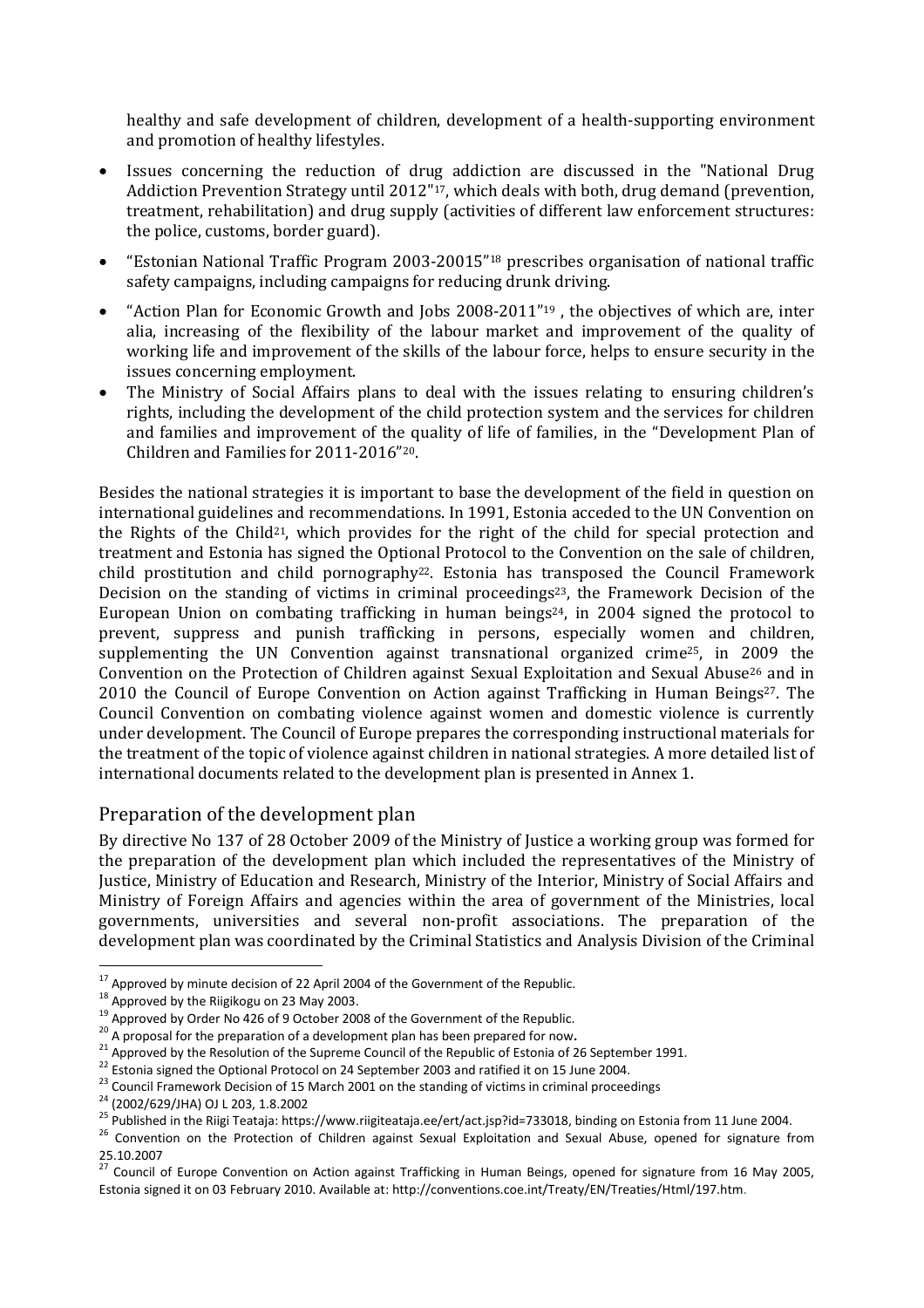Policy Department of the Ministry of Justice. In order to map the most important problems, in the first stage discussions were carried out in four working subgroups, which were formed in accordance with the areas of the development plan: violence against children, juvenile violence, domestic violence and trafficking in human beings. After meetings in working subgroups and independent analysis of the members of the subgroups, problem descriptions were prepared on the basis of the current situation of the area, the studies and analysis of the strategies of other countries dealing with the problems of violence<sup>28</sup> and the problems raised by the partners involved and measures were specified for finding solutions to the problems.

In connection with the preparation of the development plan the Ministry of Justice participated in the project "Non-governmental organisations as equipotent partners upon planning and implementation of national decisions" conducted by Praxis and the Network of Estonian Nonprofit Organisations (NENO). In the framework of the project NENO organised a forum of citizens on 7 November 2009 where people invited to participate by random selection discussed over the problems dealt with in the development plan and potential proposals for the solution thereof. The results of the forum where regarded as input in the analysis of the current situation of the development plan.

All the interested persons also had the possibility to make proposals concerning the preparation and content of the development plan through the weblog of the Ministry of Justice on combating violence or via the participation web.

<sup>&</sup>lt;sup>28</sup> The strategies of the following foreign states were analysed: Finland – Reducing Violence in Finland, Norway – Action Plan against Domestic Violence 2008-2011, England – Tackling Violence Action Plan, Germany – Second Action Plan of the Federal Government to Combat Violence against Women, Denmark – The Danish Government's Action Plan to Stop Violence against Women.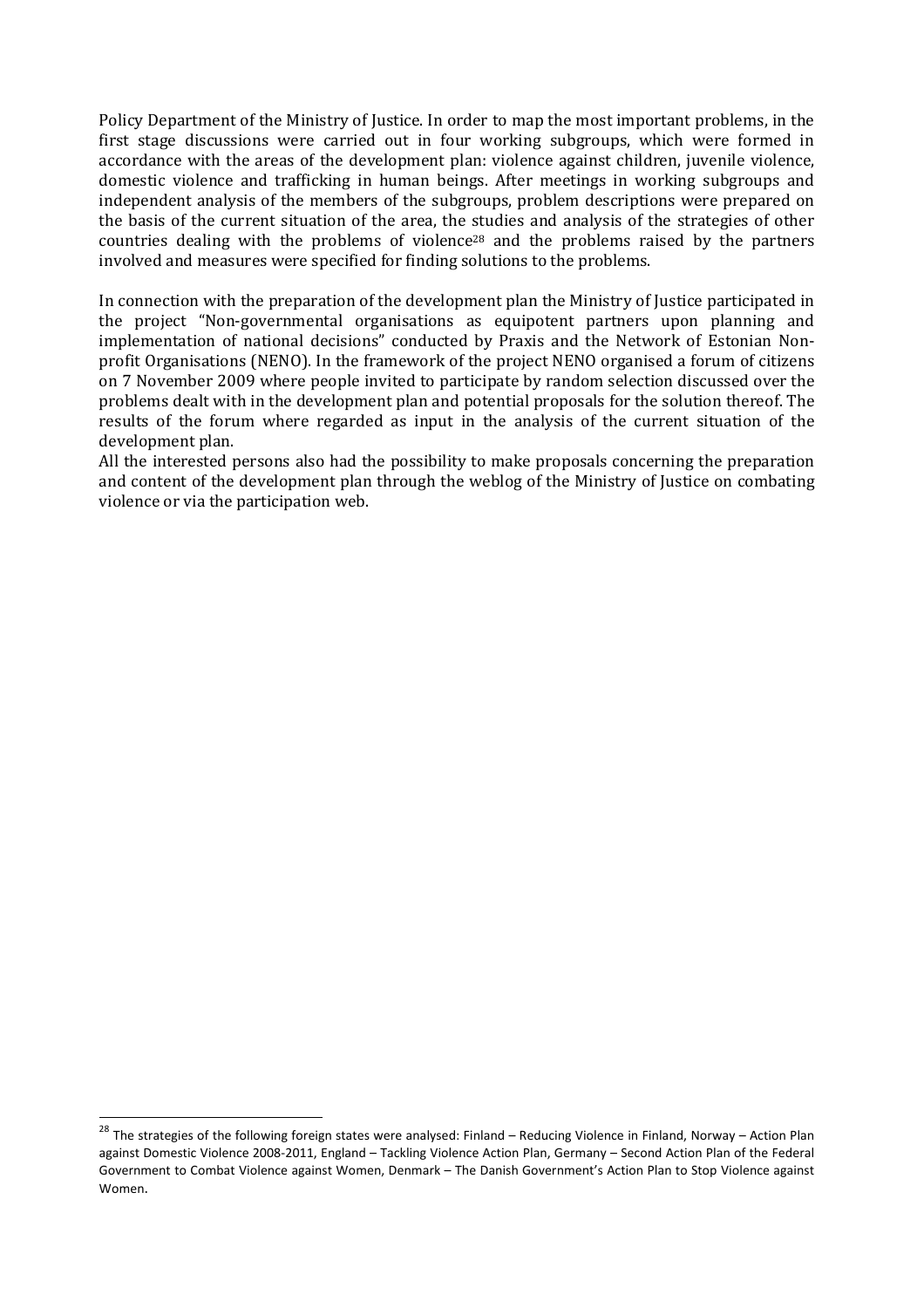# Implementation and cost of the development plan

# Implementation, monitoring of the implementation, amendment and termination of the development plan

Implementation of the development plan shall be coordinated by the Ministry of Justice. Cooperation between different sectors is important for the achievement of the objectives of the development plan upon the prevention and dealing with the consequences of violence. The Ministry of Education and Research, Ministry of the Interior, Ministry of Social Affairs, Ministry of Foreign Affairs together with the agencies within the area of their government, local governments, non-profit associations participate in the implementation of the development plan besides the Ministry of Justice. In addition, private undertakings and the general public as a whole shall be involved in combating violence.

In order to improve information exchange and cooperation between the organisations implementing the measures and activities of the development plan, cooperation networks shall be established by the topics discussed in the development plan: violence against children, juvenile violence and delinquency, domestic violence, trafficking in human beings. The cooperation network of agencies engaged in combating and preventing of trafficking in human beings operates since 2006; no analogous networks have been established in other areas of the development plan so far. The members of the networks will meet regularly in order to provide an overview of the development of the area and an input for the amendment of the development plan.

The implementation of the development plan shall be assessed every year in order to obtain an overview of the application of the activities planned in the development plan. For that purpose each relevant Ministry – the Ministry of Education and Research, Ministry of the Interior, Ministry of Social Affairs, Ministry of Foreign Affairs – shall prepare an annual summary concerning the implementation of the measures and activities in their area of responsibility and submit it to the Ministry of Justice by 1 February of each following year. The Ministry of Justice shall prepare a summary of the implementation of the measures and activities in its area of responsibility. On the basis of the submitted summaries a report concerning the implementation of the development plan shall be prepared under the coordination of the Ministry of Justice which shall, before submission to the Government of the Republic, be introduced also to the cooperation networks established within the framework of the development plan. A report on the implementation of the development plan shall be submitted to the Government of the Republic for approval not later than by March each year. The development plan and its implementing plan shall be reviewed and updated, if necessary, once a year before planning of the budget of the following year. Proposals for the amendment of the development plan and implementing plan shall be submitted to the Government of the Republic together with the annual report on the implementation of the development plan.

In order to prepare the final report on the implementation of the development plan, the abovementioned Ministries (Ministry of Education and Research, Ministry of the Interior, Ministry of Social Affairs, Ministry of Foreign Affairs) shall submit a summary of the implementation of the measures and activities in their area of responsibility during the whole period of the development plan to the Ministry of Justice not later than by 1 February 2015. The Ministry of Justice shall prepare a consolidated report and coordinate it with the relevant Ministries and the Government Office, discuss it with the cooperation networks and submit it to the Government of the Republic for approval not later than on 31 May 2015.

# Cost of the development plan

The financial resources set out in the implementing plan of the development plan are in compliance with the state budget strategy for 2010-2013 and the State Budget Act of 2010. The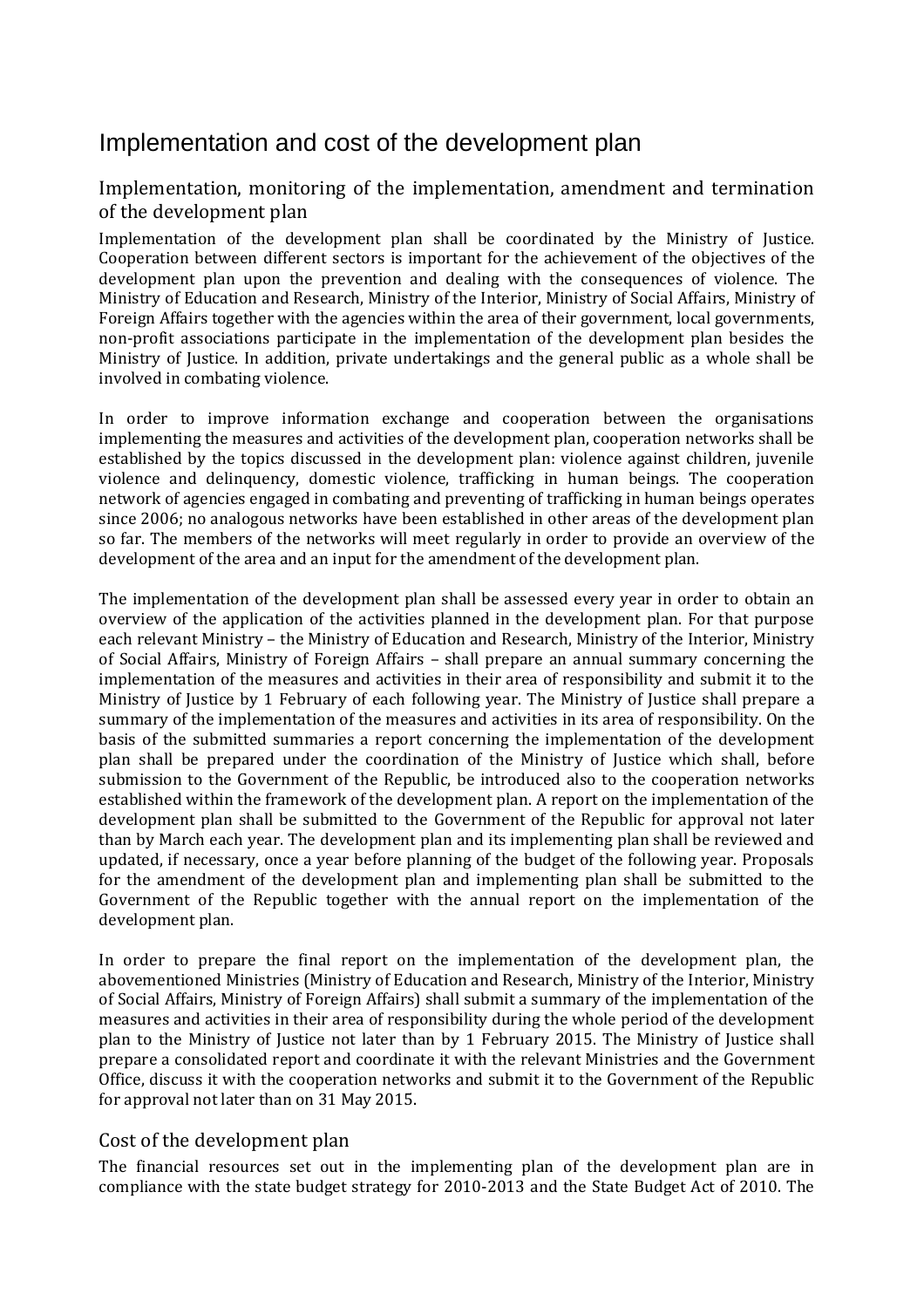expenses necessary for the implementation of the development plan shall be planned in the budget of the relevant Ministry. Not all the measures planned in the development plan presume direct additional costs (e.g. duties of the Ministries according to their work schedule) in which case no separate resources have been planned. Additional needs for resources shall be planned previously in the state budget strategy and European aid is an additional source for covering the costs.

According to the assessments, the operating expenses of the Ministries upon the implementation of the development plan in 2010-2014 are approximately 36 million kroons. The funds planned for 2011-2013 are indicative. In such case, e.g. if the exact amount has not been specified in the case of foreign funds, no decision concerning the funding volume has been made yet. These columns will be supplemented in the course of updating of the development plan in the following years.

| <b>Objectives</b>                                                      | 2010      | 2011          | 2012          | 2013      | 2014          | <b>Total</b> |
|------------------------------------------------------------------------|-----------|---------------|---------------|-----------|---------------|--------------|
| Reduction and<br>prevention of<br>violence against<br>children         | 1 000 000 | 1450000       | 1 300 000     | 1 300 000 | 1 300 000     | 6 350 000    |
| Reduction and<br>prevention of<br>juvenile violence<br>and delinquency | 73 980    |               |               | 500 000   | 500 000       | 1073980      |
| Reduction and<br>prevention of<br>domestic violence                    | 165 000   | 3 5 3 4 3 0 5 | 3 134 305     | 3 134 305 | 3 134 305     | 13 102 220   |
| Combating and<br>prevention of<br>trafficking in human<br>beings       | 2 032 000 | 3 605 000     | 3 155 000     | 3 255 000 | 3 155 000     | 15 202 000   |
| Total                                                                  | 3 270 980 | 8 5 8 9 3 0 5 | 7 5 8 9 3 0 5 | 8 189 305 | 8 0 8 9 3 0 5 | 35 728 200   |

Table 1. Need for additional expenses for 2010-2014 in order to implement the development plan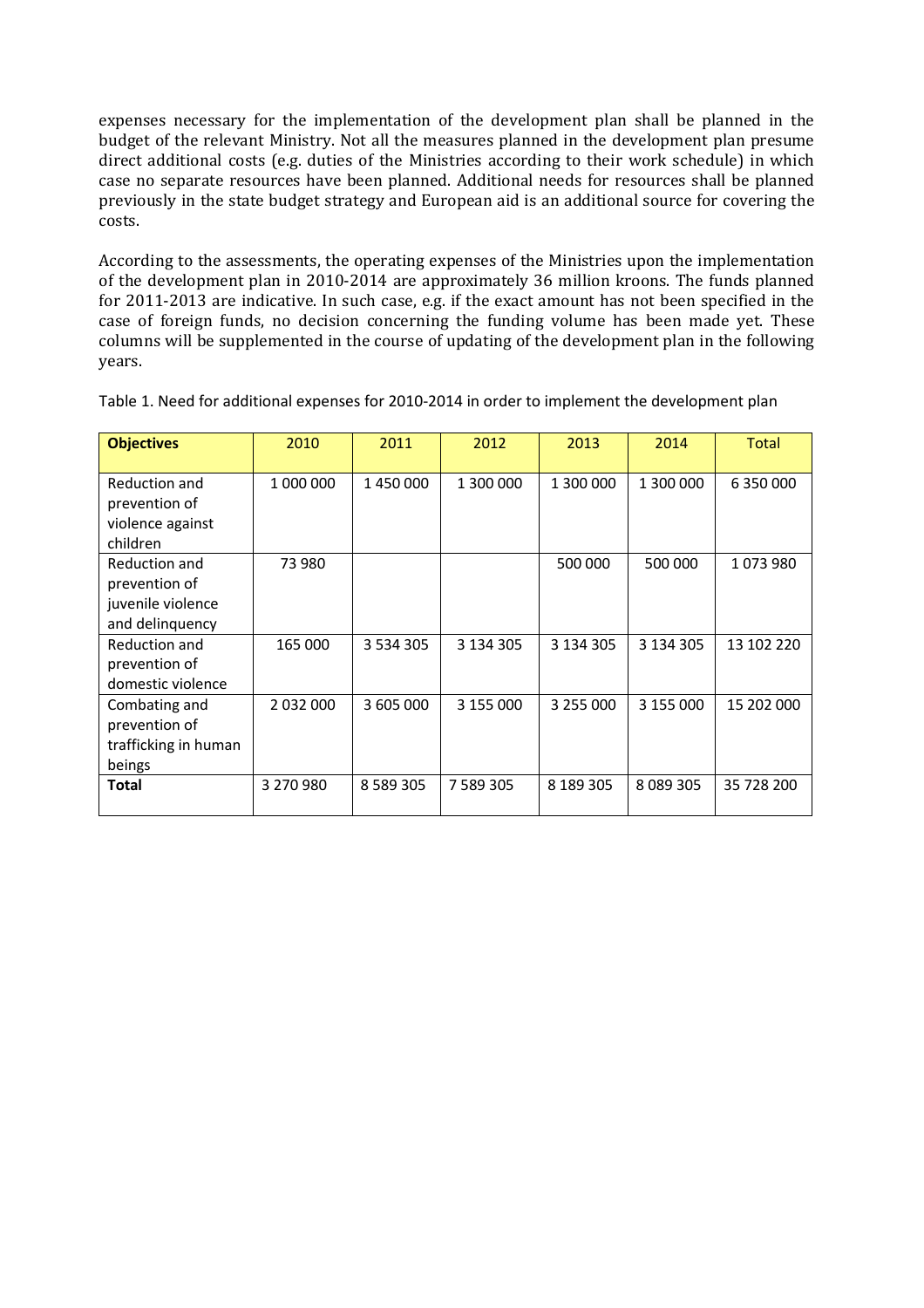# Short summary of crime of violence

In order to understand better the areas discussed in the development plan, a short overview concerning crimes of violence and falling victim to violence is provided below which is based on studies and national crime statistics. More specific descriptions of the situations in the areas are presented in separate chapters.

Falling victim to crimes of violence has decreased and general security of the inhabitants has increased in Estonia over the past years. According to victim studies 12 % of the population of 15- 74-year-olds fell victim to crimes of violence in 1999 and 8 % in 2009 (Statistics Estonia 2010).

Crime statistics also indicate decrease of the number of registered crimes of violence. 7596 crimes of violence were registered in 2009 which is 19% less than in 2008, whereas both, the number of more frequently registered crimes of violence (physical abuse and aggravated breaches of public order) and the number of serious criminal offences against persons (manslaughter, murder, rape) decreased (Crime in Estonia, 2010).



**Figure 1.** Registered crimes of violence in 2003-2008

Although falling victim to crimes of violence has in general reduced to some extent, the number of crimes of violence is large as compared to the Nordic countries and there are several areas where more attention should be paid for reducing violence. For example, the percentage of criminal offences relating to juvenile violence has started to increase; according to the police the percentage increased almost twice from 2005 up to 2008 (Borodin et al, 2009).

# Violence endangers young people most

The results of victim studies indicate that young people are endangered most and the actual risk of falling victim to crime decreases with the increase of age. In 2009, the overall level of falling victim was 33% among 15-19-year-olds, the overall level of falling victim was the lowest (18%) among the respondents of the oldest age group (60 and more years of age). Young people may fall victim to crime at least partially due to their lifestyle and frequent visits to public places.

The studies carried out in Estonia indicate that physical, sexual and mental abuse is wide-spread among Estonian youths. According to one study, every third of 15-19-year-old school pupils has been a victim to mental violence and every fourth a victim to physical violence during the last twelve months (Ainsaar, 2004). 24% of schoolchildren, whereas 40% of 12-13-year old boys and 30% of 14-year-old girls have suffered from violence in school. Violence in school is significantly more wide-spread in Estonia as compared to the other Member States of the European Union. The percentage of Estonian children who have been bullied or threatened through the Internet by persons of their age is also higher (EU Kids Online, 2009).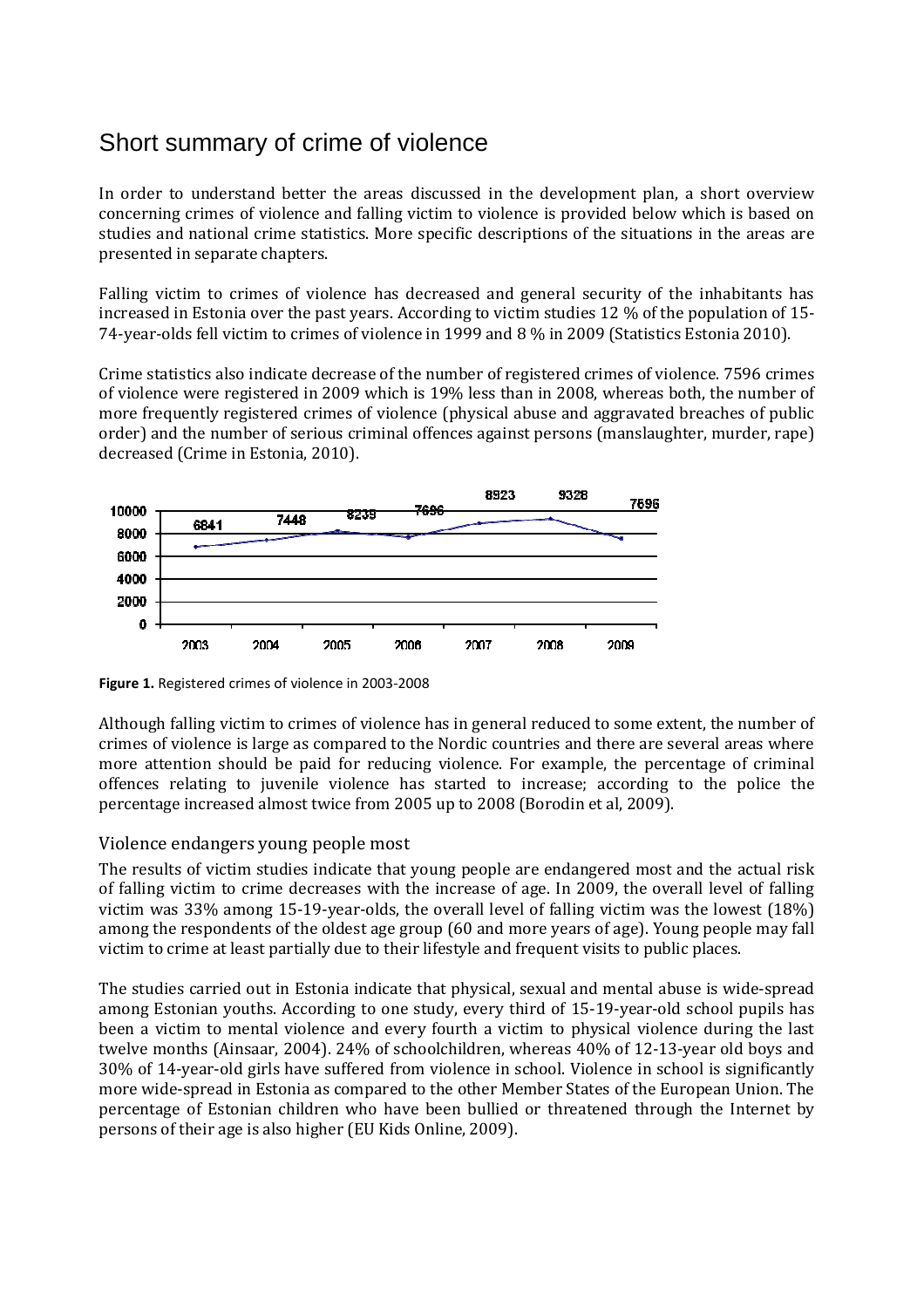200 sexual offences committed against children were registered in 2009, from among which 3/4 were sexual offences included in criminal offences against persons (rape, satisfaction of sexual desire), a little less than one fifth were pornography offences and one tenth were cases relating to sexual enticement of a child. In the case of rape and other criminal offences against sexual selfdetermination the biggest risk for a child is to fall victim to people close to him or her. In the case of pornography offences and sexual enticement, more and more criminal offences take place through the Internet and computers (Crime in Estonia, 2010).

Violence from which a person suffers in childhood has a permanent effect on the development of personality, the person's health, well-being and ability to cope (Soo et al, 2009). Studies indicate connection between violence experienced or witnessed in childhood and later violent behaviour and transfer of abuse as a learned type of conduct from one generation to another (Allaste & Võõbus, 2008). It becomes evident from the study concerning abuse of Estonian youth (Soo, 2004) that abused children have more problems at school, they may become aggressive and tend to behave delinquently and use drugs more often. Thus, it is possible to prevent juvenile problem behaviour and delinquency by reducing the possibilities to fall victim to violence in childhood.

Domestic violence tends to be recurrent; serious physical violence in close relationships endangers women most

The actual level of domestic violence is significantly higher than reflected in police statistics (see e.g. Eesti avatud …, 2001; Pettai & Proos, 2003) For example, it was concluded based on the study carried out with the support of the Open Estonia Foundation that "41,000 women a year are injured due to violence, whereas life-threatening, serious injuries are caused to 7000 of them" (Pettai & Proos, 2003). Only one third of the women who have been injured due to violence seek medical help, whereas according to physicians, the reason for not seeking medical help is women's shame of what has happened – the victims do not want anyone to know about the violence they have suffered from (Kase & Pettai, 2003).

In 2009 a victim study was carried out in which the encounters of the people of Estonia with couple violence were examined. It was found in the study that fifty per cent of 15-74-year-olds had come into contact with violence at least once and one couple out of ten (95 000) had experienced violence in their relationship in a year. From among men 50,700 i.e. 11% and from among women 44,200 i.e. 8% experienced violence in a year (Statistics Estonia, 2010). In the case of more than fifty per cent of the women serious physical abuse was involved: a partner had punched, beaten, strangled, suffocated, burnt, attacked with a weapon or forced into a sexual intercourse. The number of men who had encountered serious violence in a couple relationship was smaller, which indicates that in a couple relationship men fall victim rather to minor violence and women to more serious violence (Paats, 2010). For example approximately one third of the women and 6% of the men fell victim to beating and strangling.

Domestic violence endangers also younger people foremost: the percentage of victims among up to 30-year-olds was twice as high as in the age group 30-49 and several times higher as compared to the age group 50+ (Salla, 2009). The fact whether a couple had children had a significant impact on the experience of violence: 7% of people in households without dependent children and 13- 14% of households with children encountered violence (Paats, 2010).

Domestic violence is dangerous due to the fact that it is seldom a single event – violence becomes usually part of the normal behaviour for the attacker. Domestic violence in a family does not endanger only adults, but also children for whom encountering violence is dangerous even as a witness since this creates a pattern of behaviour where violence is accepted and which the child takes inevitably along from home. The people who have encountered domestic violence in childhood are very often victims to domestic violence again or abusers as adults.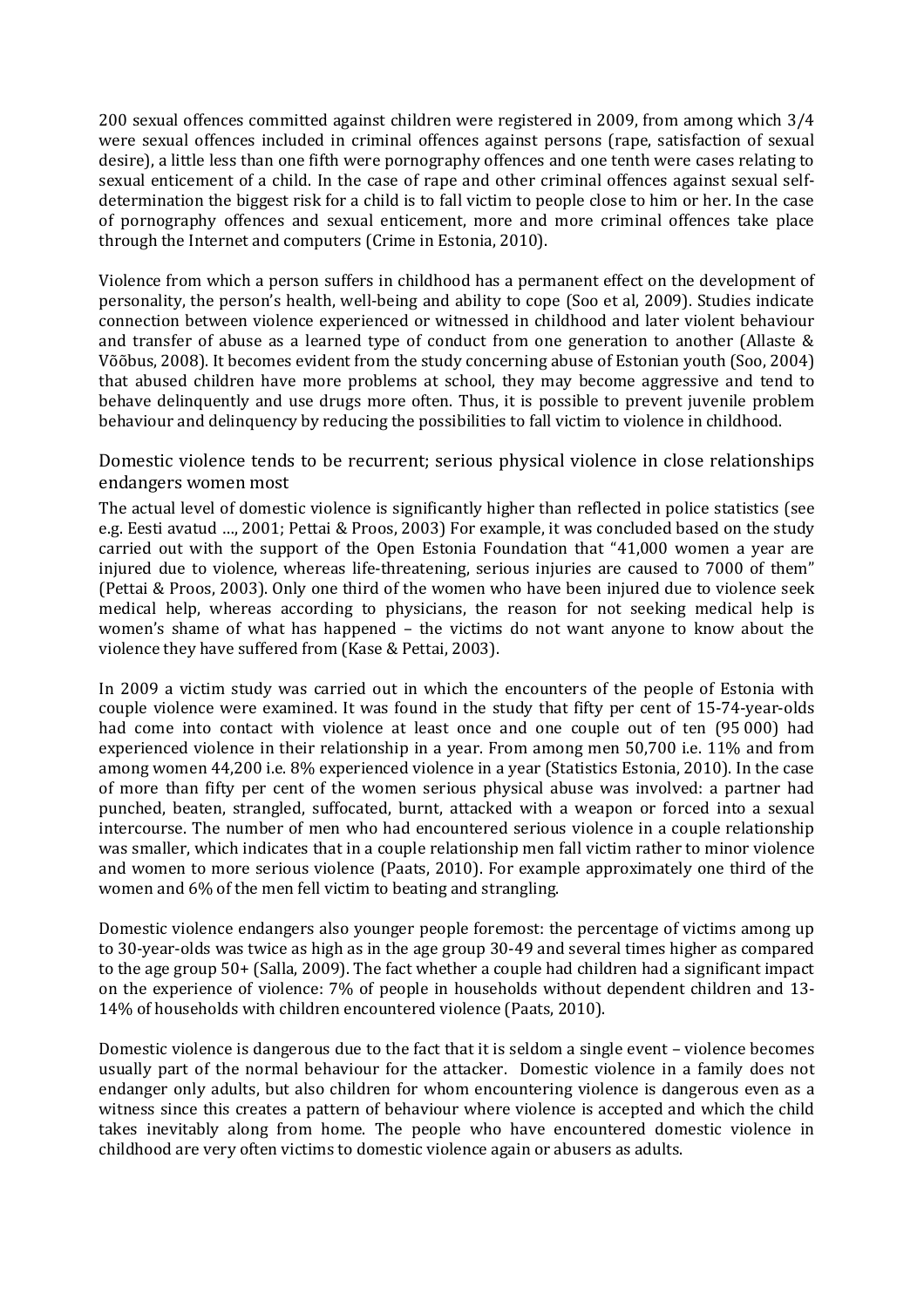In more serious cases domestic violence may cause loss of life . As in the case of other crimes of violence, in 2008 most of manslaughters and murders were committed by persons close to the victim (Crime in Estonia, 2009).

Impact of alcohol and over-engagement in work on the use of violence and victimisation

Consumption of alcohol and violent behaviour are connected with each other in several ways. According to the police, alcohol played a part in the case of at least fifty per cent of the cases of domestic violence which have reached the police. Alcohol may act as a demolisher of social standards causing socially unaccepted behaviour more easily, alcohol consumption may increase the probability of misunderstandings and quarrels between partners and influence them to solve a conflict by violence (Allaste and Võõbus, 2009; Totten 2001).

Alcohol abuse is most probably accompanied by aggressive behaviour of young people, the use of alcohol increases also the number of crimes of violence committed by juveniles in public places (Salla, 2010). The use of addictive substances (as well as being absent from school and coping with studies) has a significant impact on the problem behaviour of young people (Markina & Saar, 2009).

Victim studies indicate that the unemployed have a greater risk of falling victim to criminal offences related with violence. According to the victim study of 2004, the level of falling victim among the unemployed and persons who seek work was relatively high as compared to other social statuses.

Falling victim to trafficking in human beings endangers vulnerable target groups most

So far Estonia has been considered to be primarily a country of origin for trafficking in human beings, Finland and Sweden, however, the main countries of destination for victims from Estonia. While so far more has been spoken about the spread of prostitution in the context of trafficking, the number of cases where immigrants are transported illegally to the neighbouring countries through Estonia has increased.

116 criminal offences which may be related to trafficking in human beings were registered in 2009; this is 72 (39%) less than in 2008 (189 registered criminal offences). These cases are mainly related to mediation of prostitution where persons granted the use of premises for the provision of sexual favours or mediated sexual favours through phone or the Internet.

The spread of trafficking in human beings is affected by weak economic situation and unemployment which make people more helpless and put them at risk with respect to trafficking in human beings.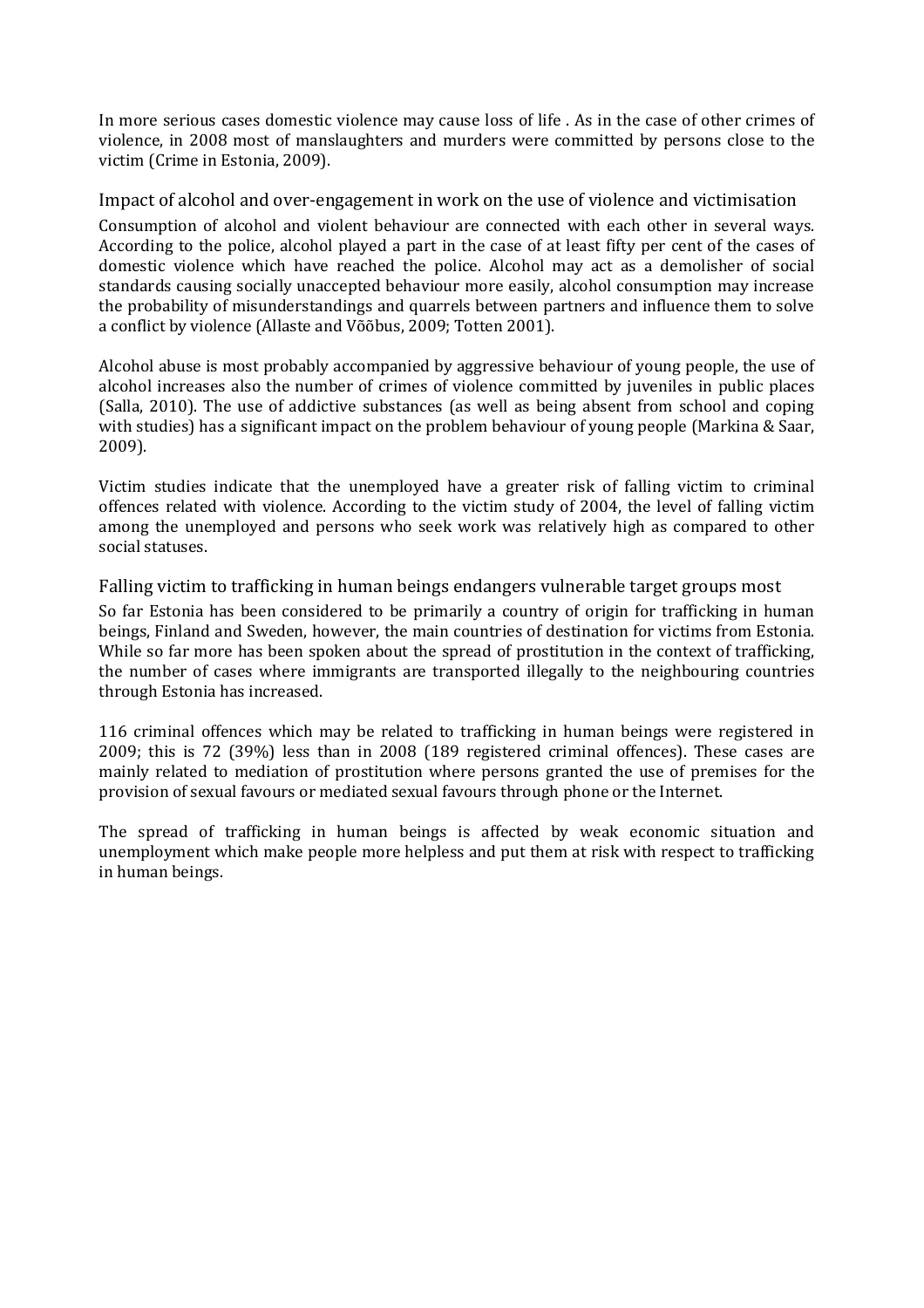# OBJECTIVE 1: reduction and prevention of violence against children

According to the UN Convention, violence against children includes any physical or mental violence, injustice or abuse, neglect or negligent treatment, maltreatment or exploitation, including sexual abuse committed against children. Violence here means both, violence between children and violence committed by adults.

The topic of child abuse has been discussed earlier in the "Strategy to Guarantee the Rights of the Child 2008"29, in the final report of which it was found that although much progress was made toward the prevention of abuse of children, the previous activities of the state have not been sufficient and systematic (Tikerpuu & Reinomägi, 2009).

In 2009, the Estonian specialists who work with children came most frequently into contact with victims of bullying in schools (in a little more than one third of the cases), secondly with neglected children or children without parental care and thirdly with mentally abused children. The specialists encountered a smaller number of victims of sexual abuse or trafficking in human beings which may be due to the fact that it is difficult to notice and identify these types of abuse and/or they occur more seldom (Soo et al, 2009).

This development plan focuses primarily on the following topics concerning violence against children: bullying in schools in its various forms, violence in child care institutions, abuse of children in the Internet, sexual criminal offences against children and on how to ensure that these problems are identified as early as possible and support is provided to children who have fallen victim to violence.

### Bullying in schools

l

#### **Children relate violence mainly to school. Each fourth child has experienced bulling in school.**

It became evident from a study where children's interpretations of violence were assessed that children relate violence most of all with school. Children mention violence experienced at home, in the streets and other public places or through media only in passing. Children relate violence primarily with physical violence. However, the children's replies confirmed also that mental violence is widely spread in Estonian schools and that teachers do not respond adequately to signs of mental violence (Strömpl et al, 2007). It became evident from the same study that violence at school is related to several factors, including homes, teachers, the education system and the society in a wider sense.

According to pupils, 24% of them have experienced violence in school, the experiences of bullying decrease as age increases. Estonian boys have fallen victim to bullying more often than Estonian girls; pupils' gender differences are revealed also in assessments of violence, girls condemn each type of violence significantly more than boys (Strömpl et al, 2007). Bullying in schools occurs somewhat more often in Estonia as compared to other foreign countries (Tamm, 2008; Markina & Saar, 2010).

Also, bullying of pupils by teachers occurs in Estonia and people have begun to talk more and more often about violence of pupils against teachers. According to one study, during the year preceding the questionnaire 20% of the teachers had fallen victim to violence from among whom 14% had been threatened, called names and made fun of in school. There are big differences

 $^{29}$  Approved by the Government of the Republic on 16 October 2003.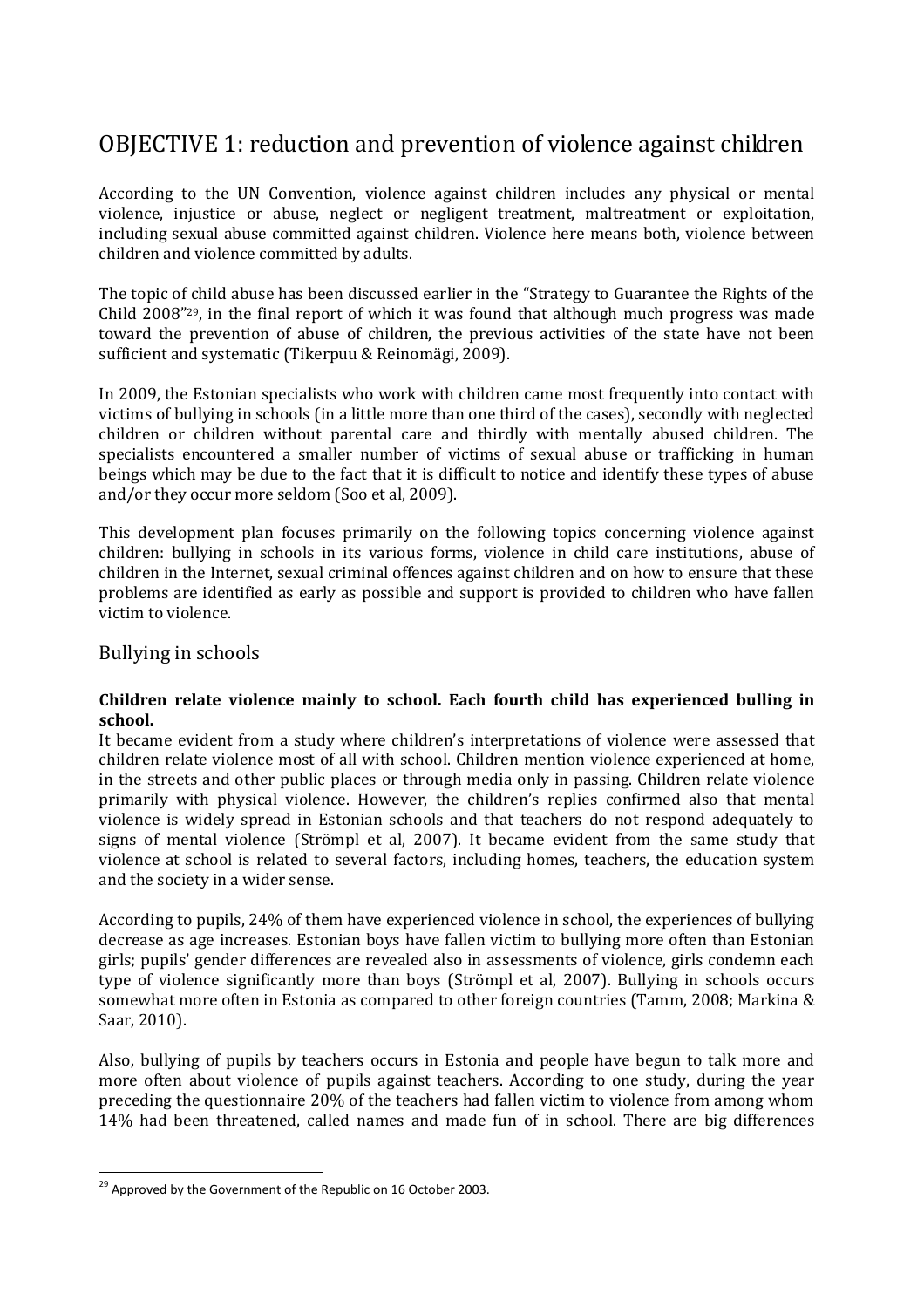between schools, e.g. from among 67 schools examined there were 24 where no teacher from among the respondents had experienced violence (Eesti kool …, 2007)

Police has been notified of the cases of violence in schools more frequently during the last years (Borodin et al, 2009). It became evident from the analysis of the Ministry of Justice that cases of juvenile violence are registered unevenly in Estonia and only single cases are reported to the police. At the same time there are no common criteria concerning the fact in which cases a school should involve the police and in which cases it is not necessary. Therefore it may happen that the same kind of a fight in one area of Estonia may end for a 14-year old child with a conversation with a class teacher, in another area, however, with criminal proceedings lasting several months. The same analysis indicated that members of the staff of schools perceive the spread of the problem of violence differently: headmasters considered the problem to be smaller that the psychologists and social workers and primarily as the problem of other schools (Salla, 2010).

The reasons and potential consequences of bullying in schools have been studied in Estonia, but so far no adequate attention has been paid on various measures for the reduction of bullying in schools and the efficiency thereof. No systematic work is carried out in schools for the prevention of bullying in schools due to inadequate skills of the teachers and their reticence to notice and deal with the cases of bullying and also due to lack of support staff (Turvalise kooli …, 2007).

In order to deal with the problems of bullying in schools, in 2009 the Ministry of Education and Research developed the program "Safe School 2009-2011"30 in which safety in schools is discussed in connection with the following areas: fire safety, health protection, bullying, use of media, traffic education and compulsory school attendance. The activities of the program were planned in 2009 mainly for the development of instructional materials for schools, e.g. for directing pupils' behaviour and acting in a crisis. In addition, the amendments to be added to the draft Basic Schools and Upper Secondary Schools Act in order to guarantee safety of the school environment, e.g. the obligation of schools to prepare an emergency response plan and the possibilities to use sanctions for directing the behaviour of pupils, were prepared (Turvalise kooli …, 2009).

Necessary measures and activities

| 1. measure                                                                                       | Prevention of bullying in schools |  |
|--------------------------------------------------------------------------------------------------|-----------------------------------|--|
| <b>Activities</b>                                                                                |                                   |  |
| 1.1. Amendment and implementation of the safe school program <sup>31</sup> .                     |                                   |  |
| 1.2. Repeating of studies concerning juvenile delinquent behaviour.                              |                                   |  |
| Impact of measure 1: safety has increased in schools and pupils fall victim to bullying less     |                                   |  |
| frequently as compared to 2006. Schools have started to engage more actively in the reduction    |                                   |  |
| of bullying in schools by teaching the pupils social skills and how to settle disagreements in a |                                   |  |
| peaceful way.                                                                                    |                                   |  |

# Violence in child care institutions

#### **Violence is often hidden in child care institutions, there is no exact overview thereof.**

More than 1000 children stay in child care institutions (reform schools, children's homes, shelters) each year. Some studies have indicated that violence may be rather wide-spread in child care institutions, but it is hidden and there is no exact overview thereof. For example, during the last five or six years, the Tartu Child Support Centre has dealt with some twenty or thirty children who have sexually abused another child, from among whom approximately fifty per cent stayed in a social welfare institution or an educational institution with boarding school facilities. The general experiences of and attitudes to abuse of children residing in children's homes, shelters

<sup>30</sup> For details see http://www.hm.ee/index.php?0510736

 $31$  Approved by directive No 405 of 26 May 2009 of the Minister of Education and Research.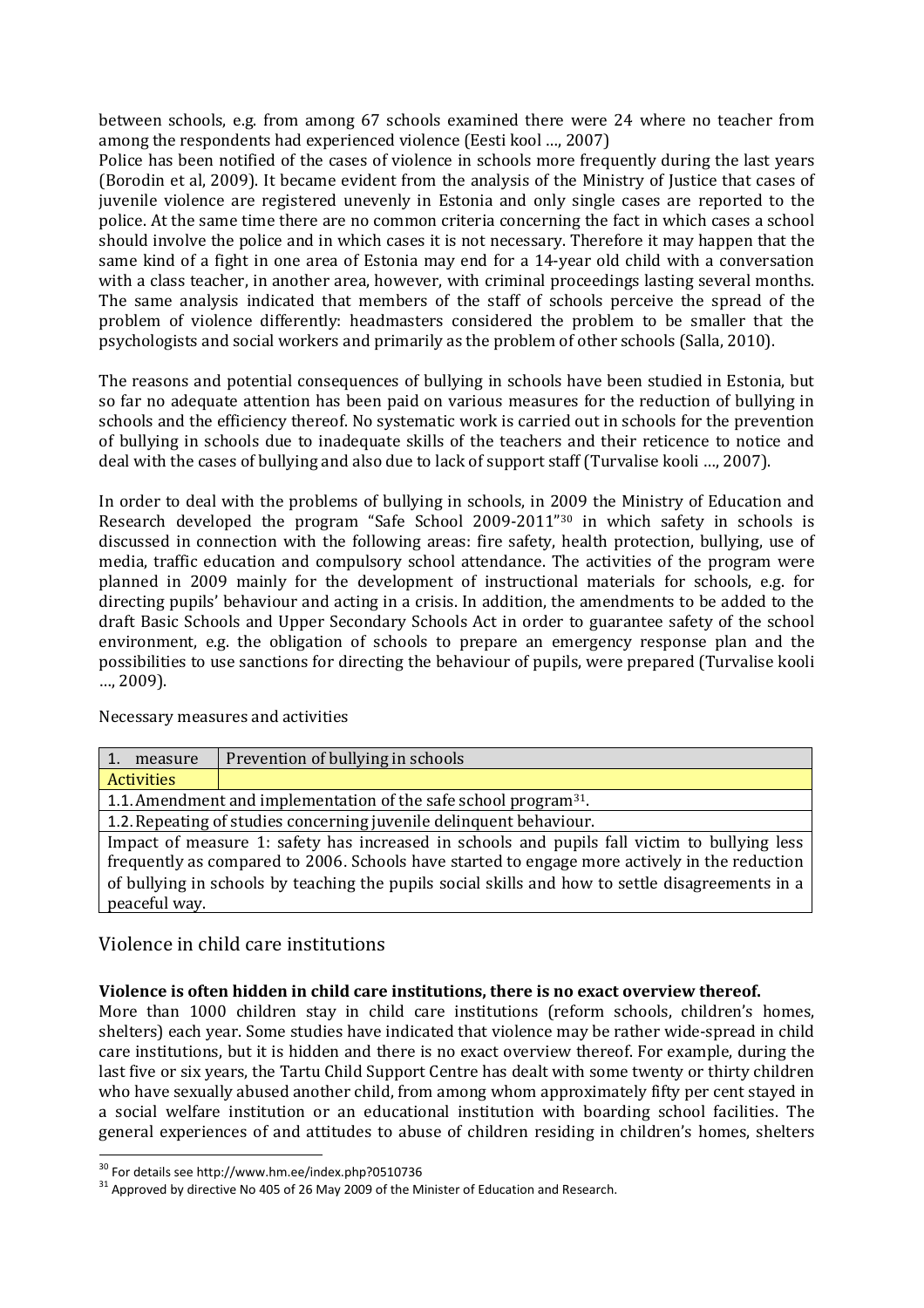and reform schools have been studied more and it has been found that they have had significantly more contacts with violence in their past life than the youths of ordinary schools (Soo, 2005).The studies of other countries have shown that disabled children are at a higher risk of falling victim to violence, whereas the risk is higher in case of children with intellectual disabilities than in case of children with physical disabilities (Lapsepõlv, puue …, 2004).

The analysis of crime statistics (Salla, 2010) indicates that 15 cases of violence were registered in five children's homes in 2008, slightly more than fifty per cent of the cases of violence were committed in one children's home. These were cases of physical violence: beating, putting a cigarette out in the palm of another pupil's hand, etc.) While most of these events took place between the pupils of a children's home, in two cases teachers were attacked. The cases in youth centres and other child care institutions concerned fights between the youths. Experts have also drawn attention to possible abuse of children by the employees of youth institutions, but there is no detailed overview of the problems. It can be presumed that since these are closed institutions, the cases are usually not reported outside.

It became evident from the study concerning assessment of the use of sanctions in reform schools carried out in 2008 (Salla & Tamm, 2008) that violence in reform schools is hidden and that the school staff become aware of few cases, it is difficult to resolve the cases of violence because pupils do not report on violence. The pupils of reform schools do not regard what is usually considered to be violent behaviour as violence. The boys of reform schools perceive violence as a standard and the limits of behaviour permitted between them are wider. Similar attitude is reflected from the responses of the reform school staff: they consider violent behaviour to be normal in case of pupils of reform schools. Often the staff do not intervene with the relations between pupils; in order to maintain order they manipulate with the pupils' relations or intervene inadequately . For example, there have been cases where violence receives a response, but the victim is ignored or even accused.

In child care institutions there is no clear system how to act in the event of the cases of violence and what to do in order to support the victim and with respect to the abuser. According to the Council of Europe Recommendation<sup>32</sup> on the treatment of children in social welfare institutions, it is necessary to develop guidelines and action plans in child care institutions for resolving cases of possible abuse and to organise systematic supervision over the implementation thereof.

The provision of sexual education to children at school is considered to be important in order to prevent sexual abuse. It is welcome that health education in a more general sense, including sexual education and drug education have been integrated in the new basic school and upper secondary school curricula. The Implementing Plan of the Development Plan of Population Health for 2009-2011 also prescribes activities for the improvement of awareness in the field of sexual health.

| measure           | Prevention of violence in child care institutions                                                    |
|-------------------|------------------------------------------------------------------------------------------------------|
| <b>Activities</b> |                                                                                                      |
|                   | 2.1. Analysis of the problems of violence of children staying in social welfare institutions or      |
| boarding schools  |                                                                                                      |
|                   | 2.2. Preparation of instructional materials for the staff of social welfare institutions or boarding |
| schools           |                                                                                                      |
|                   | 2.3. Implementation of programs for the prevention of and intervention with violence in child        |

Necessary measures and activities

 $32$  Recommendation (5) (2005) on the specific rights of children living in residential institutions and, inter alia, the right to non-degrading treatment and non-violent upbringing, including the protection against corporal punishment and all forms of abuse, see http://www.coe.int/t/dg3/familypolicy/Source/Recommendation%20(2005)5\_Estonian.pdf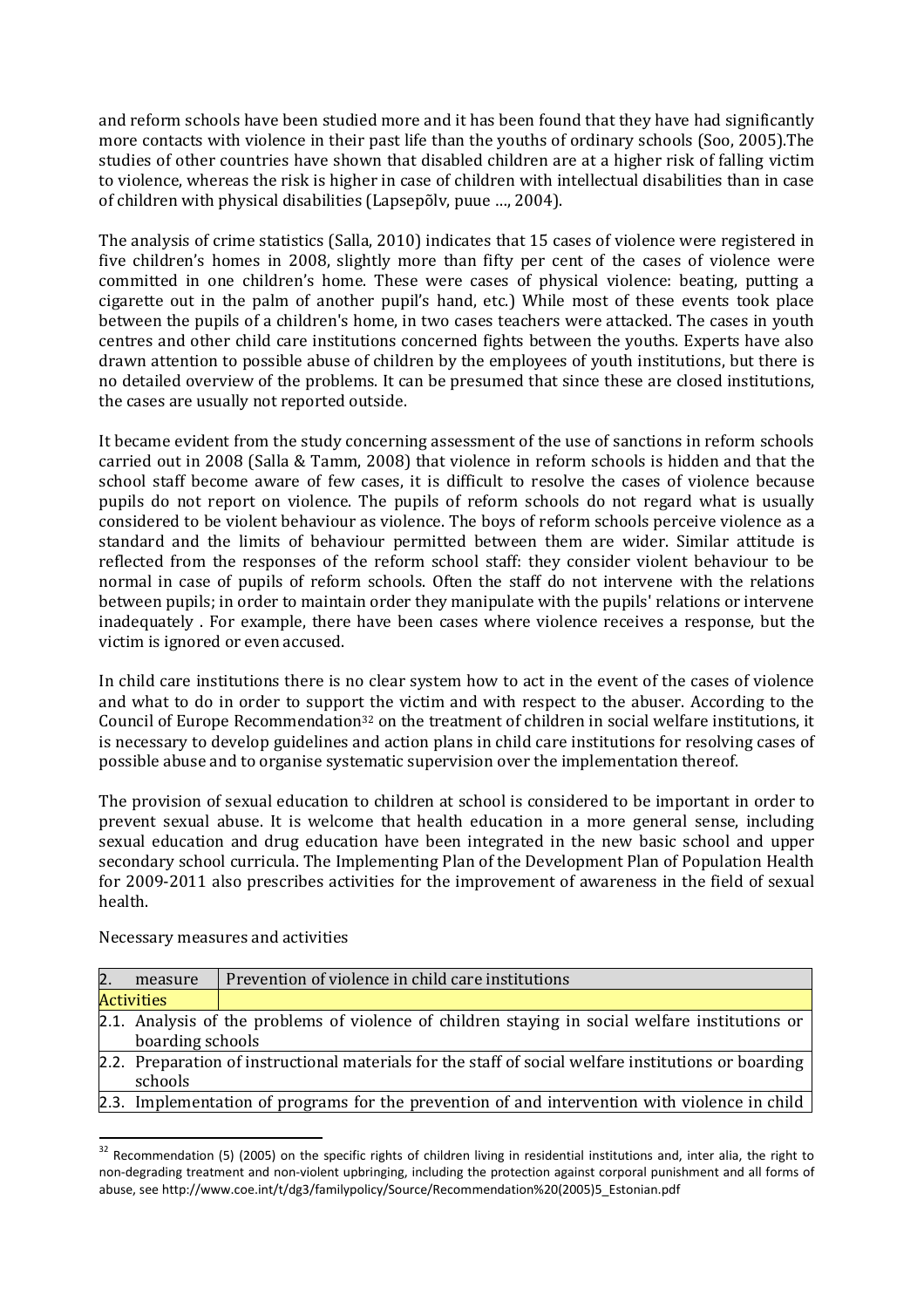care institutions and boarding schools

Impact of measure 2: there is a clearer overview of violence encountered in child care institutions and boarding schools, the staff can respond to it adequately and the children have better social skills and knowledge of how to solve problems.

Falling victim to violence via the Internet

**The awareness of both, children and parents, of the risks of using the Internet is relatively low. Many specialists are rather unfamiliar with the topic of risks hidden in the Internet.** Estonian children are at the top of the list among European countries as for the use of the Internet (in Estonia 93%, in the European Union the average of 75% of 6-17-year-old children use the Internet); Estonian children are at the top with regard to experiencing the risks relating to the Internet. For example, from among 6-14-year-old Estonian children 31% (15-20% on the average in EU) have encountered teasing, calling somebody names and bullying; 13% of 11-14-year old Estonian children (9% on the average in EU) have actually gone out with strangers met in chat rooms (EU Kids Online …, 2009).

Studies (e.g. Eurobarometer, 2008) have indicated that Estonian parents have little control over the use of the Internet by their children and they are rather careless about the network risks concerning their children. For example, only fifty per cent of Estonian parents (74% on the average in EU) talk often to their child about what their child does in the on-line environment. 33% of Estonian parents are concerned about the possibility that their child is being bullied in the Internet (in EU as a whole the indicator is 54%). 39% of Estonian parents (the average of 60% of the parents in EU) are either very concerned or concerned that their child may fall victim to sexual abuse in the Internet. Only 29% of Estonian parents (the average of 49% of the parents in EU) have set restrictions to visiting certain websites.

Many specialists who work with children are rather unfamiliar with the risks hidden in the Internet and they cannot recognise the signs of Internet harassment or they have not recognised the need to deal with Internet violence yet (Soo et al, 2009).

In order to improve Internet safety for children, trainings have been organised for children, parents, teachers, the use of the Internet by children has been studied and instructional materials for safe conduct in the Internet have been prepared. In 2008, the network of Internet safety for children, which unites the specialists and organisations engaged in this topic, was summoned under the auspices of the Ministry of Social Affairs. For the purposes of ensuring awareness in the field of the Internet and preventing the spread of materials with illegal content and other harmful activities in the Internet, a project was prepared in 2009 which was coordinated by the Estonian Union for Child Welfare in order to accede to the Safer Internet Program of the European Commission.

Necessary measures and activities

| measure<br>3.     | Better protection of children against violence committed via the Internet                      |
|-------------------|------------------------------------------------------------------------------------------------|
| <b>Activities</b> |                                                                                                |
|                   | 3.1. Implementation of the Internet safety program                                             |
|                   | Impact of measure 3: awareness in the field of the Internet has improved, possibilities for    |
|                   | consultation on the prevention of Internet risks are more available and direct access has been |

<sup>33</sup> See also http://lapsnetis.eesti.ee/

<sup>34</sup> See http://www.sm.ee/fileadmin/meedia/Dokumendid/Sotsiaalvaldkond/lapsed/LL\_projekt.pdf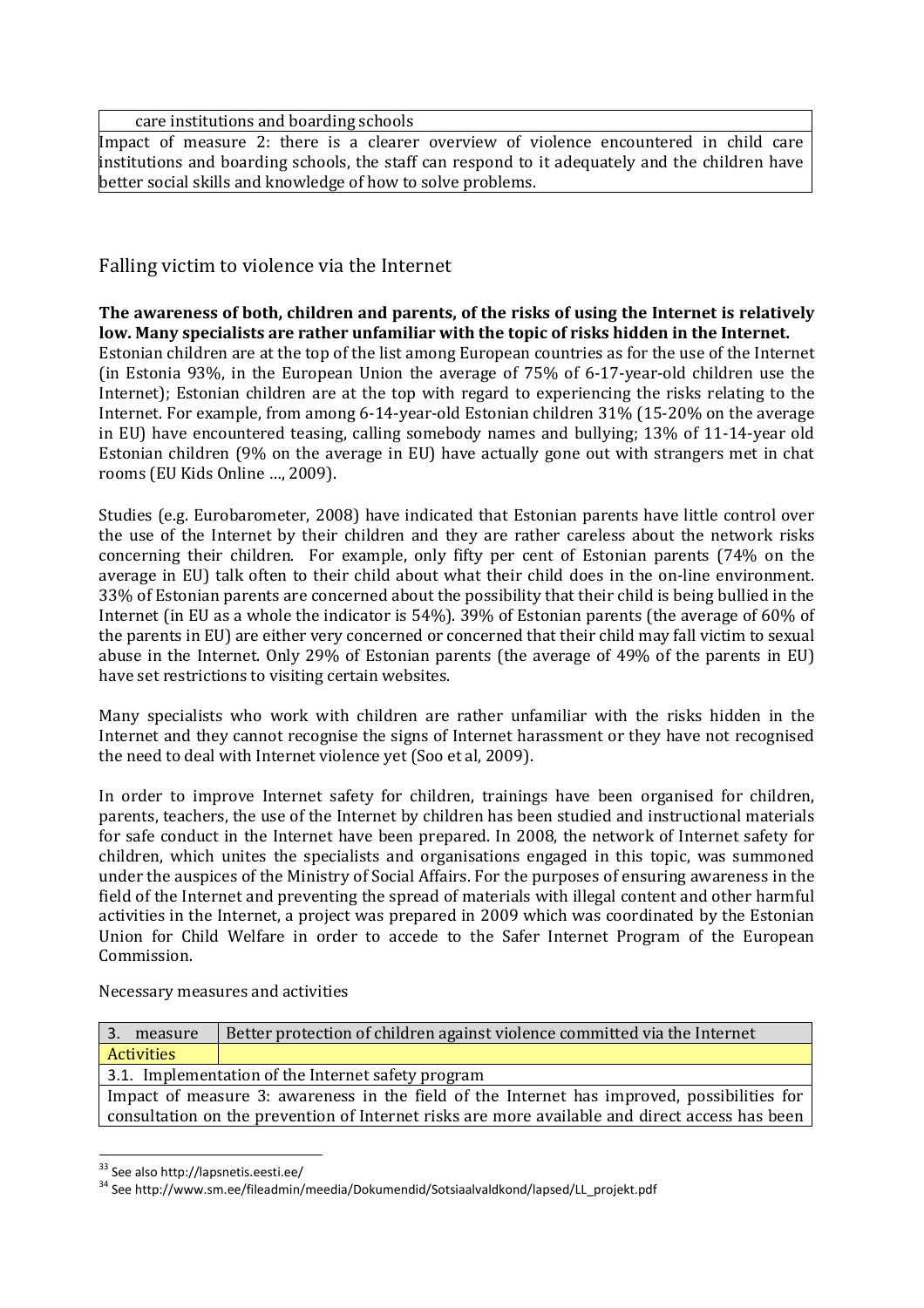#### created for informing the police of materials with illegal content spreading in the Internet.

#### Sexual offences against children

### **The restrictions related to working with children are not sufficient.**

In 2007 restrictions concerning working with children were established in order to prevent persons who have been convicted of sexual offences from working in positions which have contact with children. The prohibition to work in the areas relating to children concerns the persons who have, for example, been punished for enslaving a minor, offences against sexual selfdetermination of a minor, offences relating to prostitution of a minor or pornography offences. In order to ensure observance of the restrictions, an obligation is provided for employers to verify from the punishment register whether the person to be employed has been punished for sexual offences and a punishment for misdemeanour is prescribed for cases where an employer hires a person for work or service related with children if such a person should not be hired due to the corresponding restrictions. At present the abovementioned restriction does not cover all the persons convicted of sexual offences, e.g. persons who have been convicted of sexual enticement of a minor. Also, the restriction does not cover all the employees of social welfare institutions, which offer social services for children (Tamm, 2009), and support persons used as volunteers, whose assistance for supporting children is used more and more.

Quite a lot has been spoken in public about the restrictions relating to working with children; information concerning the restrictions has been collected also on the web site "Tark mees taskus"35. It has become evident on the basis of the articles published in the press that the awareness of the employers of the established restrictions and of the obligation to verify whether a person has been punished for sexual offences before hiring the person for a position related to children is relatively low. The legal representative of a child has the right to obtain information from the punishment register concerning the punishment of another person for sexual offences if the legal representative has a legitimate interest therefor in order to protect the child. The data of the punishment register of 200936 indicated that parents have not made such inquiries almost at all.

#### **There are no treatment possibilities for reducing recidivism of sex offenders**

In order to prevent sexual offences, more strict punishments were established in 2006 for sexual offences committed against children. The amendments, which enable courts to apply detention after service of the sentence and supervision of conduct after service of the sentence, entered into force in 2009. In order to protect children against sexual abuse in the Internet, amendments to the Penal Code , which make entry into agreements for meeting a child for sexual purposes punishable and increase the maximum rate of the sanction for sexual enticement of a child, were passed by the Riigikogu and proclaimed by the President of the Republic.

Several treatment methods are more and more widely used in other countries (the Nordic countries and the USA) for reducing recidivism of sexual offenders. International studies indicate that cognitive behavioural programs and treatment with medicaments combined with psychiatric intervention have yielded the best results in the treatment of sexual offenders. In Estonia there is no outpatient treatment system for convicted sexual offenders organised by the state. Since 2007 a rehabilitation program for sexual offenders has been provided in the prison system; there is, however, no sufficient number of authorities implementing the program, the program is not provided systematically in prison and probation supervision and the program is not supported by psychiatric counselling or medicaments (Tamm, 2009).

Also, minors with sexually delinquent behaviour, who should be dealt with primarily outside the punishment system, do not have possibilities to receive support. According to specialists, it shall

<sup>&</sup>lt;sup>35</sup> See http://tarkmeestaskus.just.ee/laste\_kaitsmine\_seksuaalkurjategijate\_eest

<sup>&</sup>lt;sup>36</sup> Response of the punishment register to information request.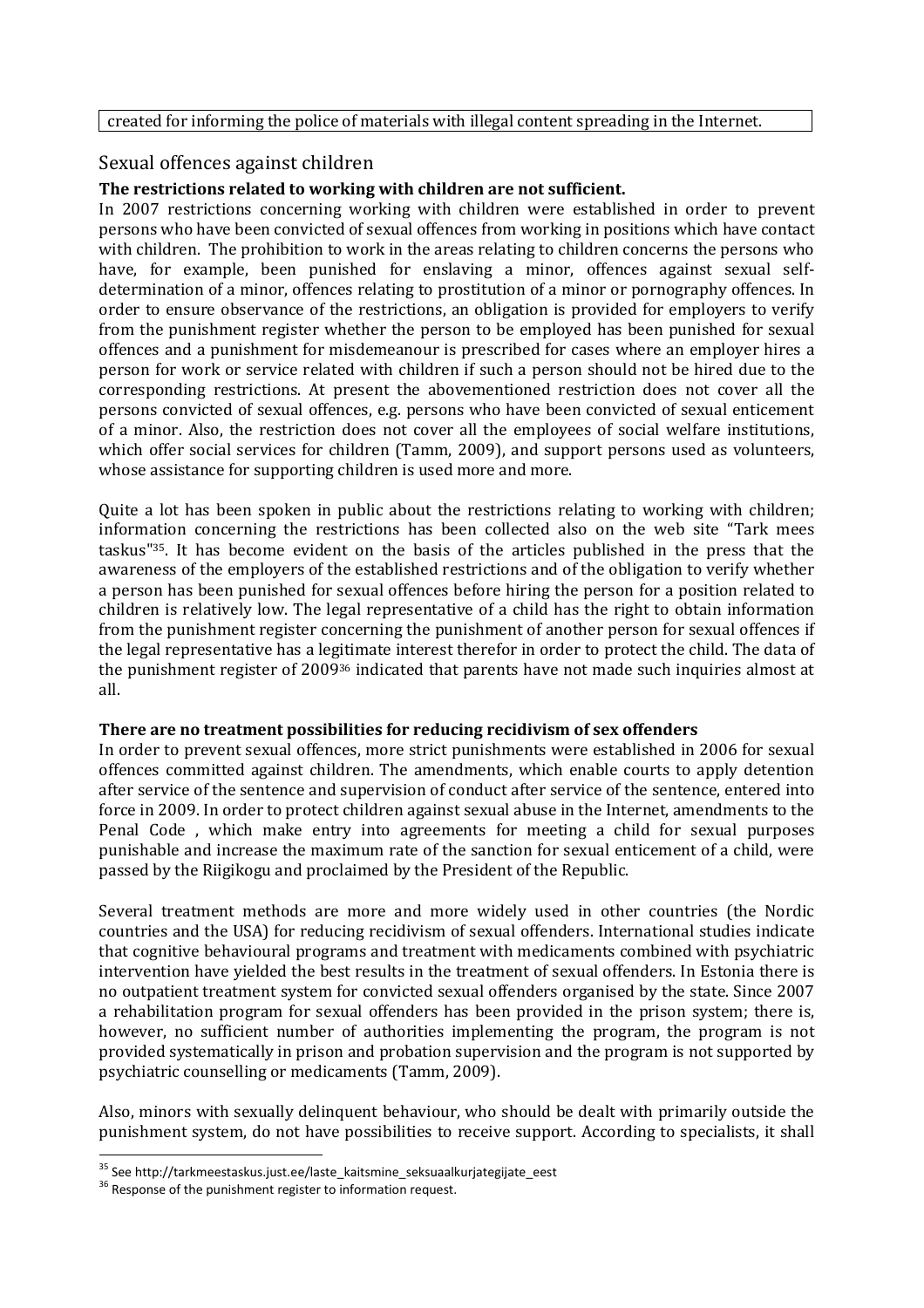be taken into account in case of young people that earlier falling victim to sexual abuse, neglect, conduct disorders, maladjustment, special educational needs, insufficient knowledge of sexual health and behaviour etc. may be the reasons for abuse.

Necessary measures and activities

| 4. measure                                                                                                                                                                  | Better protection of children against sexual offences                                   |  |  |
|-----------------------------------------------------------------------------------------------------------------------------------------------------------------------------|-----------------------------------------------------------------------------------------|--|--|
| <b>Activities</b>                                                                                                                                                           |                                                                                         |  |  |
| Systematizing legal regulation of restrictions related to working with children<br>4.1.                                                                                     |                                                                                         |  |  |
|                                                                                                                                                                             | 4.2. Supervision of observance of the restrictions related to working with children and |  |  |
| assessment of the efficiency thereof                                                                                                                                        |                                                                                         |  |  |
| 4.3. Establishment of the treatment system for adult and minor sexual offenders                                                                                             |                                                                                         |  |  |
| 4.4. Development of a more efficient system for supervision over sexual offenders                                                                                           |                                                                                         |  |  |
| Impact of measure 4: there are fewer possibilities that persons with background unsuitable for                                                                              |                                                                                         |  |  |
| working with children are employed in such positions; the rehabilitation possibilities created<br>for abusers, including young people, help to prevent new sexual offences. |                                                                                         |  |  |

Early identification of children who have fallen victim to crime and possibilities for receiving support

#### **Awareness of the obligation to notify of a child who is in need of support or abused is inadequate and the provisions which regulate it are ambiguous.**

Abused children are often not reported to a child protection official. According to one study not only bystanders from the street but also specialists working with children fail to report on children in need of support (approximately 2/3 of the respondents had failed to report on an abused child for some reason). School and kindergarten teachers have failed to submit information most often, the same kind of attitude could be noticed also among child protection officials (Soo et al, 2009). It has also become evident that information concerning children who are in need of support or abused is often not forwarded from the medical system (e.g. family physicians) to child protection officials.

The reason for failure to report on an abused child is mainly uncertainty and unawareness of the respondent. For example, persons doubted whether a problem is serious enough to be reported, who is the right person to be informed, how to inform and whether they have the right to intervene at all (e.g. myths spread among child protection officials and teachers that home visits and provision of information to the relevant authorities are prohibited by law). Borderline acts, in the case of which it is difficult to say whether it is an abuse or not, cause uncertainty in specialists and thus a person may choose not to intervene (Soo et al, 2009).

At the beginning of 2009 the national child helpline service was launched which number is 116 111 so that people could report on children in need of support very easily and quickly by remaining anonymous, if necessary. Several trainings have been organised to specialists working with children (juvenile police officers, social workers, child protection officials, health care professionals, teachers, psychologists, etc.) over the past few years, but their training is neither consistent nor systematic (Tikerpuu & Reinomägi, 2009). In the analysis of the impact of the Council of Europe Convention on the Protection of Children against Sexual Exploitation and Sexual Abuse (Analysis of the impact …, 2008) it was found that it is necessary to examine whether the topics of children's rights and sexual abuse are reflected appropriately in the curricula of the specialities preparing specialists working with children (social workers, child protection officials, health care professionals, teachers, directors of extracurricular activities, police officials, etc.).

#### **The services necessary for supporting child victims are not available all over Estonia.**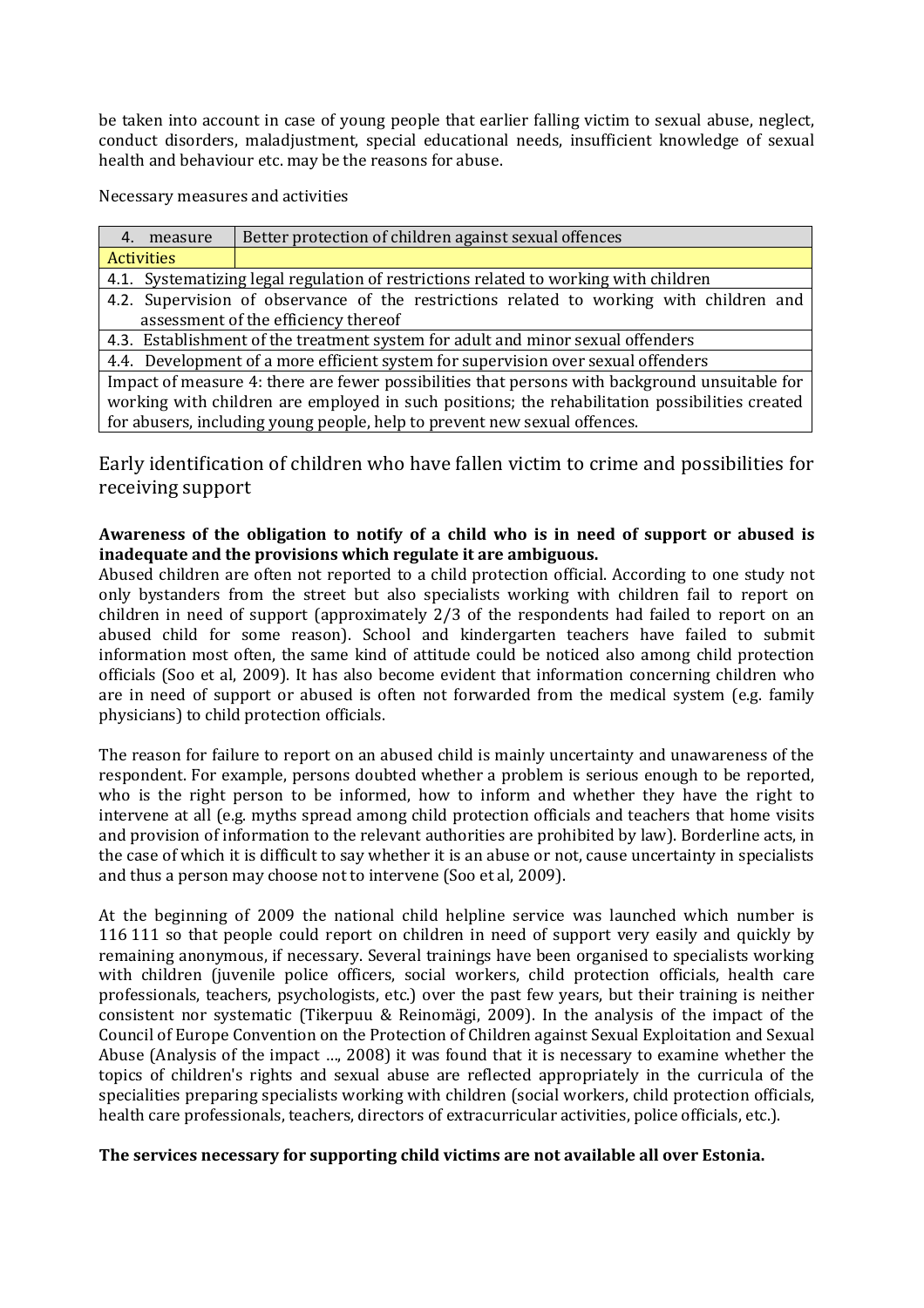The current victim support system is complicated from the point of view of the victim. The network of services necessary for a victim (excluding the victim support service) has been developed unevenly in Estonia. Legal aid and professional psychological support are difficult to access. (Guidelines for Development of Criminal Policy …, 2009)

The possibilities established for supporting abused (including sexually abused) children are better in bigger cities: Tallinn, Tartu and Pärnu. Such possibilities are not guaranteed for all the children who have fallen victim to violence all over Estonia; there is also no clear financial plan for financing such a service. For example, it has not been agreed clearly which services and to which extent shall be paid by the state, the local government or the family. According to specialists, there have been problems where counselling has been offered for a child victim but the local government is not ready to pay for the services provided for children in its area.

Studies have shown that supporting of abused children is aggravated by inadequate communication between the specialists, lack of finances and poor access to services. Intervention is impeded also by insufficient knowledge of Acts and the erroneous perceptions relating to it which are especially apparent among teachers, e.g. an erroneous perception that provision of information concerning an abused child or visiting his or her home is prohibited by law (Soo et al, 2009). No network of specialists has been established for dealing with the problem of sexual abuse of children (Antšak, 2004). In practice there have been problems with organising protection of a child in case of suspected sexual violence.

Taking into account that Estonia is small, it is worth considering developing a support and rehabilitation system for children who have fallen victim to violence; such a system should be uniformly coordinated by the state. The different needs of boys and girls shall be taken into account in the activities for the prevention of and intervention in violence against children.

#### **Processing of the cases of abuse of children is not sufficiently child-friendly and expedited.**

It is difficult to investigate the cases of violence committed against children. According to the police, it is especially difficult to trace out abuse which has taken place at home. Since it is not spoken of in public and children seldom admit to the police that they have been abused, these cases often remain within the family (Kask, 2009).

Expedited proceedings are required in order to process the cases of child abuse and to avoid secondary victimization of victims and specialised bodies shall conduct proceedings in such matters. Specialisation for processing of criminal matters related to minors is fully guaranteed in the prosecutor's office; from 1 April 2008 officials dealing with minors have also been appointed in the law enforcement police and the criminal police and since 2010 child protection services are being developed in police prefectures. There is less specialisation on the processing of criminal matters relating to minors in the court system, the specialisation is ensured in Tallinn and Tartu.

In criminal offences against a child the child victim may often be the only witness of the crime and his or her statements are the main evidence upon bringing charges. In a study concerning interrogation of minors it became evident that it is not considered to be necessary to involve specialists in the interrogation of a minor, there is also no uniform understanding, which role a specialist should fulfil upon interrogation of a minor. This problem should be partially resolved by the draft Code of Criminal Procedure Amendment Act (599 SE) according to which the obligation of the preliminary investigator to involve a specialist is set out as an option of the preliminary investigator and, in order to prevent repeated interrogation of a minor, it is provided that if it is planned to use the interrogation as evidence in court proceedings, a vide recording shall be made of the interrogation of the minor (Kask, 2009).

At present there are special interview rooms intended for children, which help a child to recall of what took place faster in a more stressless way, which traumatise a child less and which are supplied with video interview equipment, only in some areas (Tallinn, Tartu and Pärnu). (*ibid.*)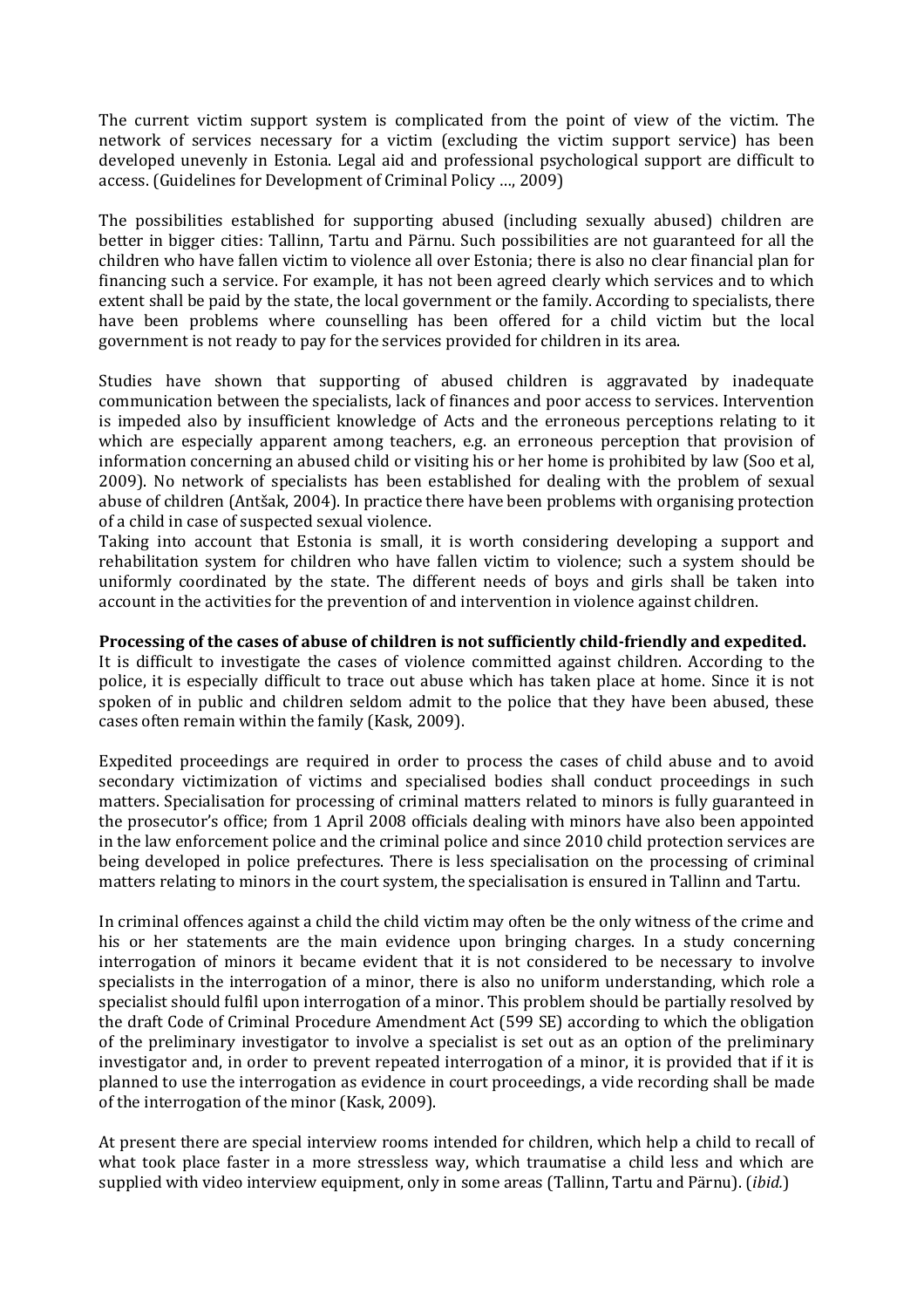Necessary measures and activities

| 5. measure                                                                                                                  | Development of the possibilities for supporting children who have fallen<br>victim to crimes of violence |  |  |
|-----------------------------------------------------------------------------------------------------------------------------|----------------------------------------------------------------------------------------------------------|--|--|
| <b>Activities</b>                                                                                                           |                                                                                                          |  |  |
|                                                                                                                             | 5.1. Specification of the obligation to report on a child in need of support                             |  |  |
|                                                                                                                             | 5.2. Provision of the child helpline service                                                             |  |  |
|                                                                                                                             | 5.3. Preparation and implementation of an in-service training program for specialists working            |  |  |
| with children                                                                                                               |                                                                                                          |  |  |
|                                                                                                                             | 5.4. Development of the national support system for child victims                                        |  |  |
|                                                                                                                             | Impact of measure 5: all the specialists working with children are uniformly informed of the             |  |  |
|                                                                                                                             | ways of reporting on a child in need of support and the ways of intervention and of the persons          |  |  |
|                                                                                                                             | who shall be informed and who are the possible cooperation partners - this way the                       |  |  |
|                                                                                                                             | uncertainty of the specialists upon reporting on an abused child (including in the case of               |  |  |
|                                                                                                                             | suspicion of sexual abuse) will decrease. Provision of support to child victims has become more          |  |  |
|                                                                                                                             | systematic and it helps to prevent a victim becoming an abuser.                                          |  |  |
| 6. measure                                                                                                                  | Improvement of the investigation of cases of violence against children                                   |  |  |
| <b>Activities</b>                                                                                                           |                                                                                                          |  |  |
| 6.1. Establishment of child protection services, which are specialised in child abuse matters, in<br>the police prefectures |                                                                                                          |  |  |
| 6.2. Launching of the virtual police project                                                                                |                                                                                                          |  |  |
| 6.3. Monitoring of the terms for the proceedings of criminal offences against persons with<br>child victims                 |                                                                                                          |  |  |
| 6.4. Creation of child-friendly interrogation possibilities                                                                 |                                                                                                          |  |  |
| 6.5. Regular training of bodies conducting proceedings of offences who deal with minors                                     |                                                                                                          |  |  |
| 6.5. Updating instructions for treatment of children and preparation of various methodological                              |                                                                                                          |  |  |
| materials for the performance of acts (including interrogations) related to processing of                                   |                                                                                                          |  |  |
| offences concerning children                                                                                                |                                                                                                          |  |  |
| Impact of measure 6: identification of the cases of violence against children is improved and the                           |                                                                                                          |  |  |
| duration of pre-trial proceedings thereof shortens; the treatment of child victims in criminal                              |                                                                                                          |  |  |
| proceedings is more child-friendly.                                                                                         |                                                                                                          |  |  |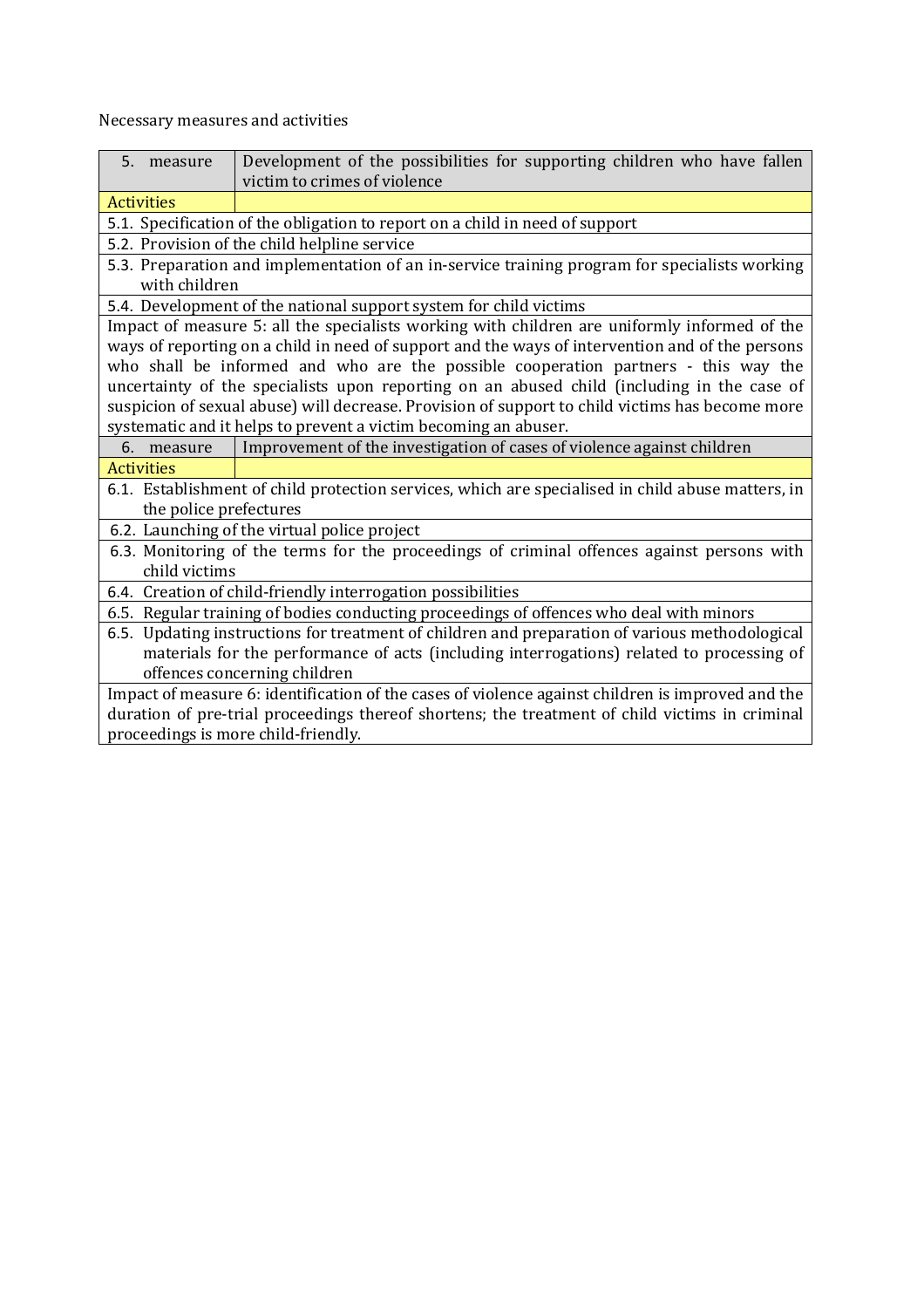# OBJECTIVE 2: reduction and prevention of juvenile violence and delinquency

The studies of other states indicate that juvenile violence is mainly expressed with respect to another juvenile, it occurs more often in schools and in connection with leisure activities (Stevens, 2006). Also, by analysing juvenile crime of violence registered in Estonia, it becomes evident that violence against juveniles is mainly used by persons of their age and by acquaintances and juvenile violence is seldom directed against strangers. Juveniles use violence most often in the street and in other public places; a little more than every third case of violence took place either in school or in another child care institution. Settling of quarrels by violence which is typical of juveniles refers to the fact that young people do not know how to communicate or make themselves understandable without causing damage to others. It also indicates tolerance of young people toward the use of violence.

The behavioural problems of boys and girls are expressed in a somewhat different manner. Studies indicate that gender is a factor which clearly influences the commission of offences: boys are more likely to commit a criminal offence and violence belongs more to boys' culture.

According to specialists, the problem behaviour of juveniles often derives from strenuous relationships at school or at home (Eesti kool …, 2007), is often connected with risk behaviour, such as use of addictive substances, compulsory school attendance and other factors (Markina & Šahverdov-Žarkovski, 2007) and also earlier experience of abuse (Soo, 2005).

The topics which were introduced in the Development Plan for Reducing Juvenile Delinquency for Years 2007-2009 continue at least partially in the current development plan. The main attention is, however, paid to the following problems relating to juvenile violence: inadequate communitybased targeted measures for children at risk, insufficient parental responsibility, juvenile risk behaviour (alcohol consumption primarily) and inefficient response to juvenile delinquency.

Community-based and family-centered targeted measures for children at risk

#### **There is no clear system for community-based37 targeted measures for children at risk.**

Several trainings have been organised to specialists for early identification of the problems of the juveniles but there is no clear system for early identification of the problems of children. The needs of a family and children in a risk group remain often unidentified in due time and the ability and readiness of local governments to deal individually with children at risk is low.

This problem concerns also young people leaving a child care institution or custodial institution who do not have sufficient support of people close to them in order to cope in practice and who need a separate support system for that.

#### **Parenting skills are inadequate**

 $\overline{a}$ 

The direct control of the parents, the relations between the parents and their relations with their child, not insomuch the fact whether a child lives in a broken or unbroken family, play an important role in the case of juvenile delinquency. The bigger and more violent a conflict between parents becomes, the bigger is the risk of juvenile delinquency, especially among boys. The absence or presence of the father does not have a direct impact on the commission of offences, this influences, however, juvenile problem behaviour (being absent from school, use of alcohol and drugs). Parents' interest in the doings of a minor has an important effect on the behaviour of

<sup>&</sup>lt;sup>37</sup> In this development plan community means primarily the local government, community-based activities includes the members of the community in addition to the experts.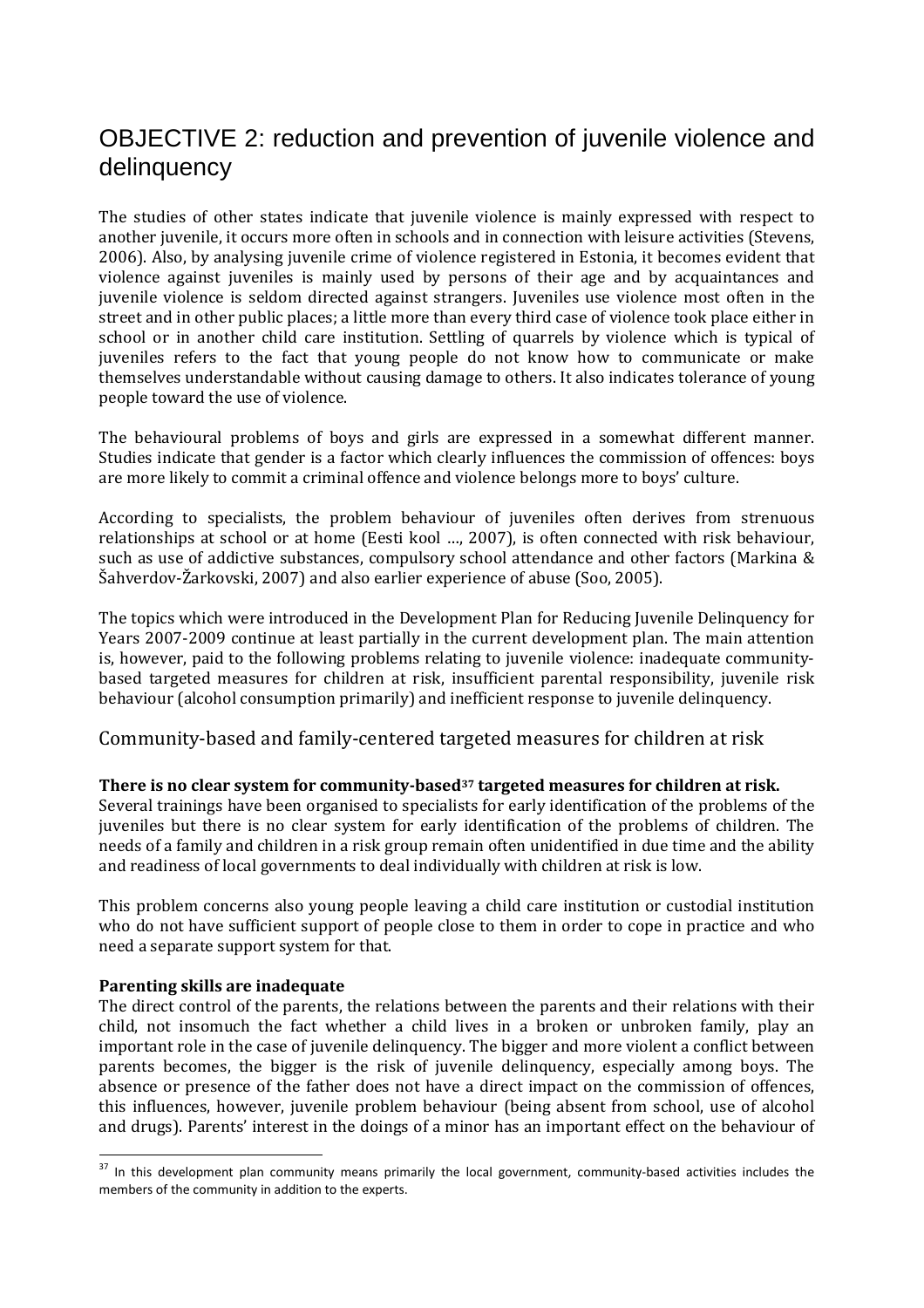the minor: if parents and other family members are aware where and with whom their child goes out, the risk of commission of offences decreases considerably

It has been noticed in the case of parents of children who have been sent to juvenile committees that the parents have no time to deal with and pay attention to their children which in its turn is caused by over-engagement in work, incapability to cope socially, negative attitude to adolescent problems, absence of social skills, ignorance in the issues of education and unawareness of the possibilities to receive support (Rannala, Tiko & Rohtla, 2006).

#### **There are insufficient possibilities for influencing parents**

It has been pointed out in several studies (Tiko, Rannala, & Rohtla, 2006; MEIS, 2006; National Audit Office of Estonia, 2007) and in media that there are no adequate possibilities for influencing parents upon failure to perform parental obligations. This issue was also discussed in the Crime Prevention Council in 2009 and it was found that the parenting skills of parents shall be developed through trainings instead of imposition of fines on parents.

Although parental education has been developed actively over the past few years, there are few measures directed at the parents of risk groups (children not performing the obligation to attend school, juvenile offenders). This may be due to uneven availability of such a service and absence of a clear system how to involve such parents or direct them to various programs.

The practice of juvenile committees upon involving parents in settling their child's problems is also different. Although there are some good examples, the committees, however, do not support parents knowingly. Thus, it is necessary that if a child is sent to a juvenile committee, the parents would also be supported and assisted so that in future they could settle problems themselves.

#### Necessary measures and activities

| 7 <sup>1</sup><br>measure                                                                      | Community-based and family-centered assistance and support for children                       |
|------------------------------------------------------------------------------------------------|-----------------------------------------------------------------------------------------------|
|                                                                                                | at risk                                                                                       |
| <b>Activities</b>                                                                              |                                                                                               |
|                                                                                                | 7.1. Development and implementation of the model of early identification and intervention in  |
| local governments                                                                              |                                                                                               |
| 7.2. Increasing parental responsibility                                                        |                                                                                               |
| 7.3. Preparation of intensive community-based intervention program for juveniles               |                                                                                               |
| 7.4. Implementation of the system of support persons in local governments for minors and       |                                                                                               |
| youths released from prison                                                                    |                                                                                               |
|                                                                                                | Impact of measure 7: the ability of local governments to organise crime prevention increases, |
| the application of the early identification model increases in local governments. The programs |                                                                                               |
| directed at the parents of children with problem behaviour are used more often. Juveniles with |                                                                                               |
| serious conduct disorders can be influenced in the community and it is not necessary to send   |                                                                                               |
| them to a reform school any more.                                                              |                                                                                               |
|                                                                                                |                                                                                               |

#### Juvenile risk behaviour

l

#### **Use of alcohol by juveniles is connected with delinquency**

Studies indicate that juvenile risk behaviour is closely connected with delinquency relating to alcohol, drug use and non-performance of the obligation to attend school. The last two problems are not discussed separately in detail in this development plan, the topic of juvenile drug addiction is covered in the National Strategy for Prevention of Drug Addiction 2007-201338 and

<sup>&</sup>lt;sup>38</sup> The strategy was approved at the meeting of 3 February 2003 of the Ministerial Committee on Drug Policy established by Order No 463-k of 14 May 1996 of the Government of the Republic.

Approved by Order No 26 of 19 January 2007 of the Government of the Republic.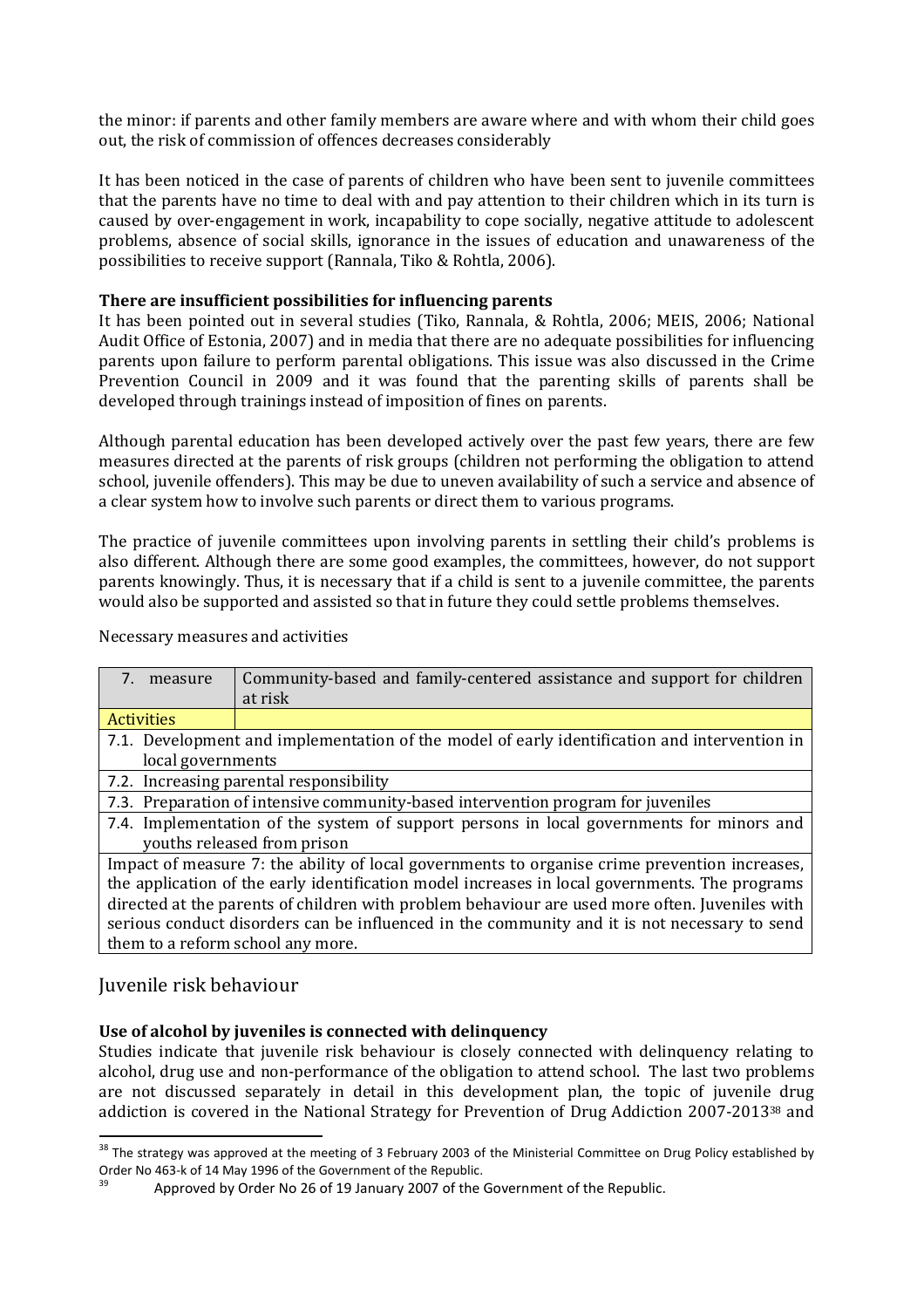the topic of compulsory school attendance in the Development Plan for General Education System 2007-201339.

It became evident from the study of juvenile delinquent behaviour that 87% of pupils of years 7-9 have used alcohol during their life, 45% during the last month. Drinking of low-alcohol beverages occurs among boys already at the age of 10-11, among girls at the age of 11-12. 17% of the respondents had used drugs at least once in their life, 5% of them had used drugs in the last month (Markina & Šahverdov-Žarkovski, 2007).

People who have started to use alcohol regularly as teenagers have a higher risk of both, risk behaviour hazardous to health as adults and alcohol abuse. Alcohol is directly related to the three most frequent causes of death of young people: traffic accidents, unintentional injuries and manslaughter. Most of children do not get drunk from strong alcoholic beverages but from lowalcohol beverages (beer, cider, mixed beverages) which the children themselves do not consider to be alcohol according to the studies (Allaste, 2008).

Juvenile offenders consider negative impact of companions and friends, use of alcohol, problems with studying and broken family to be the main causes of offences. **Altogether 75% of the young people who have been to juvenile committees consider use of alcohol to be an important cause of problem behaviour (Rannala et al, 2006).**

Connections with school also influence juvenile delinquency. Violent behaviour occurs more seldom in case of boys who have stronger connections with school. It also became evident that serious offences, violent behaviour and offences in general occur more often in the case of juveniles who are often absent from school Having to repeat school years is connected with problem behaviour only in the case of boys.

Necessary measures and activities

| 8. measure                                                                                    | Reduction of drinking of alcohol by young people                                              |
|-----------------------------------------------------------------------------------------------|-----------------------------------------------------------------------------------------------|
| <b>Activities</b>                                                                             |                                                                                               |
| 8.1. Performance of prevention activities concerning the adverse impact of alcohol            |                                                                                               |
| 8.2. Development of more efficient control measures for prohibition on sale of alcohol to     |                                                                                               |
| minors                                                                                        |                                                                                               |
|                                                                                               | 8.3. Participation in the international comparative study "Effective Strategies for the       |
|                                                                                               | Prevention of Underage Drinking in Europe"                                                    |
|                                                                                               | 8.4. Organisation of trainings concerning the adverse impact of alcohol and the risks arising |
|                                                                                               | from drunk driving to young convicted offenders                                               |
|                                                                                               | 8.5. Development of the concept of treatment and rehabilitation of young people who have      |
| alcohol problems                                                                              |                                                                                               |
| Impact of measure 8: Minors violate the Alcohol Act less, sale of alcohol to minors decreases |                                                                                               |
| and an overview is obtained of the efficient possibilities to intervene in alcohol drinking.  |                                                                                               |

# Responding to juvenile delinquency

#### **The quality of juvenile committees and the availability of sanctions are uneven**

Juvenile committees play an important role in the prevention of juvenile delinquency and in responding to it, since they deal with the problems corresponding to offence characteristics of up to 14-year-old minors. In addition, it is possible to terminate proceedings in respect of a minor who has committed an offence at the age of 14-17 and send the materials to the juvenile committee.

It is decided in the committee of residence of the minor, the application of which sanction would be the most efficient: in 2009 the committees confined to a warning in 41% of the cases,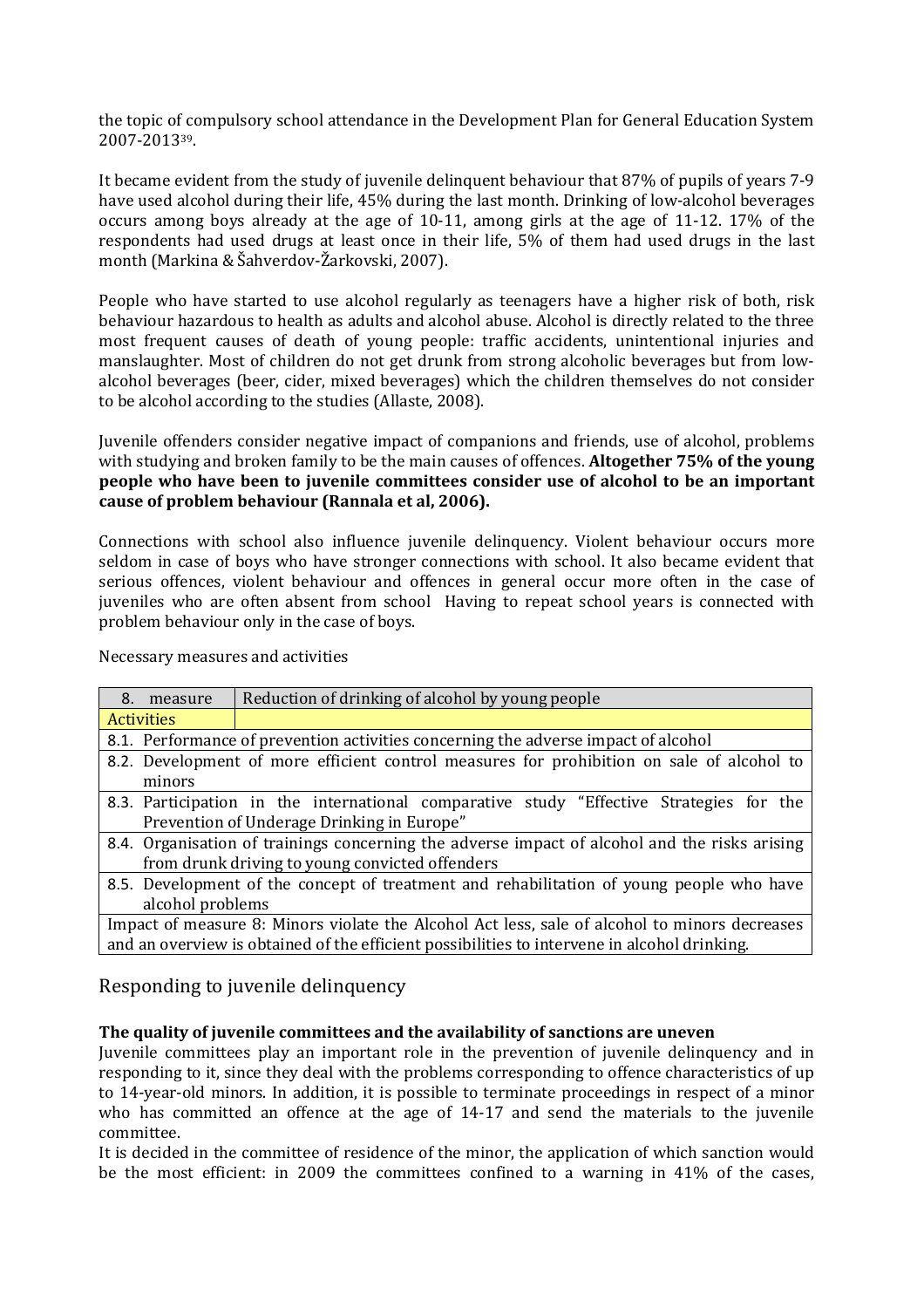community service was imposed in 20% of the cases and 22% of the juveniles were referred to a specialist for consultation (Estonian Youth Work Centre, 2009).

The use of sanctions is uneven due to regional differences and different availability of support services; in similar cases in different regions of Estonia different sanctions are imposed on minors. There are also problems with the substantive development of sanctions as services.

#### **Juvenile committees respond to juvenile offences too late**

The terms of the process of hearings and imposition of sanctions in the case of juvenile offences in the juvenile committees are not monitored, which is why there is no overview thereof. It has been pointed out in a study carried out in 2006 that the term from an offence committed by a minor until the matter is submitted to the committee and a concrete sanction is imposed and applied is illicitly long in juvenile committees. Although a juvenile offence matter shall be heard within thirty days according to the Juvenile Sanctions Act, the study indicated that in practice the hearing lasted more than 30 days in the case of most applicants. According to the information entered in the Estonian Education Information System, the hearings lasted on the average less than thirty days in seven counties, the term provided for in the Act was not observed in other counties. (Guidelines for Development of Criminal Policy …, 2009; Alaealiste komisjonide …, 2009)

#### **No adequate individual attention to a child is ensured in juvenile committees**

For secretaries of the committees it has turned out to be difficult to combine the role of the supervisor of imposition of sanctions and the role of the case manager. There is a problem that very often the minors who have been sent either to a specialist for consultation or to receive a rehabilitation service do not go to the service provider or visit the specialist irregularly. The situation would improve if the committee appointed a concrete support person for a child who observes and assists a minor also upon the use of the sanction imposed on him or her.

#### **Recidivism of pupils of reform schools is high**

Reform schools are characterised by a wide spread of violations of order and behavioural problems, disregard of the individual needs and problems of pupils and excessive focus on discipline and order; the sanctions in reform schools do not yield in desired results and correction of the conduct of pupils is neither consistent nor efficient (Salla & Tamm, 2008). 81% of pupils of reform school have committed an offence during studies in the reform school or within two years after leaving the reform school. 74% committed an offence (one person committed, on average, 4 offences) and 51% committed a criminal offence (one criminal offence per pupil on average) (Rits, 2009).

In order to develop activities relating to juvenile committees and reform schools, the Ministry of Education and Research prepared conceptual bases for reform schools $40$  in 2006, which defined the objectives of reform schools, principles of schooling and education (e.g. taking account of the individual needs of pupils, the principles of network operation and group home) and requirements for the infrastructure. In 2009 an action plan was prepared for supporting the ability of youths to cope.

Necessary measures and activities

l

| measure           | Responding to juvenile delinquency more efficiently |
|-------------------|-----------------------------------------------------|
| <b>Activities</b> |                                                     |

 $^{40}$  Approved by directive No 1570 of 19 December 2008 of the Minister of Education and Research.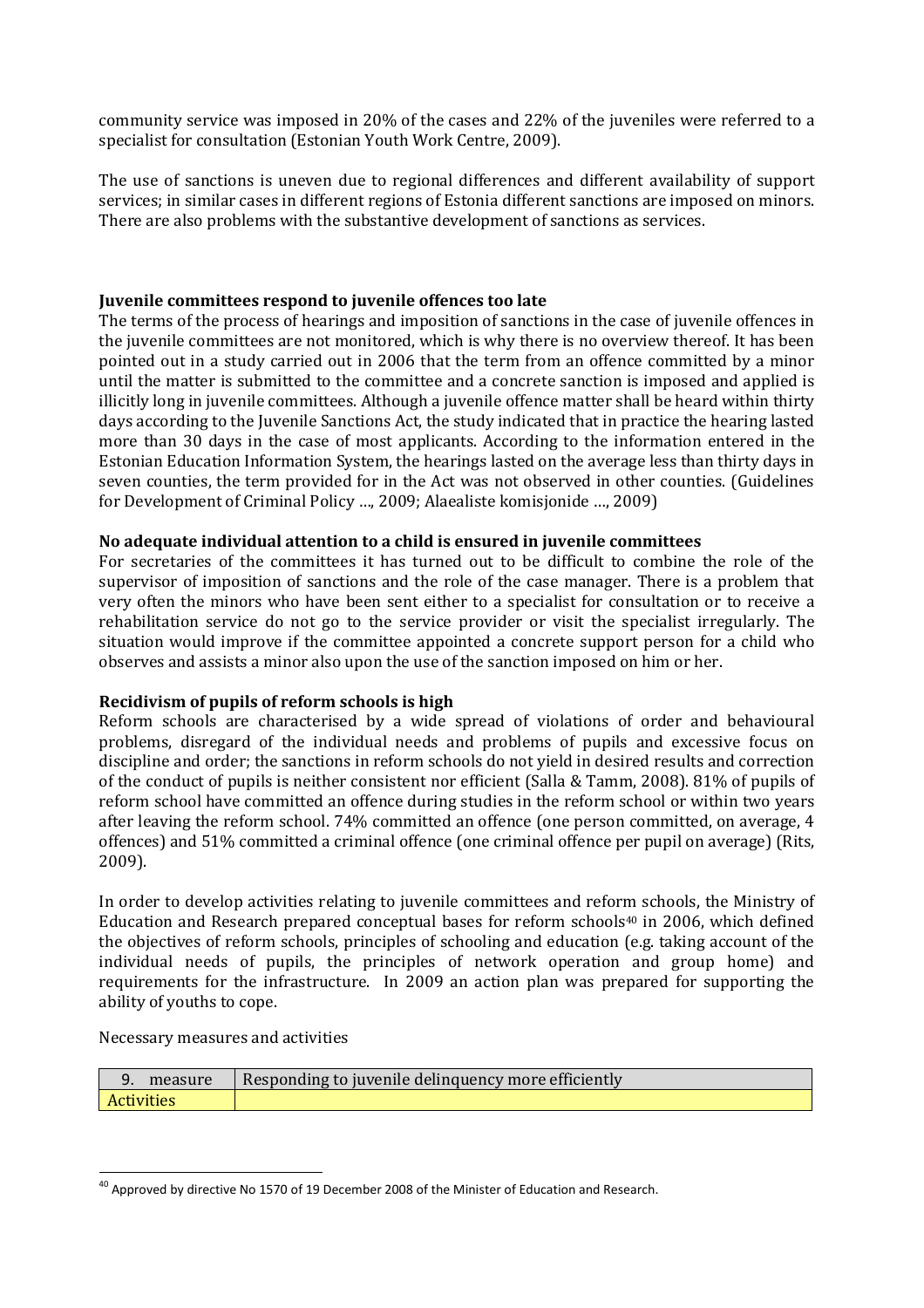- 9.1. Implementation of the action plan for supporting the ability of the youths to cope<sup>41</sup> in order to prevent problem behaviour of the youths
- 9.2. Regular monitoring of the terms for processing in juvenile committees
- 9.3. Assessment of the practice of juvenile committees
- 9.4. Development of the database of juvenile committees

9.5. Establishment of a system of support persons in juvenile committees

9.6. Assessment of recidivism of pupils who have left a reform school

9.7. Regular monitoring of the terms of pre-trial-proceedings in criminal matters related to juvenile perpetrators

Impact of measure 9: coordination of the activity of juvenile committees has improved, there is more individual work with children, conciliation and other active sanctions are used more often. Proceedings of juvenile delinquency in committees and pre-trial proceedings are more expedited, which helps to reduce future offences committed by young people and reduces the potential adverse effects to minors arising from proceedings.

 $41$  "Activity plan for supporting the ability of youths to cope, including for the prevention and reduction of juvenile delinquency in the area of government of the Ministry of Education and Research in 2009-2011" was approved by directive No 708 of 6 August 2009 of the Minister of Education and Research. The activities described in the activity plan are directed at youths with behavioural disorders in ordinary schools, youths sent to a juvenile committee, youths studying in reform schools, their parents and the specialists working with them.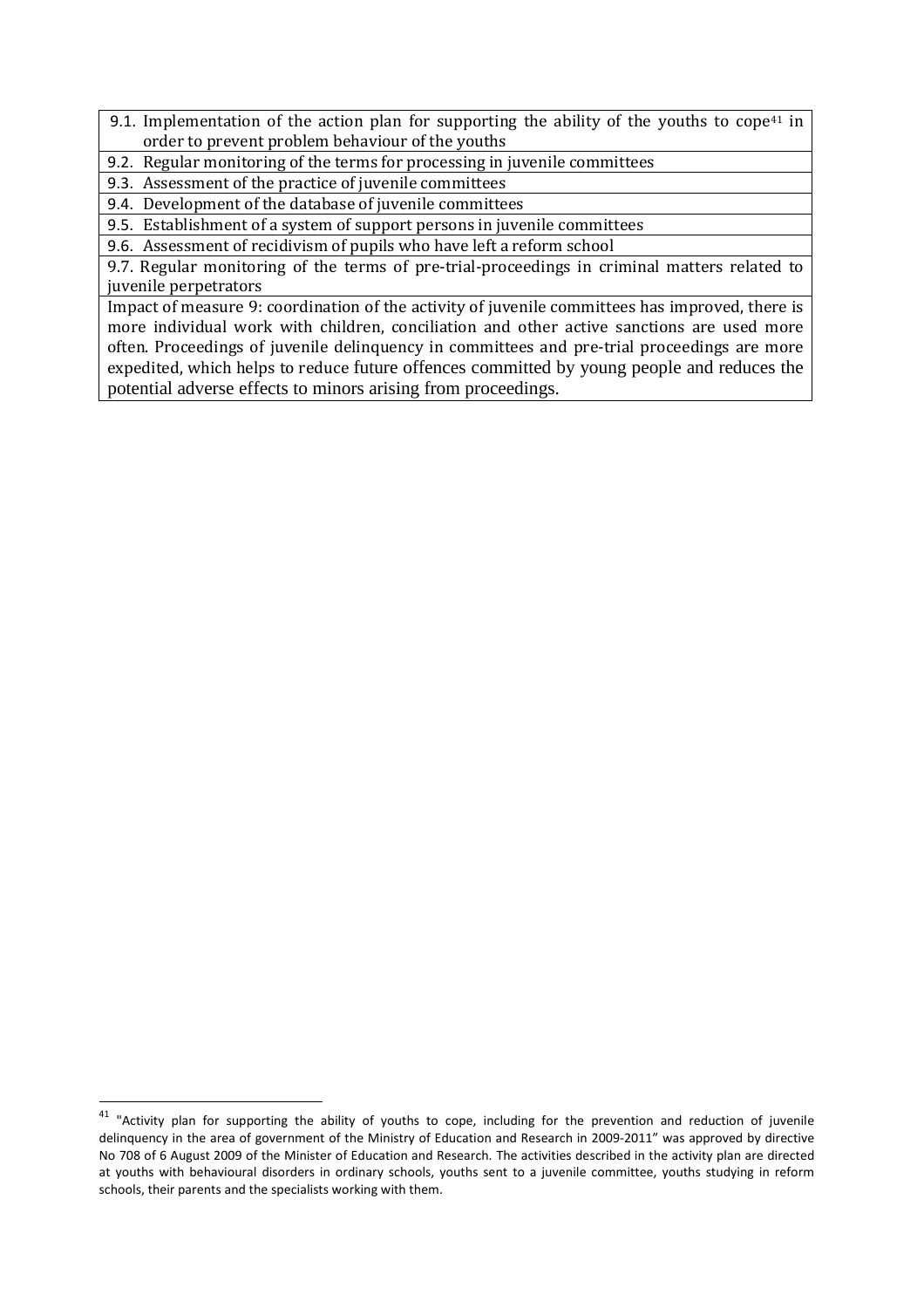# OBJECTIVE 3: reduction and prevention of domestic violence (including violence against women)

In Estonia talking about domestic violence in public has become an agenda during the last 10-15 years. For years this topic was regarded to be a taboo or domestic matter in which persons or agencies outside the family should not intervene. Gradually it has been understood in Estonia that domestic violence is not only a matter between the victim and the abuser but it requires intervention of the state.

Domestic violence has a broad meaning, which includes cases in home and couple relationships in addition to family relationships. In the case of domestic violence, the abuser and victim are from one and the same family, violence is usually used between family members or between a family member and a close relative. The most widely spread types of domestic violence are abuse between spouses, cohabitees, children, grandparents or siblings. If a child witnesses violence between adults at home or any other place, it is also considered to be violence.

Violence in family relationships is often divided into two. The first one is impulsive aggressive conduct arising from an unsolved conflict or emotional stress (the so-called family row). Here the men and women are divided into abusers and victims relatively equally. The other type is violence based mainly on patriarchal understandings and asymmetrical gender roles founded on the establishment of power and control over the partner by using psychologically, physically and/or sexually aggressive behaviour for that. The abovementioned violence is systematic, escalating over time and causes serious consequences for the victim. In the case of this type, the abusers are mainly men and the victims are women. The intensity of violence experienced by women is higher and the consequences are more serious (Kimmel, 2002).

Several conclusions may be reached upon looking for the cause of domestic violence and they depend largely on the school a person is representing. Domestic violence should not and cannot be regarded equal to violence against women. On the one hand the cause of domestic violence may lie in the family system as such. It has been pointed out that the risk of violence between such persons is increased or decreased by the time spent together with the family members, emotional closeness, conflicts between personal desires and family needs and relative control of one family member over other family members. Low income, unemployment and big number of children in a family are also considered to be risk factors (Allaste & Võõbus, 2008). The theoretical approaches based on gender specifics point out that violence is caused by attitudes favouring violent settlement of situations, domination and gender inequality, and also by inadequate skills to solve problems (Kimmel, 2002; Johnson, 2008). Feminists have reached the same conclusion and they stress, among other, that the relevant roles are not congenital or functional, but socially constructed by establishing and preserving men's power both, in a family and in the society. They add that domestic violence is not only a personal, but also a social and political problem. (ibid.)

Regardless of the fact that the majority of the victims are women, the studies indicate that children and men may also be the victims and women may be the abusers (Kimmel, 2001). The results of an observation-based study of domestic violence carried out in the USA already in 1975 indicated that beating and light violence (e.g. a slap) are more or less equally widespread among men and women. Donald Dutton (2006) points out that although women's violence is often shown as self-defence or a less serious phenomenon, women are actually as violent as men. Therefore he claims that aggressiveness must not be related to gender, but it should be analysed on the basis of certain qualities of character or deviations. Palin-Davies (2006) found also that violence depends on the type of personality, growing environment and social environment. Although women are usually not depicted as violent in public discussions and those who catch attention with their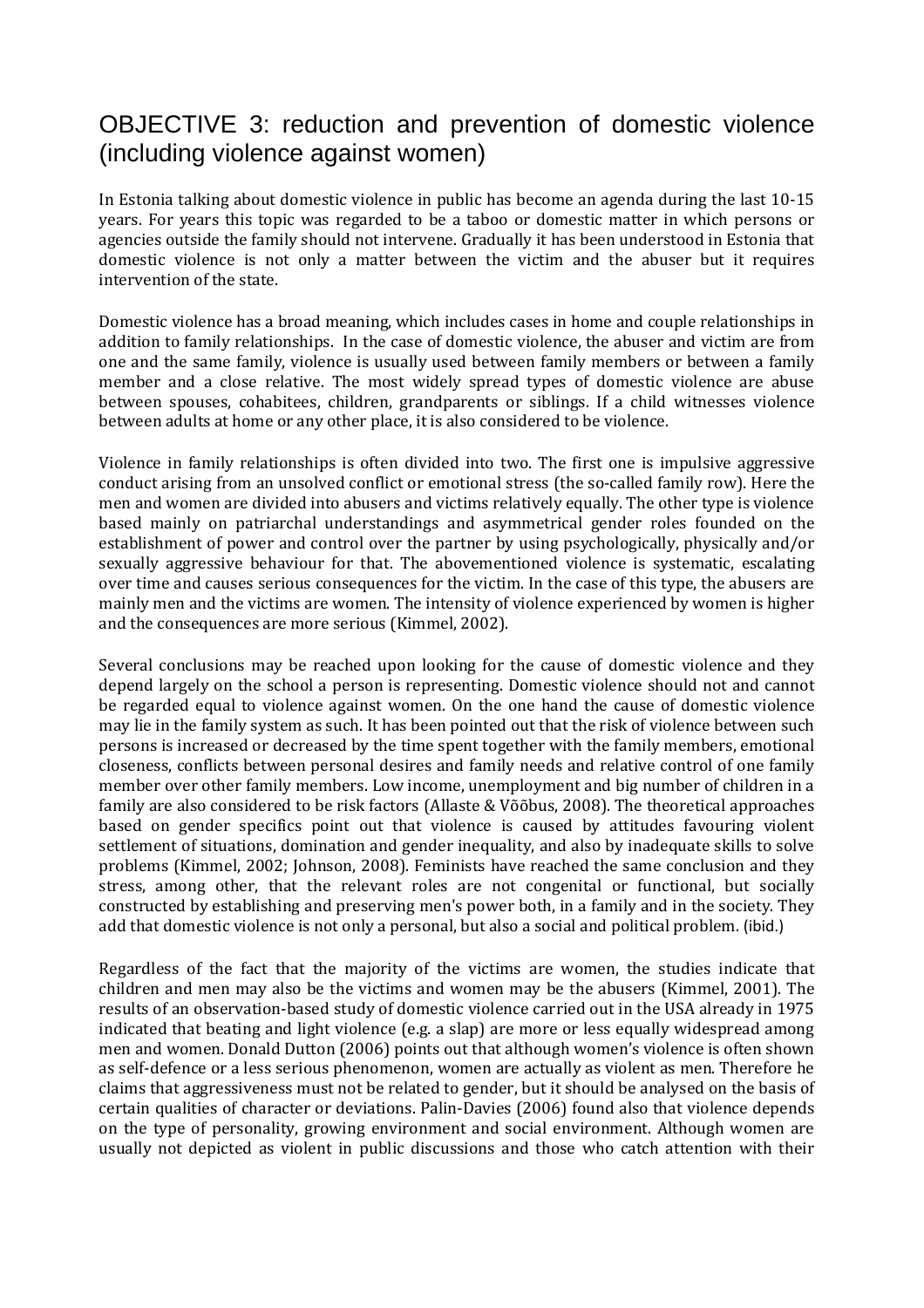violence are referred to as exceptions, it is important to keep in mind that disregarding men as victims and women as attackers causes damage to both genders (Allaste & Võõbus, 2008).

In order to reduce domestic violence, this development plan focuses on the preventive action and provision of information directed at the general public and the risk groups, support and protection of victims of domestic violence and dealing with domestic abusers. Since domestic violence has been studied little in Estonia so far, the preventive action intended for risk groups depends on the results of the studies to be carried out.

### Prevention of domestic violence

#### **The population's awareness of domestic violence is low**

People often keep what is going on at home only to themselves and do not tell about it even to people close to them, which may leave a misleading impression that domestic violence is not a wide-spread phenomenon. The victims and abusers are always ready to explain the situation rationally for themselves. Violent people often justify and reduce the consequences and seriousness of an act and victims of long-term violence do the same. In order to deal with the problem efficiently, there shall be cooperation between all the parties in the local and national level.

People's low awareness and inability to identify domestic violence are considered to be the reasons for difference between the actual spread of domestic violence and the statistics. The general statistics concerning contact with violence indicates that domestic violence occurs equally among people with different levels of education and work and among Estonians and non-Estonians. The whole society shall be informed of domestic violence since it concerns approximately one fifth of the population.

#### **Preventive action and provision of information shall be partially based on the risk groups**

Although domestic violence occurs in families with different incomes, employment status and number of children, certain factors may be specified on the basis of the current practice which have been related to a higher risk of becoming victim of domestic violence. Therefore separate measures have been prescribed in this development plan for preventive action in risk groups. Since at present there is no clear unanimity concerning the fact which groups are most endangered by domestic violence, further activities shall depend greatly on the results of the planned studies.

Women with small children who are financially dependent on their partners are considered to be most at risk from violence. Violence between two adults and violence used by a parent against a child shall be studied separately. A child is dependent on an adult and thus can be manipulated more and is more vulnerable. A child cannot, due to his or her immaturity, assess the behaviour of his or her parent or protect him or herself against mental, physical or sexual assault. Similarly with children, attention should be paid to elderly people with respect to whom violence is often used (locking up into a room, neglect, leaving to starve or in the cold, mental abuse).

Attention must be definitely paid on increasing unemployment which may be considered to be an additional risk factor and which may increase the number of conflict situations. At the same time this attention should not hinder readiness of victims from well-off families to request for support. The connection of alcoholism with domestic violence has also been mentioned as an important factor.

Necessary measures and activities

| measure | Prevention of domestic violence |
|---------|---------------------------------|
|---------|---------------------------------|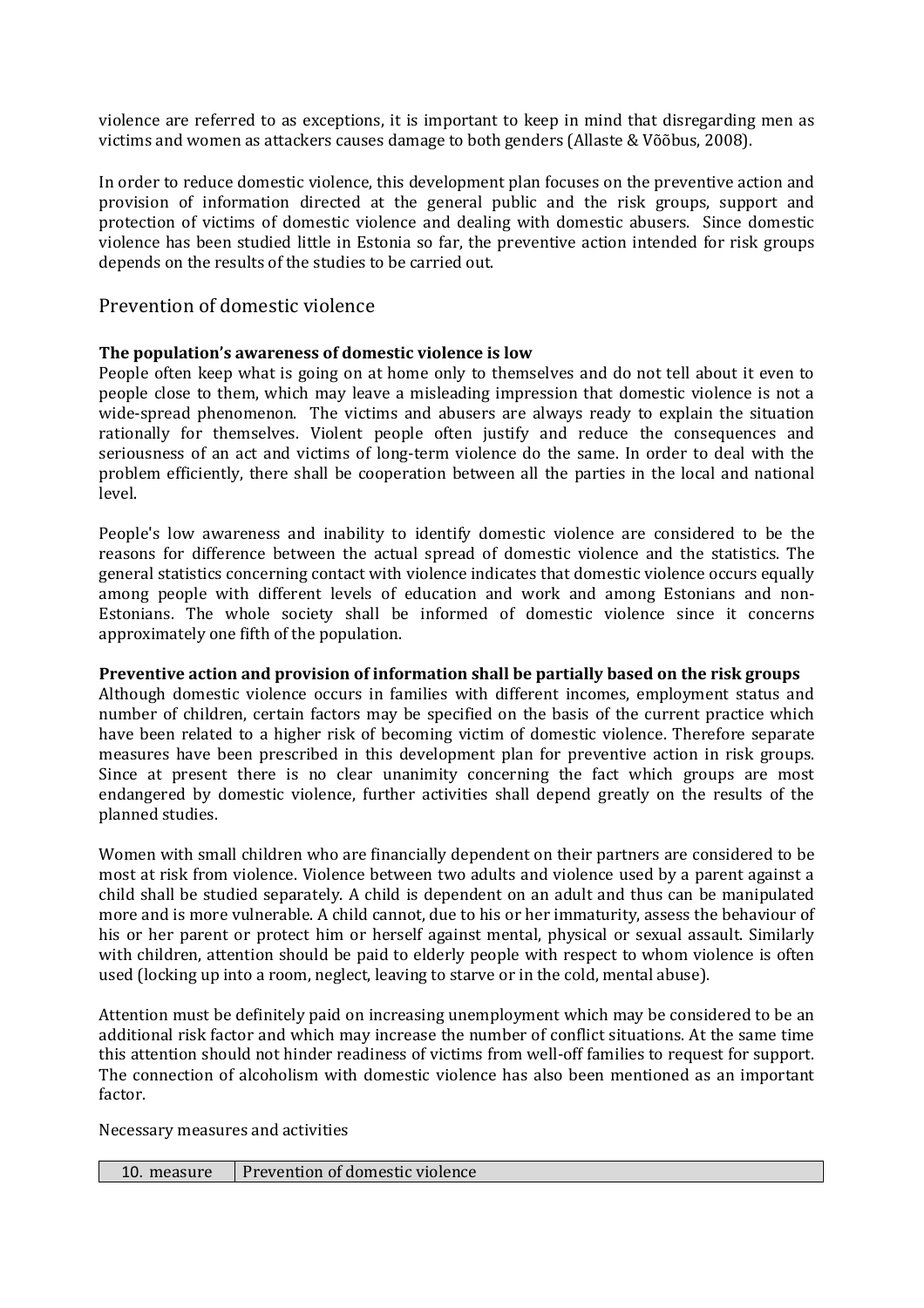| <b>Activities</b>                                                                              |                                                                                            |  |
|------------------------------------------------------------------------------------------------|--------------------------------------------------------------------------------------------|--|
|                                                                                                | 10.1. Increasing legal awareness and provision of information concerning domestic violence |  |
| 10.2. Provision of information concerning domestic violence to risk groups                     |                                                                                            |  |
| Impact of measure 10: awareness of risk groups concerning domestic violence increases thanks   |                                                                                            |  |
| to dissemination of information. The attitude of the society towards domestic violence becomes |                                                                                            |  |
| less tolerant and domestic violence is not seen as a natural part of family life any more.     |                                                                                            |  |

Supporting of victims of domestic violence

#### **Studies of domestic violence and systematised statistics are required**

Domestic violence occurs presumably more often than indicated by official statistics. For efficient preventive action and responding to cases of domestic violence which have already taken place, it is important to understand the essence, causes and scope of the problem. For this purposes studies and analysis of this field shall be carried out and statistics shall be systematised. More detailed information on the development and scope of the problems in this field allows to make better policy decisions, increase the efficiency of informing the target groups and the services provided to the victims, respond to abusers in the right way and prevent new cases of domestic violence. Both, information collected in Estonia and the experience of other countries upon analysing the problems relating to domestic violence and later implementation of the conclusions made in the course of the analysis in practice are important.

#### **The parties dealing with the victims of domestic violence need better preparation**

Domestic violence is a sensitive topic, which is why it is important that the persons who deal with the victims thereof and the abusers would be professionals who can respond to the problems quickly and correctly. Therefore the curricula of certain specialities, including teachers, youth workers, social workers, health care professionals, police officers, psychologists, could cover domestic violence. This would help to change the attitude to domestic violence, get rid of myths and preconceptions concerning violence in close relationships which have developed through years. It is also important to prepare instructional materials which would set out unambiguously the role of different specialists, including citizenship and immigration, Border Guard and child protection officials, in identification and providing support to victims of domestic violence, whereas attention should be paid to the ways of cooperation in these issues. At present there are no strictly defined cooperation agreements and rules of procedure in this area.

International practice indicates that the countries, where the police has been able to develop a special system for collection of information concerning cases of domestic violence, has supplemented it consistently with new data, has organised in-depth analysis, etc, have succeeded in the prevention of serious cases of violence and decreasing considerably the number of domestic manslaughters (Pettai & Proos, 2003). A situation, where the state is unable to combat domestic violence and support the victims in time is hazardous, since sickness days, health damage, becoming disabled and lost lives is the price to be paid for violence and also children, who grow up in an environment of fear and terror, suffer (Kütt, 2008).

#### **Victims of domestic violence need all reliable support**

The needs of victims of domestic violence can be divided into five: the need for security, emotional, economic needs, the need for information and advice and legal assistance and judicial protection. In order to ensure these needs, ensuring security by the police in a crisis situation, medical care, psychological and legal counselling, the existence of shelter and support group services and economic support are required. Supporting law, understanding attitude of the society, professional conduct of officials, availability of information and awareness of one's rights are also important (Lutt, 2007). Domestic violence is seldom a single event, persons often fall victim repeatedly. Therefore it is important that places be established where to turn to for assistance.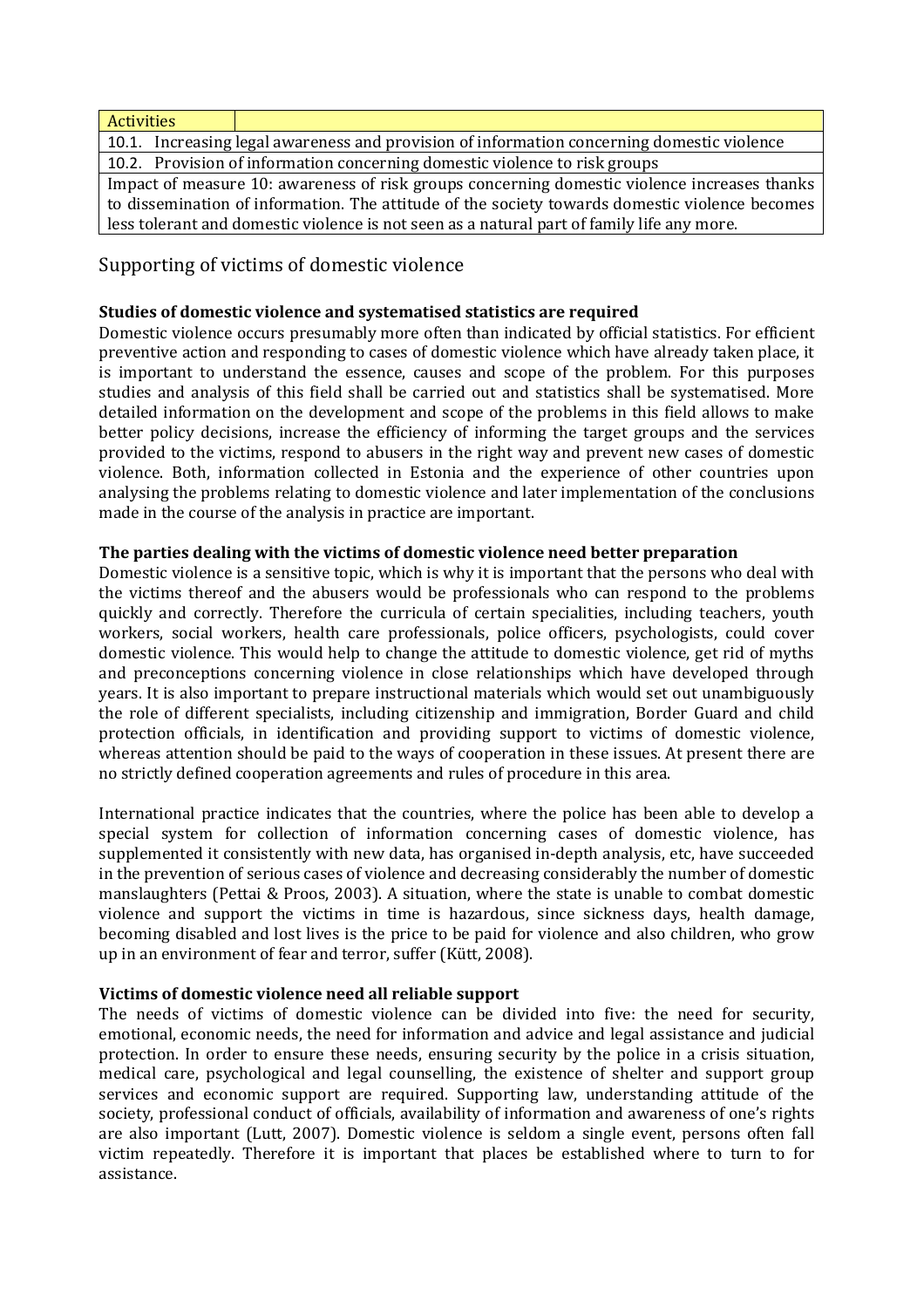In 2005, national victim support service was launched for victims of violence: 26 victim support workers are employed all over Estonia who provide emotional support, information on the possibilities to receive support to victims of violence and who instruct how to communicate with organisations. Victims in all the counties have the possibility to contact a victim support worker even if the criminal offence has not been registered in the police. Non-profit associations provide consulting services in parallel to the national victim support service. In Estonia there are nine shelters which provide support to victims who have suffered from violence in a close relationship; in addition to that there are two shelters in Estonia which provide support to pregnant women and women with children.

From among the persons who contact shelters due to domestic violence approximately fifty per cent are adults and fifty per cent are children and youths. From among all the persons who contact shelters approximately 80% are women and 20% are men, from whom about one third are minors. A majority of the persons who turn to shelters go there together with children. Both, women and men have most often set out mental and physical violence as the cause for contacting a shelter.

The main problem at present is that most of the services to victims of domestic violence are provided by non-profit associations (victim support, support groups, shelters) which are financed based on projects (Lutt, 2007). However, this is an area, engagement in which requires consistency and sustainability due to its nature, which s why financing thereof should not depend only on writing projects. It is also important to pay attention to the fact that the availability and quality of services differs geographically. Bigger cities are covered with the services better than small rural municipalities or villages. Support shall be available to all the persons in need of support.

#### Necessary measures and activities

| 11. measure                                                                                      | Development of the possibilities to support victims of domestic violence                        |  |
|--------------------------------------------------------------------------------------------------|-------------------------------------------------------------------------------------------------|--|
| <b>Activities</b>                                                                                |                                                                                                 |  |
| 11.1. Regular mapping of the scope and nature of domestic violence                               |                                                                                                 |  |
| 11.2. Development of the rules of procedure for identification and supporting of victims of      |                                                                                                 |  |
| domestic violence                                                                                |                                                                                                 |  |
| 11.3. Analysis and development of the services provided to the victims of domestic violence      |                                                                                                 |  |
| 11.4. Analysis of the programs of basic training of specialists working with victims of domestic |                                                                                                 |  |
| violence and abusers                                                                             |                                                                                                 |  |
| 11.5. Training of specialists having contact with the victims and abusers                        |                                                                                                 |  |
|                                                                                                  | Impact of measure 11: availability of information has improved as a result of organised studies |  |
| and systematised statistics, this helps to improve development of the policy and respond to the  |                                                                                                 |  |
|                                                                                                  | problems arising in the area more quickly. Provision of support to victims of domestic violence |  |
|                                                                                                  | is more systematic and helps the victims to break through the cycle of violence.                |  |

Investigation of cases of domestic violence and work with the abusers

#### **A restraining order does not ensure sufficient protection of the victims of domestic violence**

Since the middle of 2006 restraining order may be imposed in criminal proceedings with respect to the suspects and the accused in criminal offences against persons and against minors. At least 46 restraining orders were imposed with respect to 40 persons until the end of 2009. A decision concerning a temporary restraining order is made rather quickly, in a couple of days. As a rule, a restraining order prohibits a suspect to stay in the place of residence of the victim, communicate with the victim by using telecommunications (fixed phone, mobile phone, the Internet) and approach up to speaking distance. A restraining order has mostly been imposed in the case of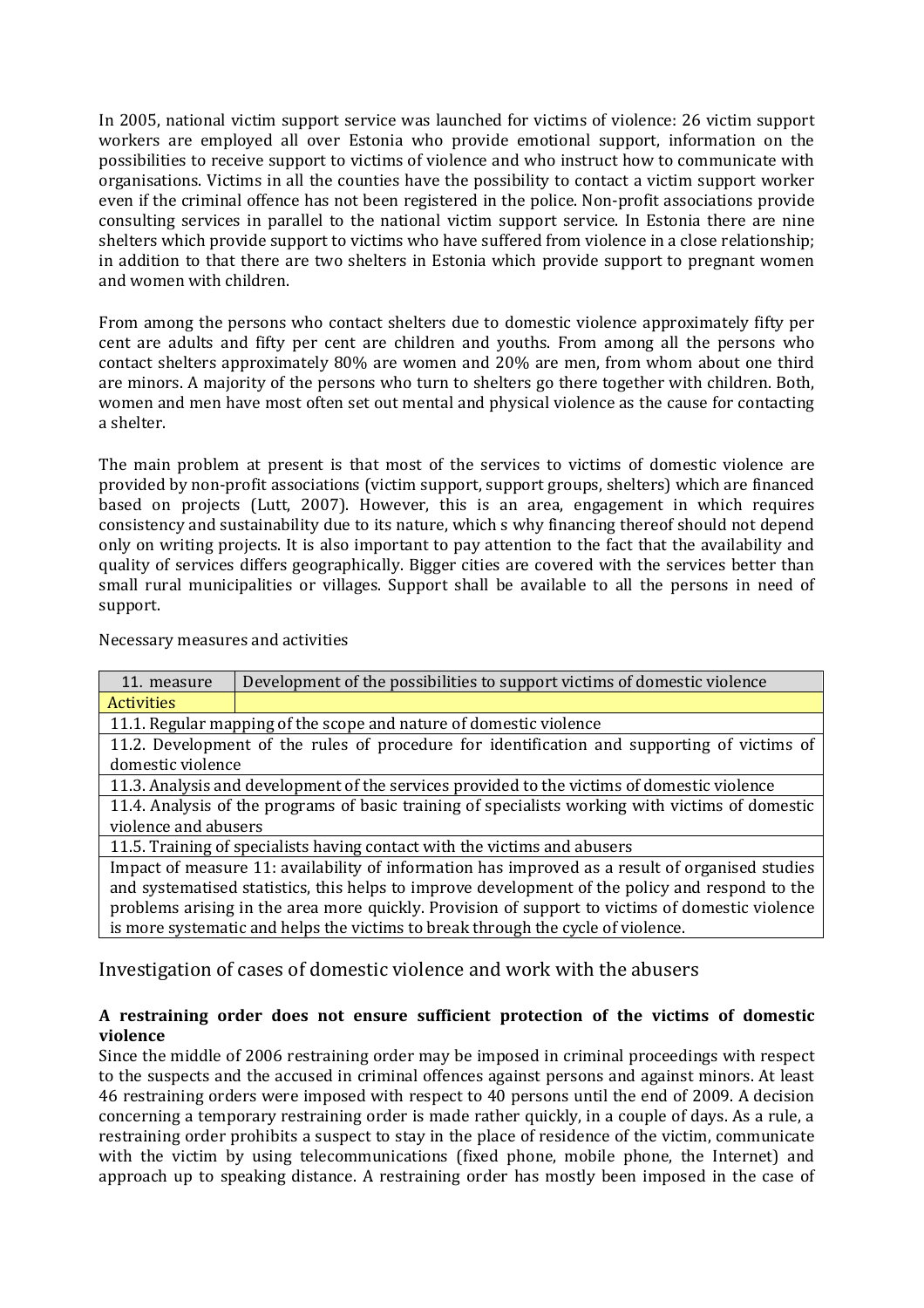physical abuse and threat. In practice problems have most often arisen if the parties to the restraining order are joint owners of a housing or if a restraining order imposed for the protection of a child prevents one parent from performing the obligation to raise a child.

Victims' awareness of a restraining order is often low and the expectations to the results of a restraining order do not correspond to the actual possibilities. Victims waive their consent for imposition of a restraining order out of sympathy with respect to their partner, due to reconciliation with the partner, social or economic factors and sometimes due to fear. There are no security measures for guaranteeing a restraining order in order to protect victims from the potential violence of the person on whom a restraining order is imposed (Tammiste & Tamm, 2009). It is important to improve provision of information concerning the possibilities of a restraining order to victims and instructional materials shall be prepared which would support the victim and facilitate application for and enforcement of a restraining order.

#### **Rehabilitation of abusers is not consistent**

In addition to the abovementioned, one of the causes for spread of domestic violence is the fact that little is dealt with the abusers, which is necessary in order to alter their behaviour and keep them from committing new acts of violence. In the practice of several countries support groups have been established as one measure against domestic violence the aim of which is to prevent new cases of violence. In Estonia this area is underdeveloped yet. This method was applied in Estonia for the first time in 2006, when two rehabilitation and support groups were established for violent men, one in the Estonian the other in Russian language. A person referred to anger management treatment is instructed, questioned in the course of group work and his motivation is discussed. 70-80% of the persons who have completed the program as volunteers and 20-30% of the persons referred by the court change their behaviour (ERR, 2006).

Action should be taken with respect abusers both, in prison and outside the punishment system. In prison it is important to connect the topic of domestic violence with usual re-socialisation provided to prisoners before release in cooperation with the probation system. Outside the punishment system the network of support groups shall be extended by Estonian and Russian groups in various places in Estonia.

| 12. measure                                                                                    | Increasing the efficiency of investigation of cases of domestic violence and                   |
|------------------------------------------------------------------------------------------------|------------------------------------------------------------------------------------------------|
|                                                                                                | protection of victims                                                                          |
| <b>Activities</b>                                                                              |                                                                                                |
|                                                                                                | 12.1. Analysis of the application of conciliation proceedings                                  |
| 12.2. Systematisation of regulations concerning restraining orders                             |                                                                                                |
| 12.3. Analysis of the need to restrict the right of custody of violent parents                 |                                                                                                |
| Impact of measure 12: identification of the cases of domestic violence is improved and the     |                                                                                                |
|                                                                                                | processing thereof becomes more professional; in criminal proceedings sufficient protection is |
| ensured to victims of domestic violence;                                                       |                                                                                                |
| special attention is paid to children who have contact with domestic violence in order to save |                                                                                                |
| them from falling into a circle of violence.                                                   |                                                                                                |
| 13. measure                                                                                    | Rehabilitation and work with abusers                                                           |
| <b>Activities</b>                                                                              |                                                                                                |
| 13.1. Implementation of rehabilitation programs for abusers                                    |                                                                                                |
| Impact of measure 13: recidivism of abusers and the number of repetitive cases decrease, the   |                                                                                                |
| attitude towards the use of violence becomes more condemnatory.                                |                                                                                                |

Necessary measures and activities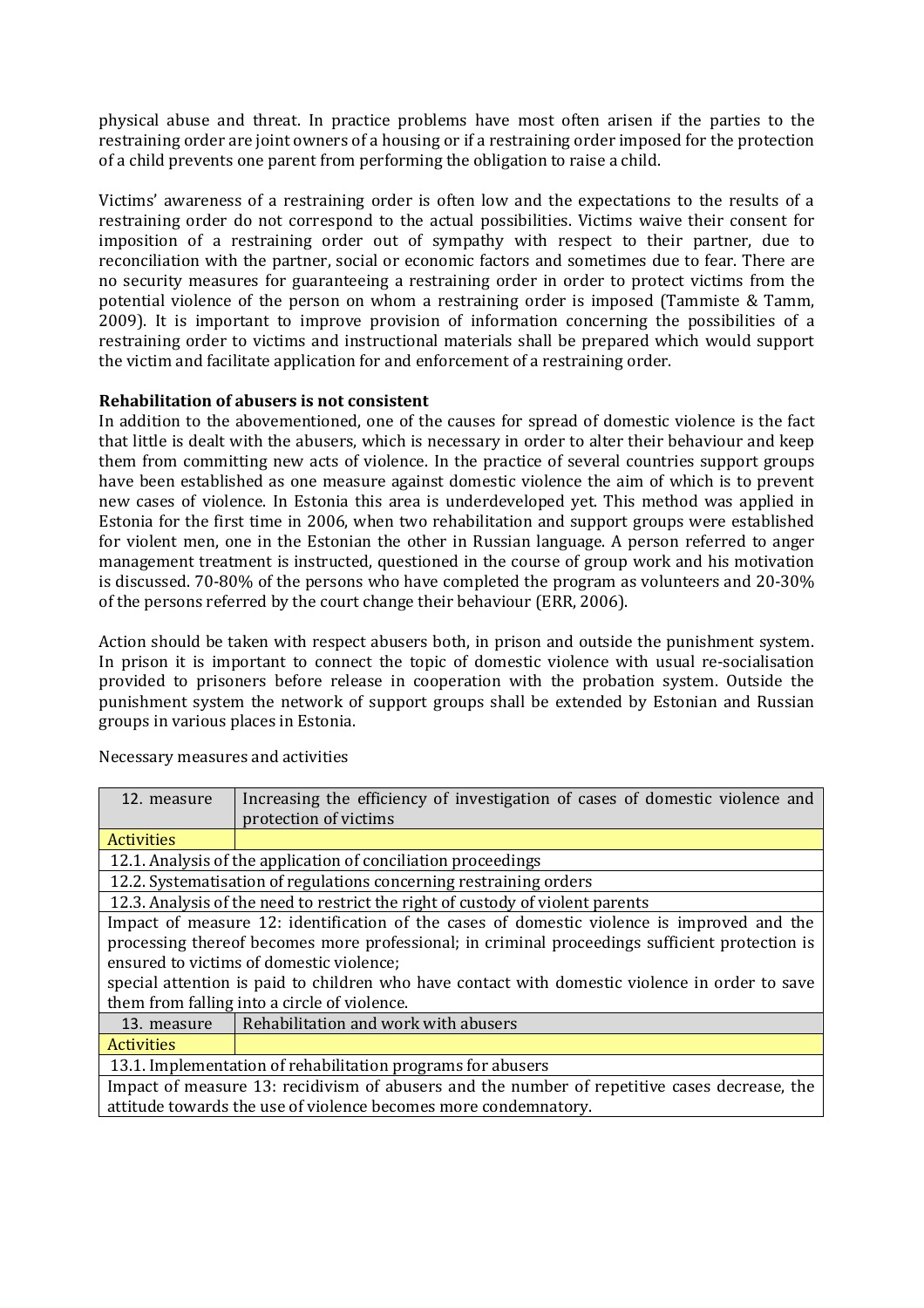# OBJECTIVE 4: combating and prevention of trafficking in human beings

Trafficking in human beings means violation of basic human rights and human dignity by exploitation of persons in the form of sexual exploitation, forced labour, recruitment or harbouring, slavery or practices similar to slavery or forced removal of an organ. Exploitation is accompanied by cruel treatment, abuse and deceit of socially vulnerable persons and use of violence, threat, debt bondage or various forms of coercion.

According to the UN, in 2009 the most wide-spread type of trafficking in human beings in the world was sexual exploitation which was followed by forced labour (UNODC, 2009b). The European Union more broadly, including Estonia, are continuously concerned about the situation of unaccompanied children since an unaccompanied minor is a potential victim of trafficking in human beings who shall be assisted.

According to the report prepared for the Congress by the Ministry of Foreign Affairs of the United States of America (TIP, 2009), Estonia does not comply fully with the minimum standards of combating trafficking in human beings, but it makes considerable efforts to achieve the compliance. Such an assessment is, to an important extent, influenced by absence of the provisions of trafficking in human beings from the Estonian Penal Code. According to the EUROPOL report of 2008, the efficiency of handling of the problems of trafficking in human beings has improved in Europe. In Estonia, like in the rest of the European countries, it is continuously important to improve the efficiency of identification of the victims both, in international and domestic cases.

"The Development Plan for Combating Trafficking in Human Beings 2006-2009" focussed mainly on the topic of sexual exploitation, which is why the activities directed at the reduction of forced labour, prevention of smuggling of illegal immigrants and improvement of the efficiency of checking crossing of the border by an unaccompanied and trafficked minors receded into the background. More importance has been attached to these topics in this development plan.

# Prevention of trafficking in human beings

l

#### **The awareness of young people of the risks relating to trafficking in human beings is low**

Although various preventive actions have been carried out in Estonia in the field of trafficking in human beings for years already and various informational materials have been developed and distributed, it cannot be claimed on the basis of studies that the awareness has improved much (see e.g. Pajumets, 2003; Socio ..., 2007)<sup>42</sup> Notification campaigns and informational materials have been provided for both, specific target groups (young people, women) and for the general public in order to inform people of trafficking in human beings as a problem and of the possibilities to receive support and to produce response with respect to problems relating to it in Estonia. Thus, much has been contributed to explaining trafficking in human beings as a phenomenon, but little has been analysed what impact the informing has had on the target groups.

By comparing the interviews with secondary-school pupils made in 2002 and 2007, some improvements can be seen in the promotion of awareness of the problem of trafficking in human beings, but young people still do not see potential risks in it.

<sup>&</sup>lt;sup>42</sup> The studies are available at the address: http://www.sm.ee/tegevus/sooline-vordoiguslikkus/inimkaubandus-japrostitutsioon/uuringud.html.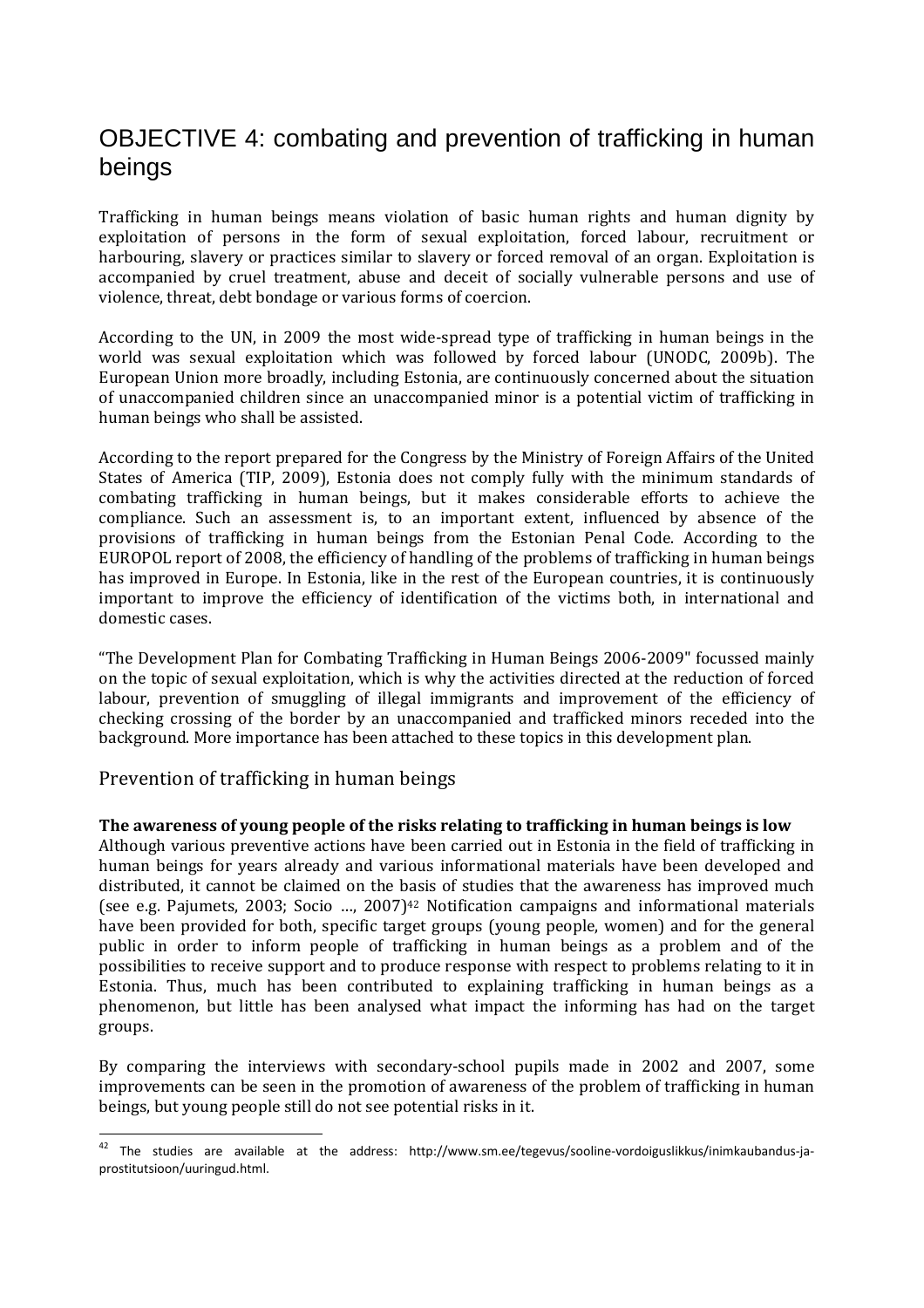Within the framework of this development plan it is planned to systematise the preventive actions and provision of information more on the basis of the work carried out within the framework of the previous development plan. Potential target groups shall be specified for provision of information. The officials who have contact with potential victims of trafficking in human beings (e.g. embassies, immigration officials), pupils and students at the age of 14-26, who are most likely to go to study and work abroad from among the inhabitants of Estonia, are the main target groups.

In order to improve the awareness of the general public, the national curriculum has been developed so far, but no contributions have been made in the training of teachers. Now it is planned to provide training to teachers of social science and at the same time information concerning trafficking in human beings in educational literature is updated currently.

Necessary measures and activities

| 14. measure                                                                                  | Prevention of trafficking in human beings |
|----------------------------------------------------------------------------------------------|-------------------------------------------|
| <b>Activities</b>                                                                            |                                           |
| 14.1. Provision of information on trafficking in human beings to the general public and risk |                                           |
| groups (especially young people, girls)                                                      |                                           |
| Impact of measure 14: people's awareness of trafficking in human beings is improved,         |                                           |
| especially in the potential risk groups, e.g. among young people and people going to work    |                                           |
| abroad). The use of helpline for victims of trafficking in human beings has increased and a  |                                           |

bigger number of people have received support.

# Exploitation of labour force

### **No sufficient attention has been paid on exploitation of labour force**

It is more difficult to identify trafficking in human beings and labour exploitation for the purposes of forced labour than sexual exploitation. This is to a great extent due to the absence of legal regulations, the fact that forced labour is even more hidden than sexual exploitation and that there is no comprehensive awareness of the nature of the problem among the population (UNODC, 2009b).

The present economic crisis and absence of employment possibilities motivates the potential victims of trafficking to look for possibilities in other countries. Estonian law enforcement agencies do not have an overview of the Estonians who have gone to work abroad and have fallen victim to deceit and exploitation. The non-profit association Living For Tomorrow Hotline provides support for victims of trafficking in human beings and advises persons who wish to study and work abroad safely. It appears from the calls made to the hotline that in the current economic situation advice is often asked in connection with search for work. The callers seek mainly the work of unskilled labour but there are also many people for whom it does not matter which work to do and under which conditions to work. Thus it is important to educate people, especially young people entering the labour market and to explain them what should be taken into account upon going to work abroad, how to communicate with a recruitment company, etc. One of the target groups is young people, who should be informed more actively since they do not cognize the potential risks relating to trafficking in human beings, e.g. the possibility to fall victim of forced labour or sexual exploitation upon travelling or in connection with studies (Pajumets, 2003; Socio …, 2007).

Labour market organisations (including the Labour Inspectorate, the Estonian Chamber of Commerce and Industry, the Estonian Employers' Confederation, the Estonian Unemployment Insurance Fund) have not participated sufficiently in the prevention of labour exploitation so far and they have not received adequate information concerning forced labour for the purposes of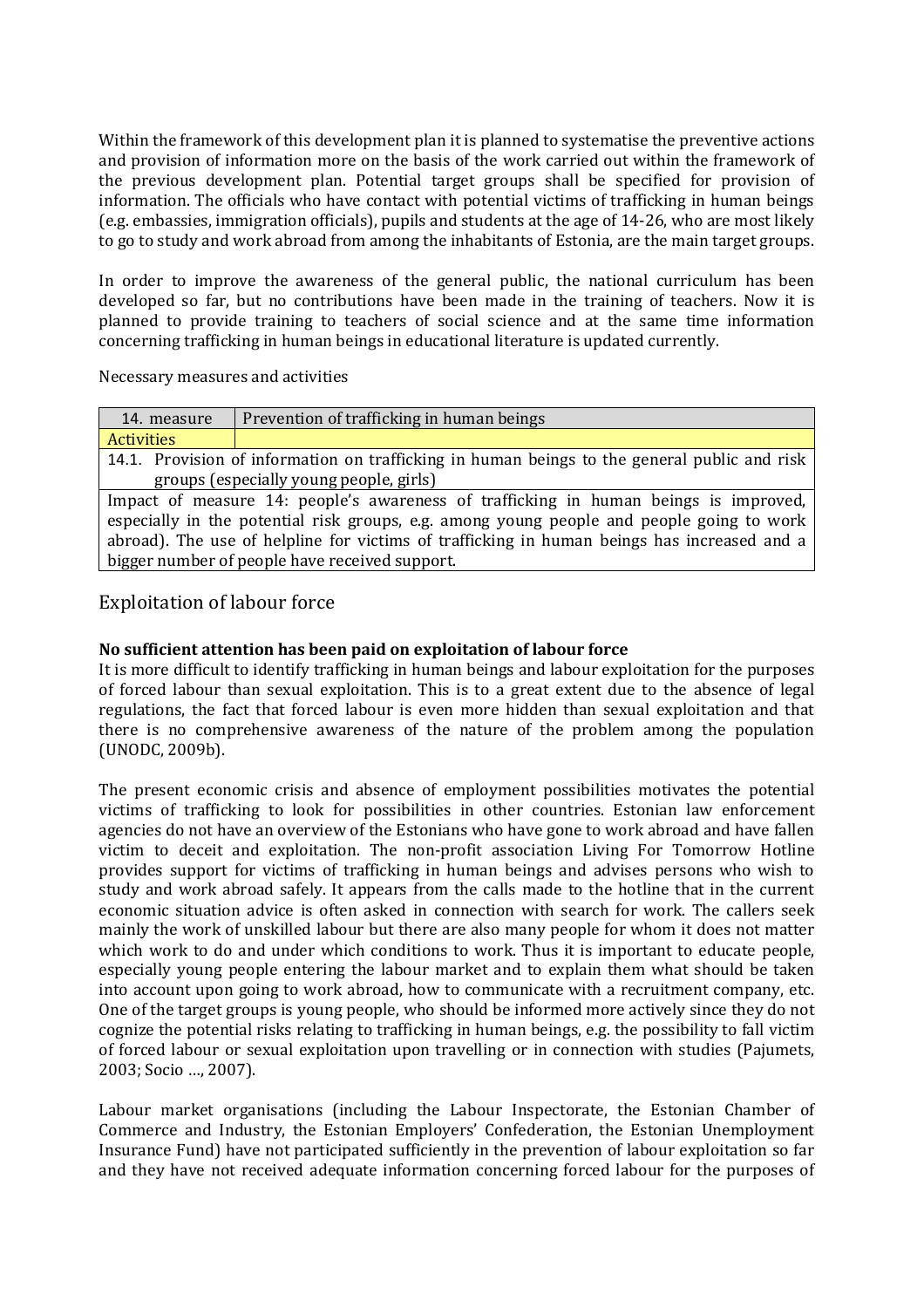trafficking in human beings. At the same time it has not been discussed what could the role of labour market organisations be in the prevention of trafficking in human beings. Few dialogues have been held with the employers on the topics of trafficking in human beings and thus, in order to raise the issue of labour exploitation, the efficiency of cooperation shall be improved and first of all education and training shall be provided to the employers in order to prevent potential cases of forced labour and working under forced working conditions. Officials of the Citizenship and Migration Board have pointed out the need for a more strict control in order to inspect the working conditions of the labour force who have immigrated to Estonia.

In 2011, analysis of the occurrence of forced labour and the identification of the victims thereof will be completed in cooperation with the University of Tartu, HEUNI<sup>43</sup> and the University of Warsaw and on the basis of it provision of information primarily to the relevant specialists and authorities (bodies conducting proceedings, social workers, non-profit associations) will be organised.

Necessary measures and activities

| 15. measure                                                                                        | Prevention and identification of exploitation of labour force |
|----------------------------------------------------------------------------------------------------|---------------------------------------------------------------|
| Activities                                                                                         |                                                               |
| 15.1. Mapping the scope of forced labour                                                           |                                                               |
| 15.2. Improvement of the efficiency of cooperation with labour market organisations                |                                                               |
| 15.3. Exercising supervision over the working conditions of foreign workers in Estonia             |                                                               |
| Impact of measure 15: the scope and spread of forced labour in Estonia has been mapped and         |                                                               |
| on the basis of it preventive actions can be planned, cases of forced labour can be identified and |                                                               |
| processed. The labour market organisations are trained and educated in order to prevent            |                                                               |

# Supporting of victims of trafficking in human beings

potential cases of forced labour and working under forced working conditions.

# **Support of victims is not financed continuously**

In Estonia two shelters and a rehabilitation centre have bee established, which have specialised in dealing with victims of trafficking in human beings and where support has been provided to more than 400 women since 2006; in 2009 support was provided to 78 women who had had contact with trafficking in human beings. The employees of the shelters have completed special training and a description of the services offered to female victims trafficked for the purposes of sexual exploitation has been prepared. Thus, a rehabilitation program intended for the victims of trafficking in human beings exists and is in use, but the program has not been assessed so far. The program used is intended for female victims, since there has been no actual need to provide the service to male victims, and also for victims of trafficking in human beings from third countries who have the right for reflection period. It is important to assess the program and start to develop it so that the victims of trafficking in human beings could receive appropriate advice, information and psychological support. The importance of supporting and development of the protection of victims is also stressed in the Council of Europe Convention on Action against Trafficking in Human Beings and the EU Framework Decision on Combating Trafficking in Human Beings.

So far the shelters have received support from the lead project of the Nordic and Baltic countries, and upon termination thereof from the appropriations for social protection from the Ministry of Social Affairs. State funding of shelters is project-based and granted for one year, but supporting victims is an area, engagement in which presumes consistency and sustainability due to its mature, which is why the funding should not depend only on writing projects.

l

 $43$  The European Institute for Crime Prevention and Control, affiliated with the United Nations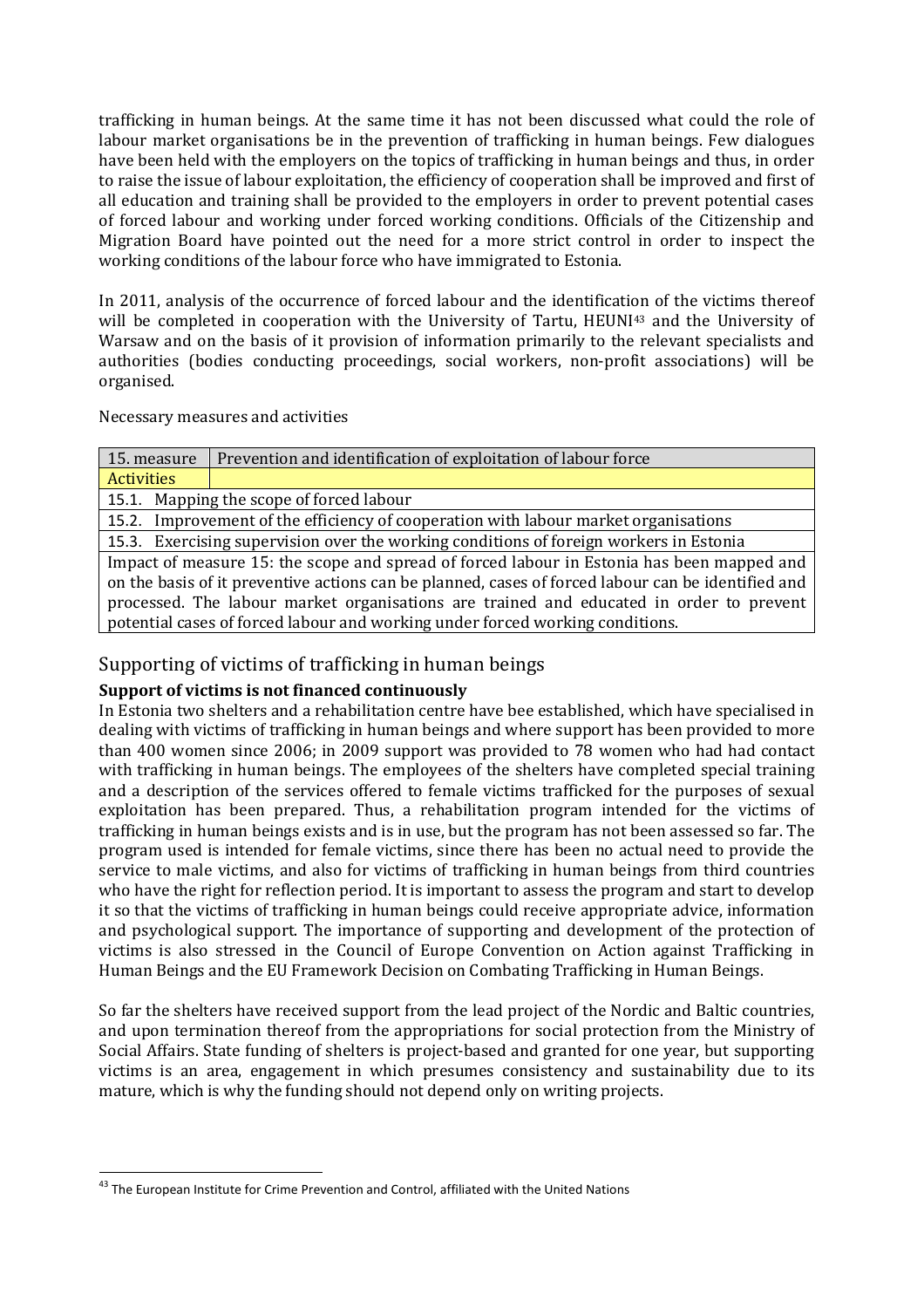In order to provide support to victims of trafficking in human beings, it is first and foremost necessary to develop cooperation agreements concerning the provision of basic assistance and after the provision of basic assistance also with local governments, who should take supporting of victims over from non-profit association after the victims have received specific rehabilitation.

#### **The statistics concerning victims of trafficking in human beings is insufficient and few studies have been carried out**

The statistics concerning criminal offences relating to trafficking in human beings does not reflect adequately the situation in trafficking in human beings. In Estonia, trafficking in human beings as a separate element of criminal offence is not punishable, which is why the statistical overviews of the cases of trafficking in human beings are insufficient and sometimes international cooperation both, upon the processing of specific cases and in the framework or general cooperation is complicated. The problem will be solved soon: based on the analysis made in 2009 (Kuznetsova & Tammiste, 2009) it has been decided that a draft for amendment of the Penal Code will be submitted to the Government in 2010 in order to include trafficking in human beings as a punishable element of a criminal offence.

It is also important to organise and systematise collection of information concerning the use of the shelter service, since at present non-profit associations providing support services have an overview of the victims of trafficking in human beings (mainly sexually exploited women), but the format of the collection of information(which characteristics shall be recorded) and the manner of presentation are uneven (Guidelines for Development of Criminal Policy..., 2009).

The shelters and the non-profit associations engaged in rehabilitation of victims of trafficking in human beings have collected information for themselves concerning the characteristics of women who have fallen victim of a criminal offence relating to trafficking in human beings (slavery, aiding prostitution, etc.) and women who have been punished for the same offences and women on probation (often they are criminal offenders and victims at the same time), on the basis of which it can be said that these women have similar personal characteristics (e.g. inability to understand the social context and human relations and to assess the quality of human relations). Thus, in order to improve the quality of dealing with victims, it is necessary to ascertain their profile. Therefore it is planned to organise a more comprehensive study of women who have suffered sexually and have gone to the shelters, which would focus on the examination of the psychological, social and economical vulnerability of women and concentrate on personality and aspects relating to the development of a personality and personal history which have been decisive upon becoming a victim of sexual exploitation.

More detailed information concerning the development of the field and scope of the problems allows to make better policy decisions, improve the efficiency of the services provided to victims, improve processing of the cases and prevent new cases of trafficking in human beings.

#### **There are no instructions or cooperation agreements between authorities for identifying and providing support to unaccompanied and trafficked children**

An unaccompanied minor is a potential victim of trafficking in human beings to whom assistance shall be provided keeping in mind the risk of falling victim to trafficking. In Estonia, there are no separate instructions for identifying and providing assistance to unaccompanied children; the existing Acts and instructional materials do not set out sufficiently clearly the role of the parties (e.g. citizenship and immigration, Border Guard and child protection officials), there are no cooperation agreements and rules of procedure. Various reports have pointed out the same deficiencies with regard to other countries (Weyler, 2008).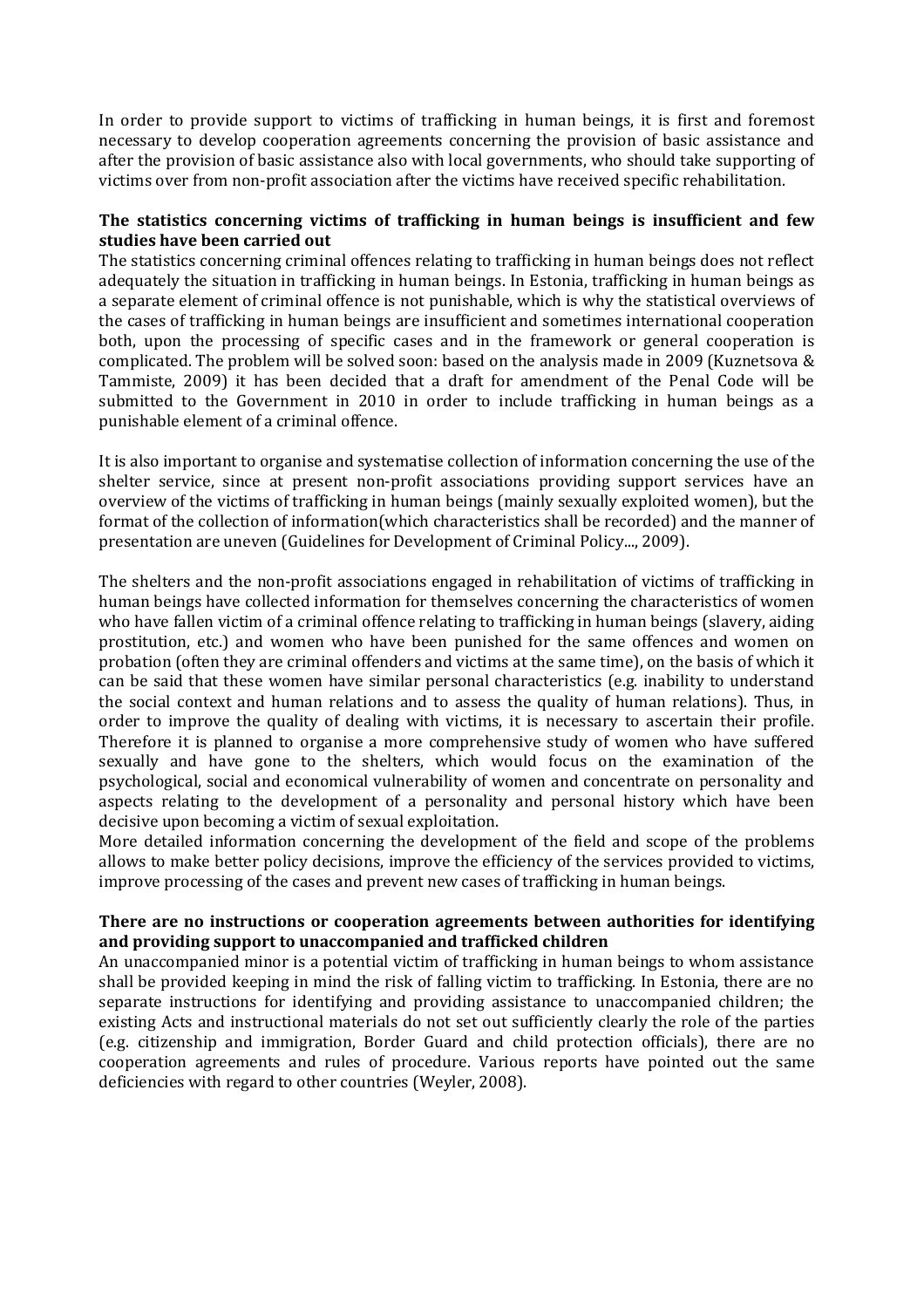Special attention is paid to minors upon crossing the external border of the European Union<sup>44</sup> and this topic was discussed in the previous development plan for combating trafficking in human beings. Good cooperation has been achieved with the Working Group for Cooperation on Children at Risk of the Council of the Baltic Sea States with whom active cooperation is carried out in the matters concerning crossing of the border by minors, but the questions, how to verify whether the parents whose children cross the border are aware of it, whether their notarised consent for crossing the border is required, etc. have not been solved. Different authorities have attempted to specify in discussions the possibilities to improve the efficiency of checking crossing of the border by minors, but no uniform solution models have been reached, which is why the corresponding analysis is required. The optional protocol to the Convention on the Rights of the Child on the sale of children, child prostitution and child pornography stresses the need to protect especially children from trafficking, sexual and economic exploitation, participation in prostitution and child pornography. The Council of Europe Convention on Action against Trafficking in Human Beings stresses the need for child-sensitive approach.

Necessary measures and activities

 $\overline{a}$ 

| 16. measure                                                                                        | Development of the possibilities to support victims of trafficking in human<br>beings              |  |
|----------------------------------------------------------------------------------------------------|----------------------------------------------------------------------------------------------------|--|
| <b>Activities</b>                                                                                  |                                                                                                    |  |
| 16.1. Assessment of the needs of the victims of trafficking in human beings and women involved     |                                                                                                    |  |
| in prostitution                                                                                    |                                                                                                    |  |
|                                                                                                    | 16.2. Provision of shelter and rehabilitation services to women involved in prostitution and       |  |
| trafficked women                                                                                   |                                                                                                    |  |
|                                                                                                    | 16.3. Assessment of the efficiency of the rehabilitation program for the victims of trafficking in |  |
| human beings                                                                                       |                                                                                                    |  |
| 16.4. Notification of the citizens, including victims, in Estonia and in Missions of Estonia to    |                                                                                                    |  |
|                                                                                                    | foreign states of the consular services and the possibilities to receive consular assistance.      |  |
| 16.5. Collection of information from shelters concerning the victims and provision of services to  |                                                                                                    |  |
| them.                                                                                              |                                                                                                    |  |
|                                                                                                    | 16.6. Identification of and provision of support to unaccompanied minors and trafficked            |  |
| children                                                                                           |                                                                                                    |  |
|                                                                                                    | Impact of measure 16: the victims of trafficking in human beings have received assistance and      |  |
| support, the rehabilitation program intended for victims has been assessed and the collection of   |                                                                                                    |  |
| information on victims has been systematised. Identification of and provision of support to        |                                                                                                    |  |
| unaccompanied minors and trafficked children has improved. A better overview of the victims        |                                                                                                    |  |
| of criminal offences relating to trafficking in human beings enables to specify the extent of      |                                                                                                    |  |
| trafficking in human beings in the society and to assess the effect of the rehabilitation activity |                                                                                                    |  |
|                                                                                                    | and to provide guidelines for future.                                                              |  |

Investigation of cases of trafficking in human beings and training of specialists

# **Upon dealing with cases of trafficking in human beings it is necessary to determine the role of different authorities in casework more clearly and to improve internal and cross-border information exchange**

Since trafficking in human beings is mostly a cross-border criminal offence, it is important to improve the efficiency of cooperation upon the processing of cases and participation in cooperation networks, professional seminars and trainings. The significance of international cooperation is stressed also in several framework documents (Council of Europe Convention, EU Framework Decision, etc.) on combating and prevention of trafficking in human beings. For the purposes of the improvement of the work of joint study groups a case-based teamwork project COPSAT has been initiated in cooperation with the Swedes, which involves specialists from among

<sup>44</sup> Action-Oriented Paper on strengthening the EU external dimension on action against trafficking in human beings; Towards Global EU Action against Trafficking in Human Beings; Council decision of 30 November 2009.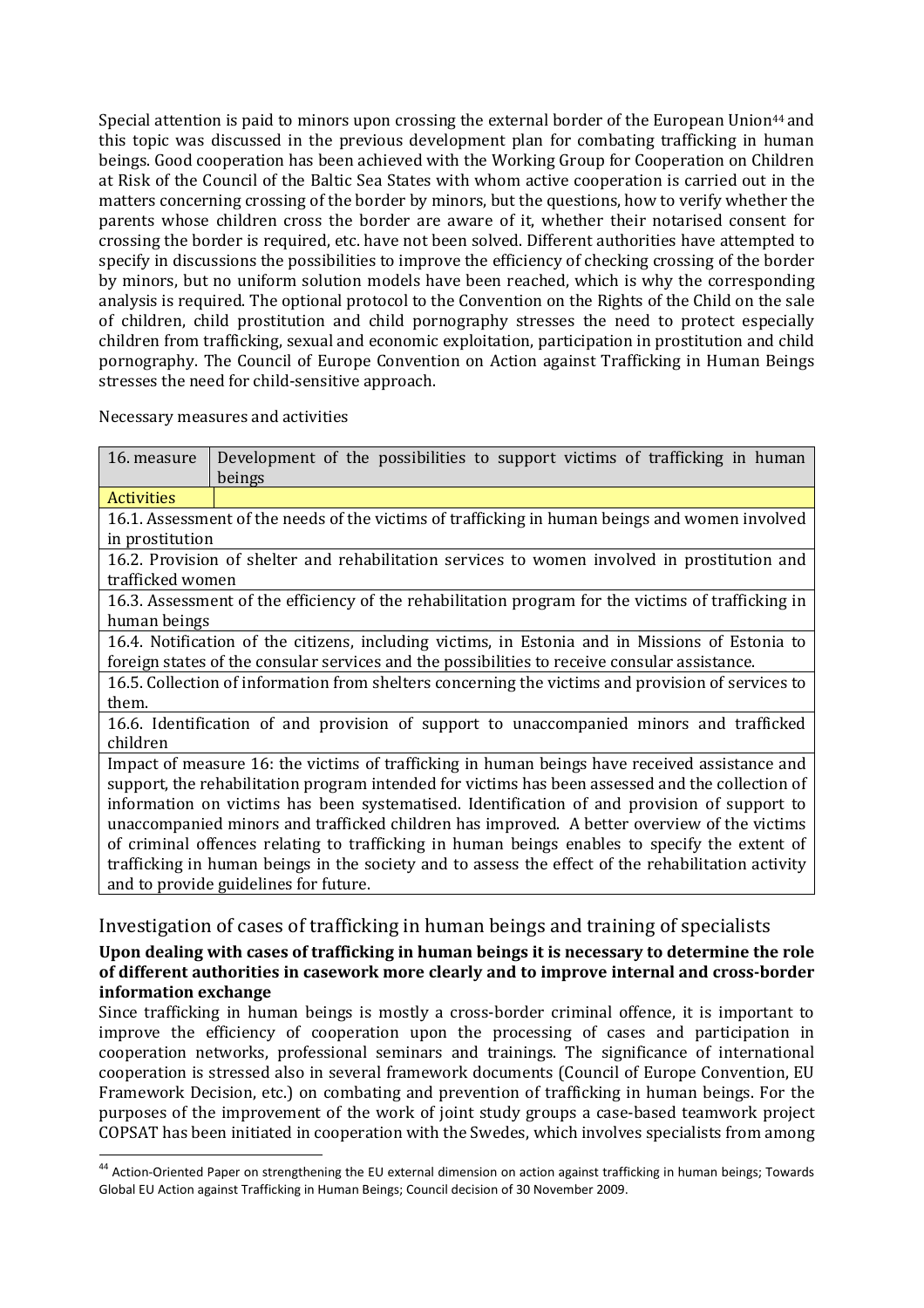bodies conducting proceedings, social workers and the relevant citizens' associations providing assistance and analyses the work carried out with the victims case by case (including questioning of the victims, provision of assistance to them as early as possible). In the course of the cooperation project a manual of methods of operation of the study groups shall be developed.

For the purposes of national cooperation, guidelines for identification of victims of trafficking in human beings have been prepared, which describe the general victim identification indicators and give advice for initial identification. The specifications of the types of trafficking in human beings have been viewed separately and the principles of questioning a potential victim and the structure of interrogation have been described. However, the guidelines do not include specific rules of procedure (what to do and where to send a person in the event of a suspicion of a case, who has which role in the casework, liability, obligations), not even separately with regard to minors. In the interests of better and faster processing of cases of trafficking in human beings and provision of support to victims as quickly as possible it is planned to prepare the required rules of procedure and supplement the existing guidelines for identification of and provision of assistance to victims.

Illegal transportation of aliens, e.g. Afghans, Syrians and Palestinians, across the state border of the Republic of Estonia, in order to transport them through Estonia to the Nordic countries, has become more frequent in 2009 as compared to the previous years. It may be presumed that such cases become even more frequent. Therefore, in order to prevent illegal entry, it is important to develop cooperation between the authorities who process criminal offences committed on the state border and whose main functions are related to criminal offences committed in the course of organised crime and processing of international criminal offences (e.g to involve international investigation teams).

#### **The parties dealing with victims of trafficking in human beings need better preparation**

Trafficking in human beings is a sensitive subject which presumes high professionalism and good training, which is why enhanced attention shall be paid to the training of the relevant specialists, e.g. police officers, border guards, social workers and child protection officials (e.g. the basic curricula could include treatment of the topic of trafficking in human beings and more specifically dealing with victims as either an elective or optional subject).

Since 2006 trainings have been provided and lectures have been delivered on the basis of the previous development plan more than planned which indicates the need for the providers of training in the area of trafficking in human beings. Although trainings are carried out and lectures are delivered, there is no overview of the persons who provide trainings and of what they offer. In the framework of this development plan it is planned to collect information concerning potential training providers, training programs, choice of topics into one database. Together with mapping of the training providers, uniform bases shall be established for the content of the trainings, thus, it shall be agreed between the potential parties who order trainings and training providers what should be included in information training, case-based teamwork training and the training of new training providers shall be planned accordingly. More non-profit associations (e.g. Lifeline, Atoll Centre, Living For Tomorrow, Tartu Child Support Centre, Estonian Women`s Shelters Union, etc.) than before should provide trainings. So far many information trainings have been provided by state officials besides non-profit associations, but they should not be training providers but parties who order trainings.

Within the framework of the national development plan for combating trafficking in human beings several in-service trainings were organised for different target groups besides the information trainings. However, it has not been possible to provide in-service training in the required scope to all the target groups who need it (e.g. prosecutors and judges have received less training than social workers) and this activity should be continued. Thus, efforts are made so that in the whole chain of proceedings the specialists dealing with cases of trafficking in human beings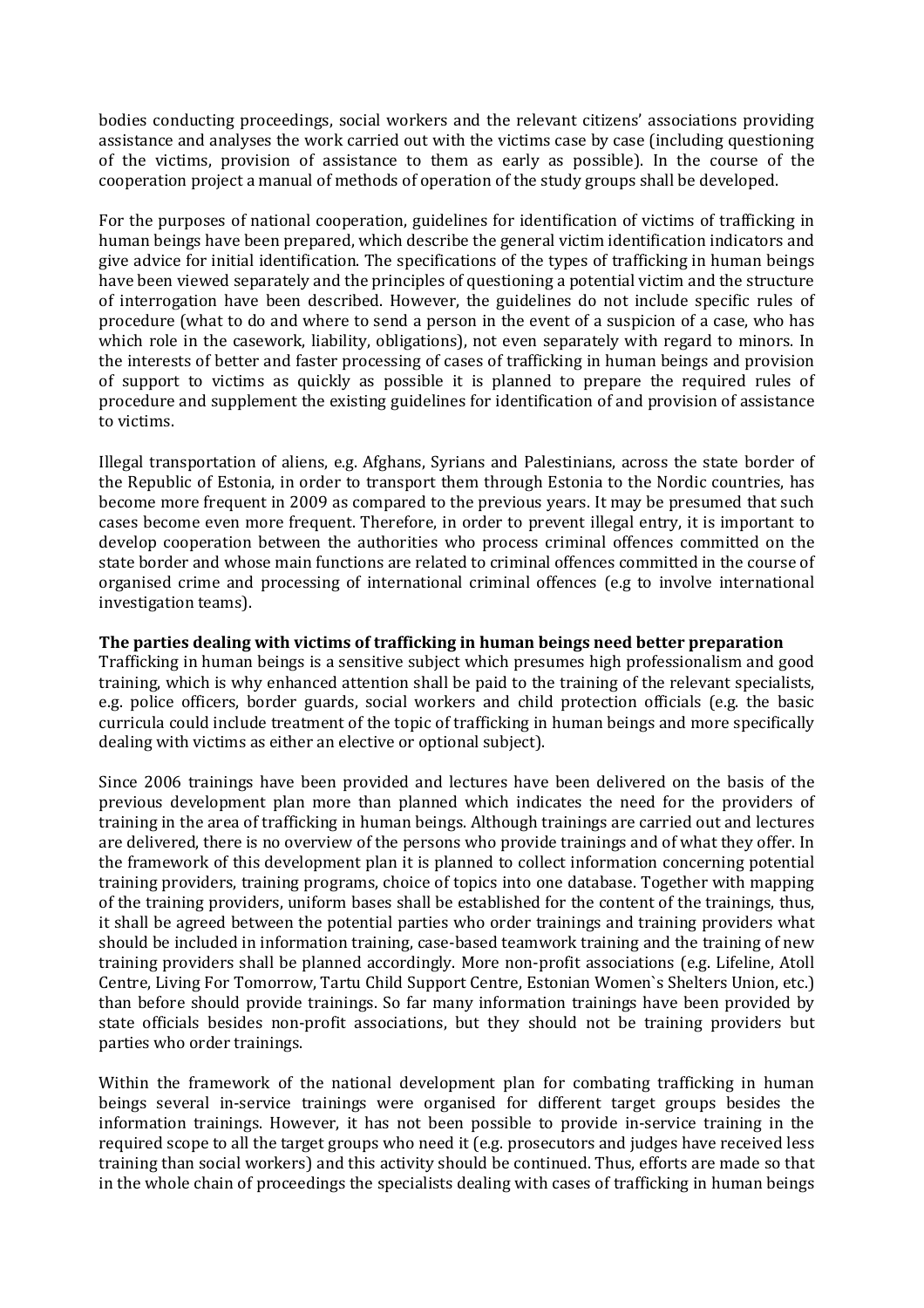would have common understanding of the problem of trafficking in human beings, including identification of victims, the need and possibilities for referring to receive professional assistance and specifications of the procedure.

The prerequisite for successful processing of cases of trafficking in human beings is awareness of different types of criminal offences related to trafficking in human beings, the rapid changes taking place in this area, etc.

Necessary measures and activities

| 17. measure                                                                                         | Increasing the efficiency of investigation of cases of trafficking in human beings               |  |
|-----------------------------------------------------------------------------------------------------|--------------------------------------------------------------------------------------------------|--|
| <b>Activities</b>                                                                                   |                                                                                                  |  |
|                                                                                                     | 17.1. Improving the efficiency of international cooperation in the field of trafficking in human |  |
| beings                                                                                              |                                                                                                  |  |
|                                                                                                     | 17.2. Amendment of the guidelines for the identification of and provision of support to victims  |  |
| of trafficking in human beings                                                                      |                                                                                                  |  |
| 17.3. Analysis of the program of the basic training of specialists having contact with the victims  |                                                                                                  |  |
| of trafficking in human beings                                                                      |                                                                                                  |  |
| 17.4. Provision of in-service training to specialists having contact with victims of trafficking in |                                                                                                  |  |
| human beings                                                                                        |                                                                                                  |  |
| 17.5. Preparation of the training program on human trafficking, provision of training to new        |                                                                                                  |  |
| training providers, establishment of the database of training providers                             |                                                                                                  |  |
| 17.6. Analysis of law concerning purchase of sexual services                                        |                                                                                                  |  |
| Impact of measure 17: the relevant specialists have received training, the specifics of dealing     |                                                                                                  |  |
| with victims has been taken into account in their professional training and the bodies who          |                                                                                                  |  |
| conduct proceedings have received psychological training in increased scope. The cases of           |                                                                                                  |  |
| trafficking in human beings are processed professionally since the rules of procedure of            |                                                                                                  |  |
| casework have been defined, i.e. the obligations and responsibilities have been divided between     |                                                                                                  |  |
|                                                                                                     | the relevant specialists and the roles of cooperation partners have been determined. Training    |  |

activities in the field of trafficking in human beings are systematised.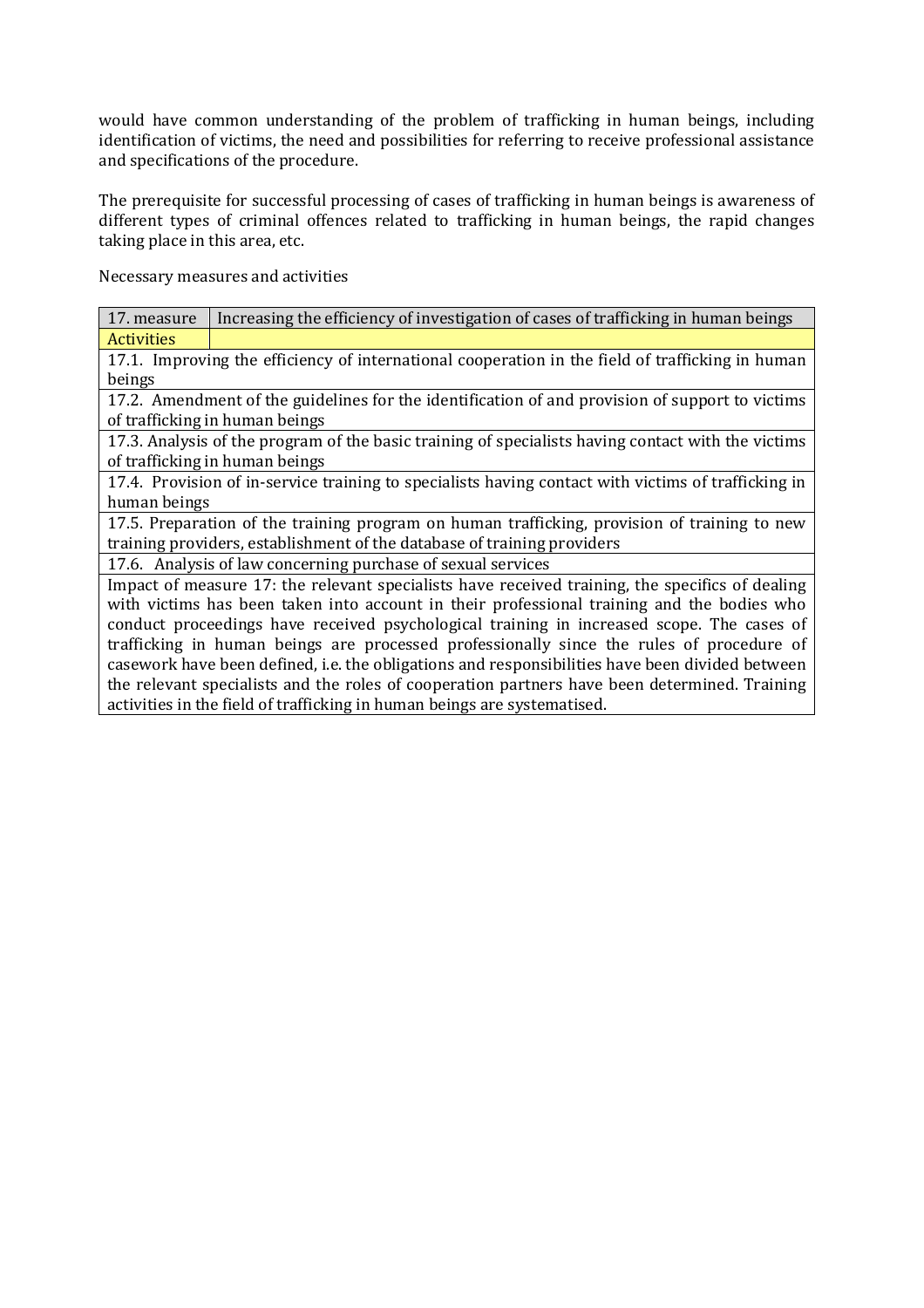# Definitions used in the development plan

**Physical violence** – an intentional act or neglect which causes physical pain, injuries to or death of a person.

**Trafficking in human beings** – in the development plan the definition of trafficking in human beings is used as defined in article 3 of the Protocol to Prevent, Suppress and Punish Trafficking in Persons, Especially Women and Children, Supplementing the United Nations Convention against Transnational Organized Crime:

- a) "Trafficking in persons" shall mean the recruitment, transportation, transfer, harbouring or receipt of persons, by means of the threat or use of force or other forms of coercion, of abduction, of fraud, of deception, of the abuse of power or of a position of vulnerability or of the giving or receiving of payments or benefits to achieve the consent of a person having control over another person, for the purpose of exploitation. Exploitation shall include, at a minimum, the exploitation of the prostitution of others, forced labour or services, slavery or practices similar to slavery or the removal of organs;
- b) The consent of a victim of trafficking in persons to the intended exploitation set forth in subparagraph (a) of this article shall be irrelevant where any of the means set forth in subparagraph (a) have been used;
- c) The recruitment, transportation, transfer, harbouring or receipt of a child for the purpose of exploitation shall be considered "trafficking in persons" even if this does not involve any of the means set forth in subparagraph (a) of this article;
- d) "Child" shall mean any person under eighteen years of age.

 $\overline{a}$ 

**Corporal punishment** – a type of violence defined as any punishment in which physical force is used and intended to cause some degree of suffering or pain to a child, however light. <sup>45</sup>

**Bullying** – systematic abuse of power expressed in repeated aggressive behaviour with the intention to cause pain and sufferings to the victim. Bullying may be either direct (open attack of the victim) or indirect (isolation, social exclusion of the victim which causes involuntary loneliness) (Olweus 1993).

**Child neglect (so-called passive abuse)** – failure of a parent or caregiver to perform his or her obligations upon caring for physical, mental, emotional and social development of a child (failure to meet the essential physiological, emotional, health and/or educational needs of a child), which may be detrimental to the development proper to the child's age and to the child's mental or physical health.

**Corporal punishment of a child** - a form of violence defined as any punishment in which physical force is used and intended to cause (even light) pain or discomfort to a child (UN Committee on the Rights of the Child).

**Sexual abuse of a child** – the involvement of a child in sexual activity that he or she does not fully comprehend, is unable to give informed consent to or that violates the laws or social taboos of society (WHO).

<sup>&</sup>lt;sup>45</sup> UN Committee on the Rights of the Child. General Comment No. 8 (2006). The right of the child to protection from corporal punishment and other cruel or degrading forms of punishment (arts 19, 28, para.2; and 37, inter alia).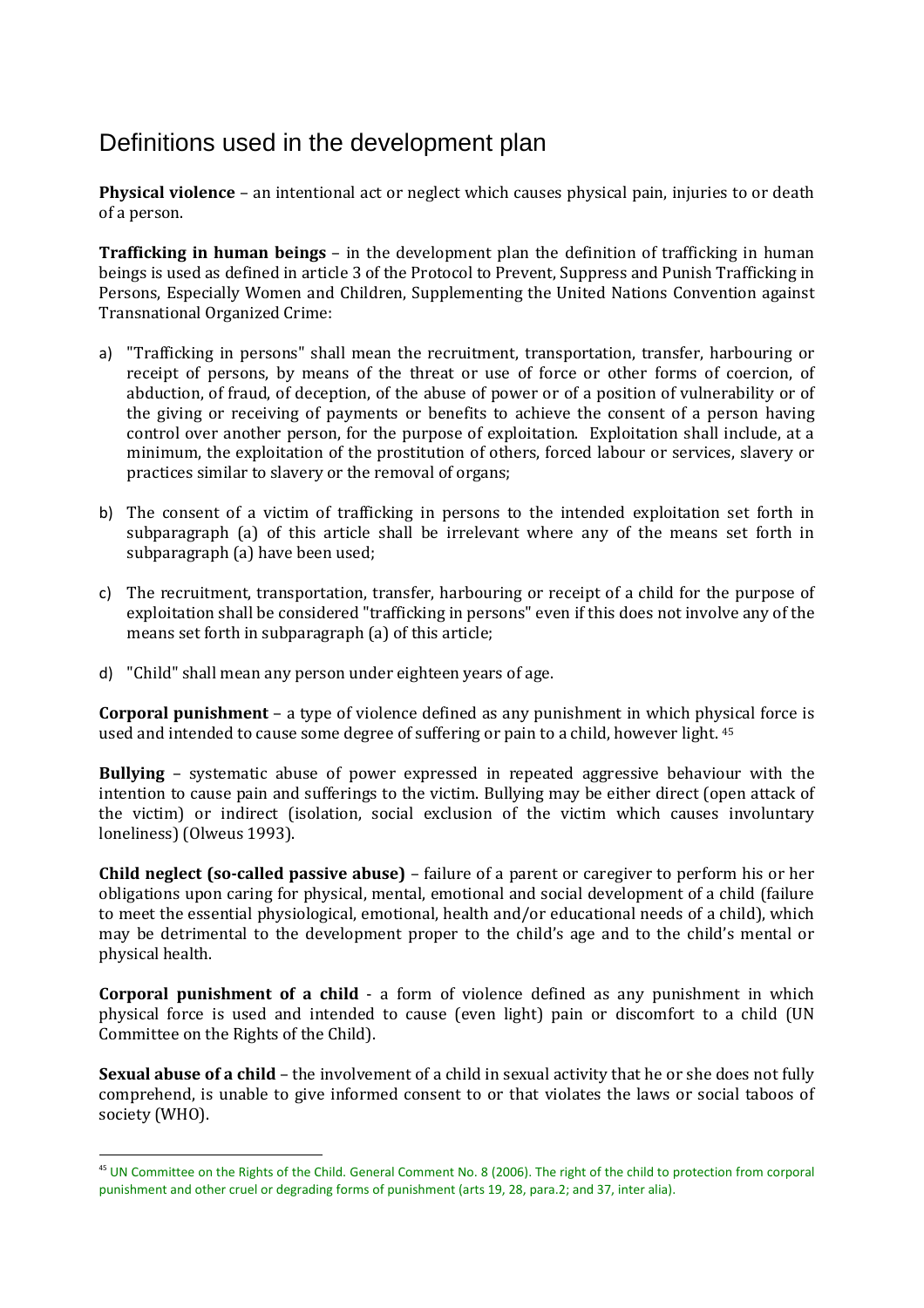**Abuse of a child** – causing of intentional physical, mental, emotional or sexual damage to a child by a person who is liable for the well-being of the child which may cause physical, mental, emotional or social damage to the development proper to the child's age and the well-being of the child.

**Violence against women** – any act of gender-based violence that results in, or is likely to result in, physical, sexual or psychological harm or suffering to women, including threats of such acts, coercion or arbitrary deprivation of liberty, whether occurring in public or in private life.

**Domestic violence** – involves also cases of domestic and close relationships in addition to family relationships. In the case of domestic violence, the abuser and victim are from one and the same family, violence is usually used between family members (also former family members) or between a family member and a close relative. In the case of domestic violence a physically and mentally stronger person abuses a weaker person. The most widely spread types of domestic violence are abuse between spouses (husband and wife), children, grandparents or siblings.

**Victim of domestic violence** – a person who suffers from physical, sexual and/or mental violence in a family, at home (in a household) or any other close relationship regardless of the fact whether the abuser and the victim have common dwellings or not.

**Psychological violence** – insulting, name-calling, ignoring, isolation, rejection, intimidating, manipulation, belittlement, witnessing domestic violence, emotional indifference and other behaviour that can be detrimental to a child's psychological development and well-being (UN).

**Sexual violence against a child** – a contact or non-contact act with sexual content perpetrated against a child by an adult or another child, who based on his or her age or development level is in a liability, trust or power relationship with the child, for the purposes of power, satisfaction of sexual or other needs, (Encyclopedia of Interpersonal Violence, Corby 2007).

**Violence** – the intentional use of physical force or power, threatened or actual, against oneself, another person, or against a group or community, that either results or has a high likelihood of resulting in injury, death, psychological harm, maldevelopment or deprivation (general definition of violence by WHO, 1996).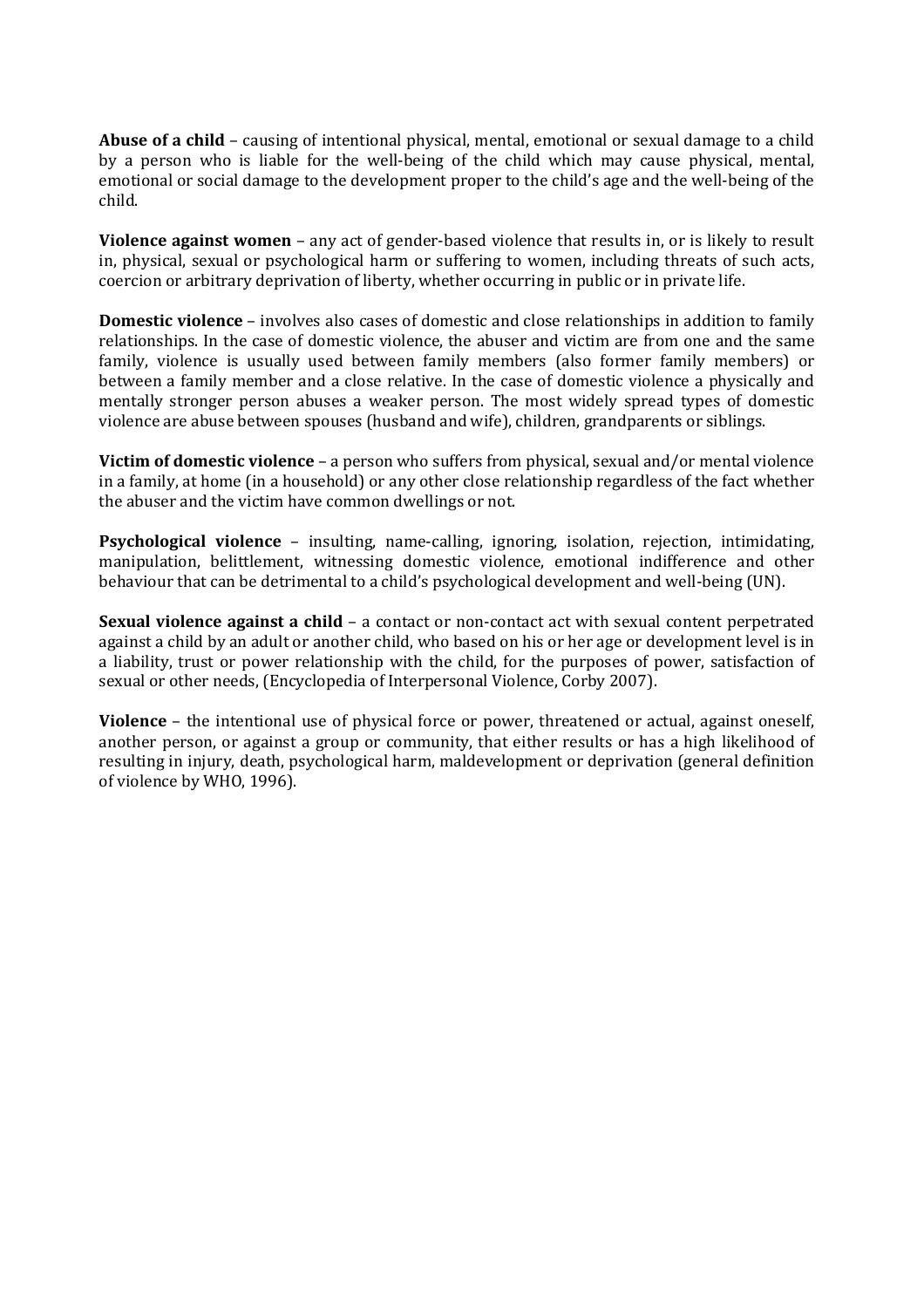# **Bibliography**

Action Plan against Domestic Violence 2008-2011. Turning Point. Norwegian Ministry of Justice and the Police.

**Ainsaar**, M. (2004).Väärkohtlemise ohvriks sattumise kogemused noorukieas. – K. Soo, D. Kutsar (edit). Seksuaalse väärkohtlemise kogemused ja hoiakud Eesti noorte hulgas. Tartu, 2004.

Overview of the activities of juvenile committees on the basis of the statistics of 2008 (2009). Ministry of Education and Research. Tartu.2009. (

Estonian Youth Work Centre. (2009). Analysis of the activities of the juvenile committees in 2009. See: http://www.entk.ee/Microsoft%20Word%20-

%20ALAEALISTE%20KOMISJONIDE%202009%20statistika.pdf

Allaste, A-A., Võõbus, V. (2008). Vägivald lähisuhetes: selle põhjused ja võimalikud lahendused.

Antšak, A. (2004). Assisting a sexually abused child: opportunities of network work on the basis Lõuna Police Department of Põhja Police Prefecture. Postgraduate work. Tallinn Pedagogical University. Faculty of Social Sciences. Department of Social Work.

Borodin, A., Klein, M., Sepp, M. (2009). Alaealiste õigusrikkumised ja noorsoopolitsei töö. Police Board: Department of Analysis and Planning.

Comparing Children´s Online Opportunities and Risks Across Europe.June 2009. EU ONline Kids. www.eukidsonline.net

Dutton, G.D.(2006) Rethinking Domestic Violence.Toronto: UBCPress.

Eesti kool 21. sajandi algul: kool kui arengukeskkond ja õpilaste toimetulek. TU 2007.

Estonian National Traffic Safety Programme 2003-2015, see: www.mnt.ee/atp/index.php?id=998 Eesti turvalisuspoliitika põhisuunad aastani 2015, vt https://www.riigiteataja.ee/ert/act.jsp?id=12979629

Eurobarometer, 2008,

http://ec.europa.eu/information\_society/activities/sip/docs/eurobarometer/eurobarometer\_20 08.pdf

European Union Agency for Fundamental Rights (2009). Child trafficking in the European Union – Challenges, perspectives and good practices.

EU Council Framework Decision on the standing of victims in criminal proceedings, see: europa.eu.int/eur-lex/pri/en/oj/dat/2001/l\_082/l\_08220010322en00010004.pdf

European Union Framework Decision on Combating Trafficking in Human Beings (2002/629/JHA) OJ L 203, 1.8.2002), Council of Europe Convention on Action against Trafficking in Human Beings, see: http://conventions.coe.int/Treaty/EN/Treaties/Html/197.htm

Estonian Public Broadcasting. Anger management treatment program for combating domestic violence launced in Estonia. http://uudised.err.ee/index.php?0561365

Johnson, M. P. (2008). A typology of domestic violence. Intimate terrorism, violent resistance, and situational couple violence. Boston: Northeastern University Press.

Kase, H., Pettai, I. (2005) Perevägivald Lääne-Eestis 2004-2005.Politseistatistika analüüs. p 4.

Kask, K. (2009).Erialaspetsialistide pädevus alaealiste ülekuulamise kohta kriminaalmenetluses. Tallinn: Ministry of Justice.

Kimmel, M. S. (2001).Male Victims of Domestic Violence: A Substantive and Methodological Research Review.

Kimmel, M. S. (2002). "Gender Symmetry" in Domestic Violence. A Substantive and Methodological Research Review. Violence Against Women, 8(11), 1332-1363.

Guidelines for Development of Criminal Policy until 2018. (2009). Draft and explanatory memorandum, see:

http://www.just.ee/orb.aw/class=file/action=preview/id=48305/KRIMINAALPOLIITIKA+AREN GUSUUNAD+AASTANI+2018+SELETUSKIRI.pdf

Crime in Estonia 2008. Tallinn: Ministry of Justice.

Crime in Estonia 2009. Tallinn: Ministry of Justice. Project version.

Kuznetsova, A., Tammiste, B. (2009). Inimkaubanduse definitsiooni ning kuriteokoosseisu analüüs. Ministry of Justice, Criminal Policy Department. Project version.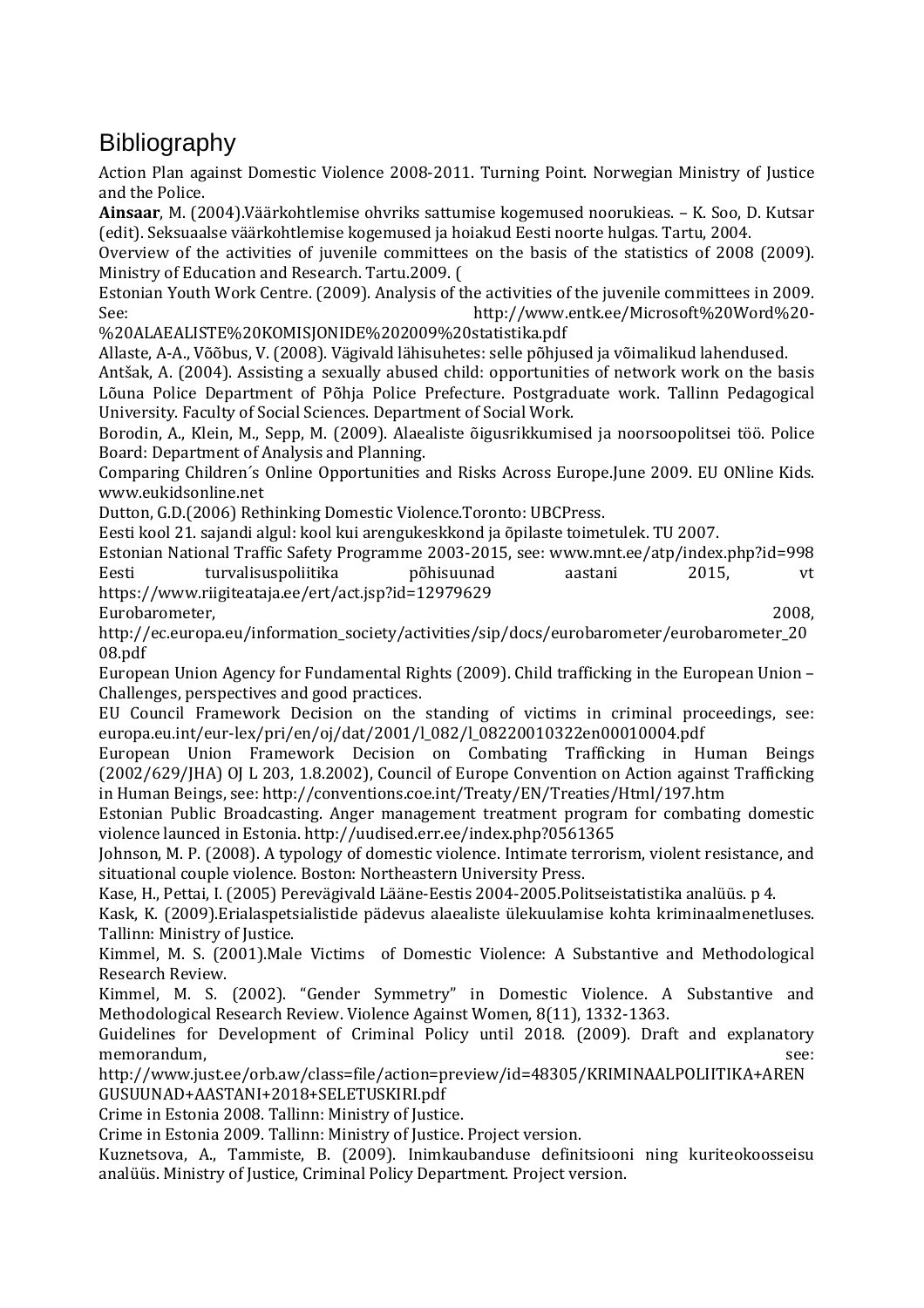Kütt, T. (2008) Perevägivalla juhtumi lahendamine: Politsei roll ning koostöö võimalused (Jõhvi politseiosakonna näitel).

Child Rights Strategy 2004-2008, see: www.valitsus.ee/failid/L\_TStrateegia.pdf

Childhood, Disability and Violence (2004). European Commission Daphne program.

Council of Europe Convention on the Protection of Children against Sexual Exploitation and Sexual Abuse, see http://www.worldlii.org/int/other/COETSER/2007/1.html

Lehti, M. (2003).Trafficking in women and children in Europe. HEUNI Papers. No 18.

Lutt, K. (2007) Eesti perevägivalla vastane poliitika: struktuuri vastavus vajadustele. Bachelor's thesis. Tallinn University, p 31.

Action Plan for Economic Growth and Jobs 2008-2011, see www.riigikantselei.ee/failid/MTTK\_2008\_2011\_EST\_kujundusega.pdf

Markina, A., Saar, J. (2009). Alaealiste hälbekäitumine Eestis, Tšehhis ja Ungaris: rahvusvaheline *self-report*-meetodil tehtud delinkventsuse uuring (ISRD-2). Juridica, VII/2009. Iuridicum Foundation.

Markina, A., Šahverdov-Žarkovski, B., 2007. Eesti alaealiste hälbiv käitumine. Faculty of Law of the University of Tartu, Ministry of Justice. Criminal policy studies 5. Tallinn 2007.

Impact analysis on Council of Europe Convention on the Prevention on the Protection of Children against Sexual Exploitation and Sexual Abuse (2008). Ministry of Justice. Criminal Policy Department, Penal Law and Procedure Division.

Violence against women in Estonia. National sociological research. Estonian Open Society Institute. Tallinn 2001.

National Drug Addiction Prevention Strategy until 2012, see www.tai.ee/failid/narko\_riiklik\_strateegia\_aastani\_2012

National Programme for Reducing Violence in Finland, 2006 .

Youth Work Strategy 2006-2013, see

www.hm.ee/index.php/index.php?popup=download&id=7156

Pajumets, M. (2003). Keskkooli lõpetavate neidude kui tulevaste tööotsijate teadlikkus inimkaubandusest. Nordic Council of Ministers, Estonian Institute of Humanities

Paats, M. Kui kodus saab haiget. Eesti Päevaleht, 5.01.2010.

Palin-Davies, S. (2006) Male Victims of Female-Perpetrated Domestic Violence.Norwich Social Work Monographs.

Pettai, I., Kase, H. (2005) Perevägivald Lääne-Eestis 2004-2005.Politseistatistika analüüs. Tallinn. Open Estonia Foundation.

Pettai, I, Proos, I. (2003) Vägivald ja naiste tervis. Sotsioloogilise uuringu materjalid. Tallinn: Estonian Open Society Institute

http://www.oef.org.ee/\_repository/Document/Vagivald\_ja\_naiste\_tervis.pdf

Preventing Violenence. A guide to implementing the recommendations of the World report on violence and health. World Health Organization, 2004.

Protocol to prevent, suppress and punish trafficking in persons, especially women and children, supplementing the UN Convention against transnational organized crime, see: https://www.riigiteataja.ee/ert/act.jsp?id=733018, binding on Estonia since 11 June 2004.

Population Health Development Plan for 2008-2020, see www.valitsus.ee/failid/Rahvastiku\_tervise\_AK\_2009\_2020.pdf

Report of the international research network EU Kids Online, see also http://eukidsonline.ut.ee/?cat=6

Rannala, I., Tiko, A., & Rohtla, A. (2006).Käitumisraskustega noored ja neile mõjutusvahendite kohaldamine alaealiste komisjonides*.* Ministry of Justice, Criminal Policy Department.

Rits, B. (2009). Alaealiste kuritegevuse ennetamise tulemuslikkus Eesti erikoolide näitel. University of Tarty, Faculty of Social Sciences. Bachelor's thesis

Salla, J. Paarisuhtevägivald Eestis, see: https://ajaveeb.just.ee/kuritegevusjastatistika/?p=282

Salla, J. (2010). Alaealiste vägivallakuritegevus. Ministry of Justice, Criminal Policy Department.

Salla, J. ja Tamm, K., 2009, Alaealiste kuritegevus*,* in the publication Salla, J. (edit.), Crime in Estonia 2008, Ministry of Justice, Tallinn.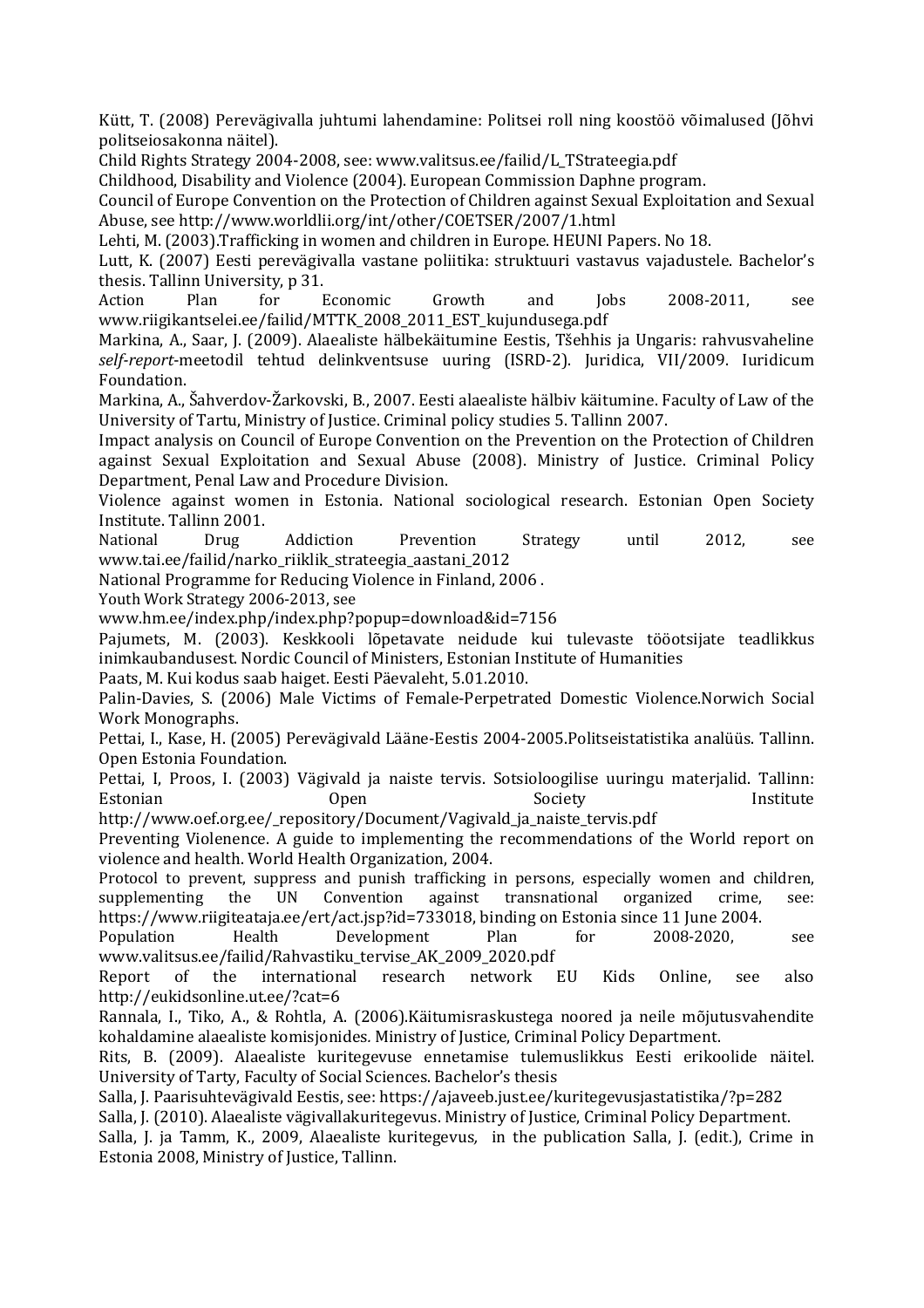Salla, K.-A,. Tamm, K. (2008). Mõjutusvahendite kasutamine erikoolides. Tallinn University; Ministry of Justice, Criminal Policy Department.

Salmi, V., Lehti, M., Sirén, R., Kivivuori, J., Aaltonen, M. (2009). Perheväkivalta Suomessa.

Saving Lives. Reducing Harm. Protecting the Public: An action plan for tackling violence 2008-11 Soo, K., Soo, I. (2002). Teismeliste väärkohtlemine Eestis: riskitegurid ja tagajärjed. Tartu.

Soo, K. (2004). Seksuaalse väärkohtlemise kogemused. – K. Soo, D. Kutsar (toim). Seksuaalse väärkohtlemise kogemused ja hoiakud Eesti noorte hulgas. Tartu, 2004.

Soo, K. (edit.). (2005). Erikoolides ja laste hoolekandeasutustes elavate noorte hoiakud ja kogemused seoses seksuaalse, vaimse ja füüsilise vägivallaga. Tartu Child Support Centre, University of Tartu.

Soo, K., Ilves, K., Strömpl, J. (2009) Laste väärkohtlemise juhtumitest teavitamine ja võrgustikutöö. Ministry of Social Affairs/University of Tartu.

Press notice of Statistics Estonia of 5 January 2010, see http://www.stat.ee/39128

Stekenee, M., Moll, M., Kapardis, A. (eds.) (2008). Juvenile delinquency in six new EU memeber states. Crime, risky behaviour and victimization in the capital cities of Cyprus, Czech Republic, Estonia, Lithuania, Poland and Slovenia. January 2008. (2008). Juvenile delinquency in six new EU memeber states. Crime, risky behaviour and victimization in the capital cities of Cyprus, Czech Republic, Estonia, Lithuania, Poland and Slovenia. January 2008.

Stevens, A., Kessler, I., Steinack, K. (2006). Review of Good Practices in Preventing the Various

Tamm, K. (2009). Seksuaalkurjategijate kohtlemine ning ravivõimalused*.* Tallinn: Ministry of Justice, Criminal Policy department.

Types of Violence in the European Union. Report prepared for the European Commission, Contract Number JAI/D4/2004/04.

Strömpl, J., Selg, M., Šahverdov, B., Tammaru, M. (2005). Vägivald ja väärkohtlemine: laste perspektiiv. Ministry of Social Affairs.

Strömpl, J., Marju, S., Soo, K., Šahverdov-Žakrovski, B. (2007). Eesti teismeliste vägivallatõlgendused. Publications of the Ministry of Social Affairs 2007/3.

Stockholm: Swedish National Council for Crime Prevention.

Swedish National Council for Crime Prevention. (2008). The organisation of Human Trafficking.

Tammiste, B., Tamm, K. (2009). Lähenemiskeelu kasutamine kriminaalmenetluses. Ministry of Justice, Criminal Policy Department.

Tikerpuu, A., Reinomägi, A. (2009). Laste õiguste tagamise strateegia 2004-2008 täitmise aruanne. Tallinn: Ministry of Social Affairs.

Turvalise kooli juhtrühma materjalid (2007). Ministry of Education and Research.

Turvalise kooli 2009. a tegevuste kokkuvõte. Ministry of Education and Research. General Education Department.

UNODC (2009a). Good practices and tools in reducing the demand for exploitative services.

UNODC (2009b). Global report on trafficking in persons, http://www.unodc.org/documents/human-trafficking/Global\_Report\_on\_TIP.pdf

TIP (Trafficking in Persons Report) raport (2009), June 2009, US State Department, http://estonia.usembassy.gov/tip2009.html

Viuhko, M. , Jokinen, A. (2009). Human Trafficking and Organised Crime. Trafficking for sexual exploitation and organised procuring in Finland. HEUNI Papers. No 62.

Weyler, S. (2008). The Frail Chain – Support for Child Victims of Trafficking in the Baltic Sea Region.

Teacher Education Strategy 2009-20013, see: https://www.osale.ee/.../78\_Eesti%2B%F5petajahariduse%2Bstrateegia%2B2008\_2013.doc

General Education Development Plan for 2007-2013, see: http://www.valitsus.ee/failid/\_ldharidus.pdf

UN Convention on the Rights of the Child, see http://www.riigiteataja.ee/ert/act.jsp?id=24016

EU Council Conclusions On The Eradication Of Violence Against Women In The EU. CL10-048EN. 8.03.2010 http://www.europa-eu-un.org/articles/en/article\_9553\_en.htm

Recommendation Rec(2002)5 of The Committee Of Ministers To Member States On The Protection Of Women Against Violence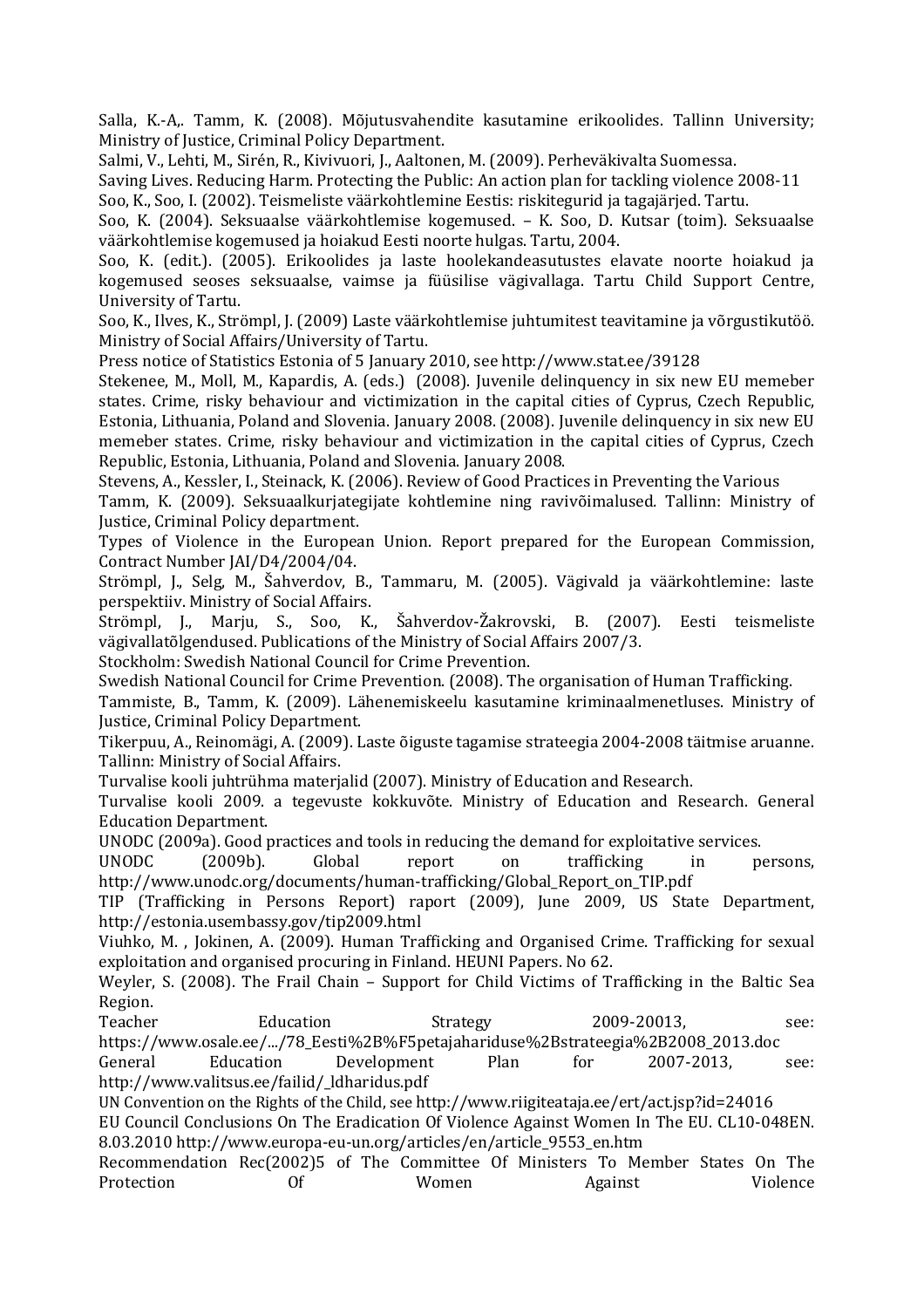https://wcd.coe.int/ViewDoc.jsp?id=280915&BackColorInternet=9999CC&BackColorIntranet=FF BB55&BackColorLogged=FFAC75

PACE Resolution 1635 (2008) Combating violence against women: towards a Council of Europe convention

http://assembly.coe.int/Mainf.asp?link=/Documents/AdoptedText/ta08/ERES1635.htm Beijing Declaration and Platform for Action adopted by the UN Fourth World Conference on Women http://www.un.org/womenwatch/daw/beijing/platform/index.html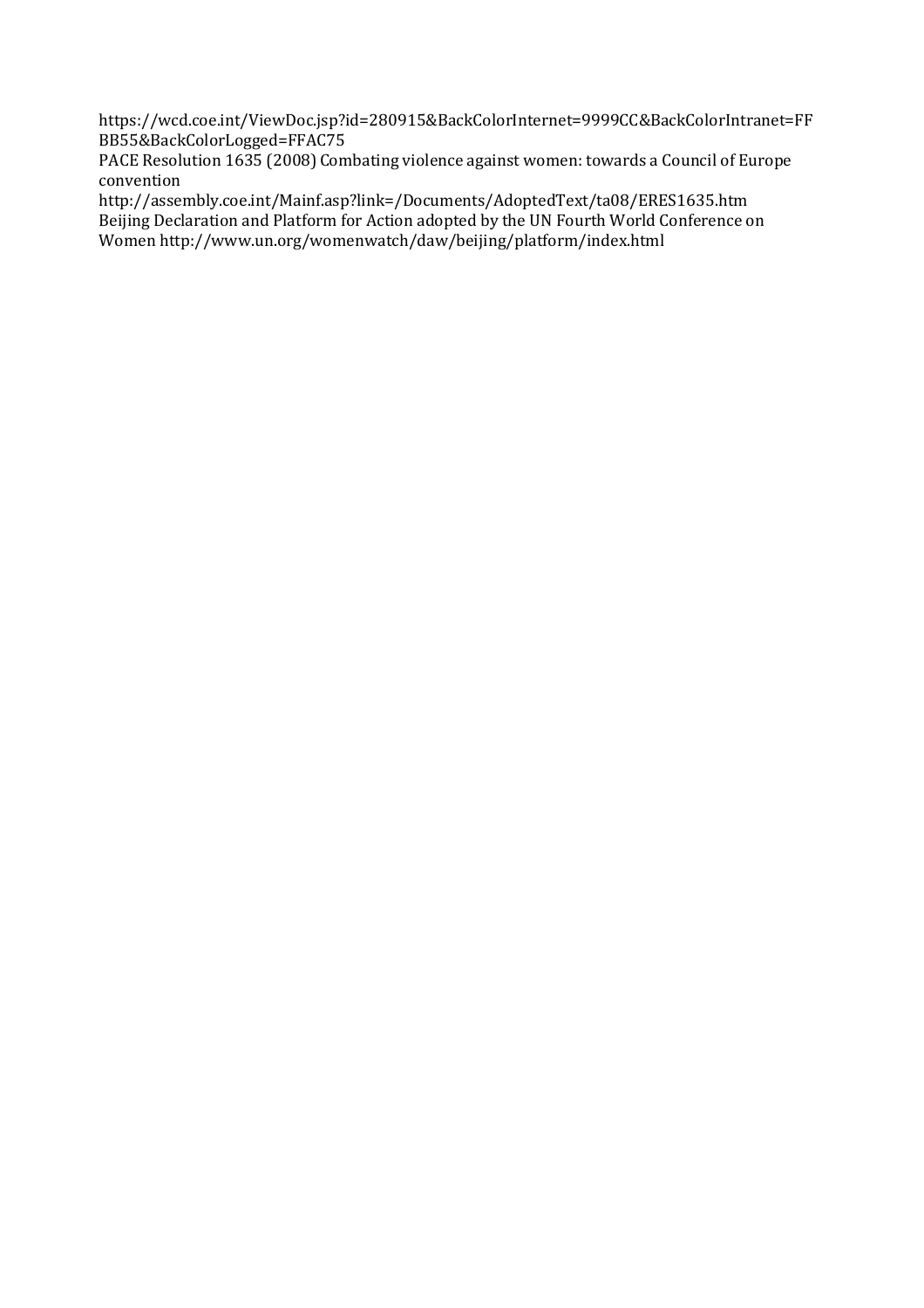# Annex 1. Connection of the strategy with international documents

1. Council of Europe Convention on the Protection of Children against Sexual Exploitation and Sexual Abuse<sup>46</sup>

The Convention lays down preventive, protective measures and criminal law measures in order to prevent sexual offences against children, punish the persons who commit sexual offences and protect child victims. Estonia signed the Convention on 17 September 2008.

2. United Nations Convention on the Rights of the Child and Optional Protocol to the Convention

The Convention provides for the rights necessary for ensuring the development and well-being of the child which each state party to the Convention shall ensure for the children. The Conventions sets out, *inter alia*, the right for special protection and treatment in situations of risk, also the right of an accused child for special treatment in the course of proceedings, etc. The Optional Protocol to the Convention on the sale of children, child prostitution and child pornography obliges the states to prohibit the sale of children, child prostitution and child pornography, deal with the prevention thereof and ensure rehabilitation services to children who have fallen victim thereof. Estonia signed the Optional Protocol on 24 September 2003 and ratified it on 15 June 2004.

3. Council of Europe Convention on Trafficking in Human Beings<sup>47</sup>

The purposes of the Convention are to prevent and combat trafficking in human beings, while guaranteeing gender equality; to protect the human rights of the victims of trafficking, design a comprehensive framework for the protection and assistance of victims and witnesses, while guaranteeing gender equality, as well as to ensure effective investigation and prosecution; to promote international cooperation on action against trafficking in human beings.

On 7 January 2010, the Government of the Republic adopted the decision to sign the Convention, currently it is pending signature.

4. EU Action Plan for Combating Trafficking in Human Beings (2008)

The Action Plan stresses the need to establish National Rapporteurs or equivalent mechanisms in order to monitor trends of trafficking in human beings and the results of anti-trafficking actions on the basis of the agreed criteria and indicators. Member States consider it necessary to provide systematic training to main stakeholders related to improvement of child protection systems, supporting of non-governmental organisations providing assistance to victims of trafficking in human beings and identification of cases of trafficking in human beings and particular attention shall be paid to trafficking in human beings for the purposes of labour exploitation.

5. Protocol to Prevent, Suppress and Punish Trafficking in Persons, Especially Women and Children, Supplementing the United Nations Convention against Transnational Organized Crime<sup>48</sup>

The purposes of the Protocol are to prevent and combat trafficking in persons, paying particular attention to women and children; to protect and assist victims of such trafficking, with full respect

 $\overline{\phantom{0}}$ <sup>46</sup> *Convention on the Protection of Children against Sexual Exploitation and Sexual Abuse*, open for signature from 25 October 2007

<sup>47</sup> *Council of Europe Convention on Action against Trafficking in Human Beings*, open for signature from 16 May 2005, Available: http://conventions.coe.int/Treaty/EN/Treaties/Html/197.htm.

<sup>48</sup> Published in the *Riigi Teataja*: https://www.riigiteataja.ee/ert/act.jsp?id=733018, binding on Estonia from 11 June 2004.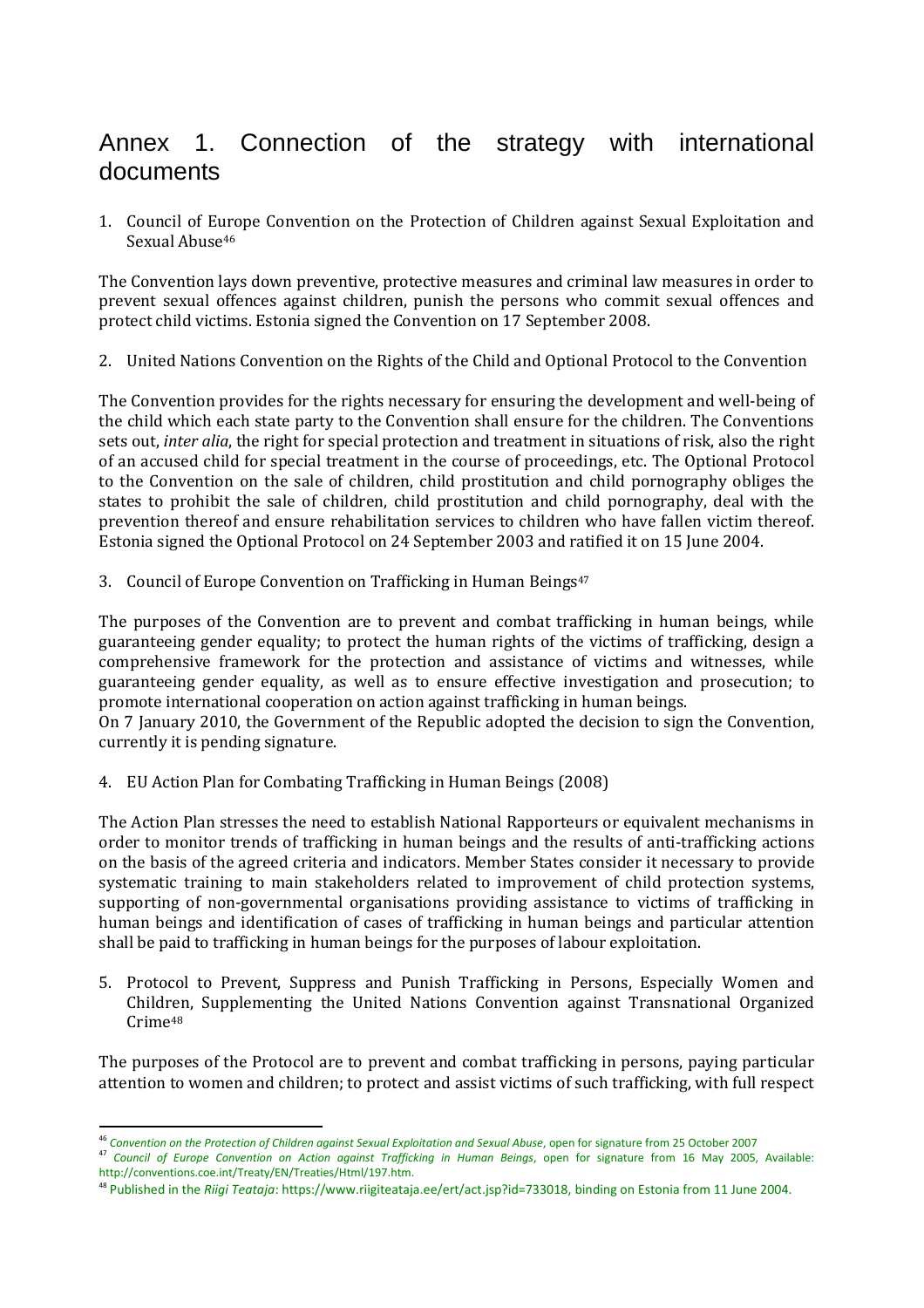for their human rights; and to promote cooperation among States Parties in order to meet those objectives.

6. EU Council Framework Decision. of 19 July 2002. on combating trafficking in human beings<sup>49</sup>

The Framework Decision observes the fundamental rights and takes into account the principles recognised primarily in the Charter of Fundamental Rights of the European Union, which include protection of human dignity, prohibition of slavery, forced labour, trafficking in human beings, prohibition of torture and inhuman or degrading treatment or punishment, the rights of the child, the right to liberty and security, freedom of expression and information, the protection of personal data, the right to an effective remedy and to a fair trial and the principles of legality and proportionality of criminal offences and penalties.

The Framework Decision sets out measures for the prevention of trafficking in human beings and for prosecution and for the protection of the rights of the victims.

7. Recommendation of the Committee of Ministers to Member States on assistance to crime victims<sup>50</sup>

The Recommendation includes measures for the protection of witnesses and victims, for the provision of assistance to them, including for establishing shelters, e.g. for the victims of domestic violence. According to the Recommendation, the main role of legal protection is to identify the need of victims and provide information and avoid secondary victimization.

**8.** EU Council Framework Decision of 15 March 2001 on the standing of victims in criminal proceedings 2001/220/JHA<sup>51</sup>

According to the Framework Decision, secondary victimisation shall be prevented, the prerequisite of which is comprehensive and coordinated approach to the victims' needs. This includes, in addition to witness- and human-friendliness, also measures for assisting the victims before and after criminal proceedings.

9. Council of Europe Convention on combating violence against women and domestic violence Under preparation

The Council of Europe established the Ad Hoc Committee on Preventing and Combating Violence against Women and Domestic Violence (CAHVIO), the function of which is to deal with the issues relating to violence against women and domestic violence. In 2008, it was agreed in the Committee that a legally binding instrument shall be prepared and adopted in the European Union to prevent and combat domestic violence including specific forms of violence against women and to protect the victims of such violence as well as punish the perpetrators. Although the new Convention puts a strong emphasis on violence against women, it is stressed that all the victims of general domestic violence shall be dealt with. The Convention focuses on four topics: prevention, protection of the victims, punishment of offenders and coordinated policy regulating the field.

10. UN Convention on the Elimination of All Forms of Discrimination against Women

The Convention provides that States Parties shall take all appropriate measures, including legislation, to suppress all forms of traffic in women and exploitation of prostitution of women.

<sup>49</sup> (2002/629/JHA) OJ L 203, 1.8.2002

<sup>&</sup>lt;sup>50</sup> Recommendation Rec (2006) 8 of the Committee of Ministers to member states on assistance to crime victims

 $51$  Council Framework Decision of 15 March 2001 on the standingof victims in criminal proceedings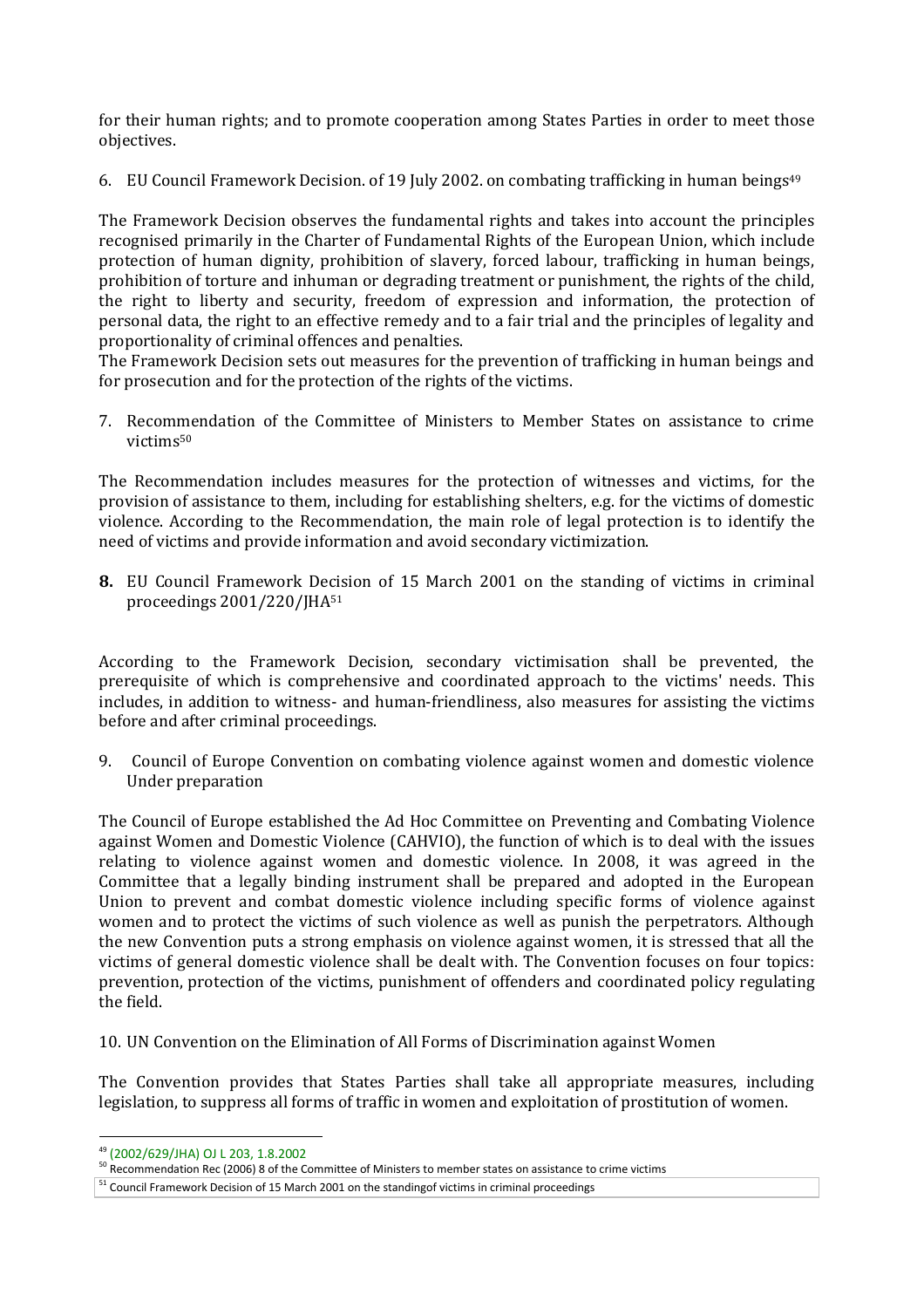11. Recommendation of Council of Europe for preparation of strategies for the protection of children against violence<sup>52</sup>

The Recommendation is based on four principles: protection of children, prevention of violence, prosecution of criminals and participation by children. These are based on the conclusions and recommendations included in the UN study on violence against children. The objective of the Recommendation is to assist Member States in drawing up national and local strategies and action plans in order to combat different types of violence against children, including sexual, physical violence and cyber-crime, including pornography on the Internet and harassment via mobile phones.

12. EU Council Conclusions on the Eradication of Violence Against Women in the EU. 09.03.2010<sup>53</sup>

According to the Conclusions, the Member States shall develop and update national strategies for tackling violence against women. It is important to devote appropriate resources to preventing and dealing with the consequences, raising awareness and counselling (the states shall make available free helpline, where to the women who have fallen victim to violence could call, and ensure the protection of the children who have to grow up in an atmosphere of violence).

13. Recommendation of EU Council on the protection of women against violence<sup>54</sup>

According to the Recommendation, Member States should develop policies for combating violence in order to ensure safety and protection of the victims, establish support and assistance structures for women who have fallen victim to violence which avoid secondary victimisation, raise public awareness and the awareness of children and young persons; ensure training for professionals confronted with violence against women and engage in prevention in all respective fields. It shall be ensured that all measures are co-ordinated nation-wide and focused on the needs of the victims and the efficiency of cooperation between the state and different organisations shall be improved.

**14.** Parliamentary Assembly of the Council of Europe Resolution 1635 (2008) Combating violence against women**<sup>55</sup>**

The resolution prescribes that domestic violence against women should be punishable pursuant to criminal procedure, a sufficient number of shelters shall be ensured, application for a restraining order with respect to a violent partner shall be facilitated. Attention should be paid to raising awareness of the official circles and the general public and the work of NGA-s which combat violence against women shall be supported separately.

15. Beijing Declaration and Platform for Action adopted by the UN Fourth World Conference on Women<sup>56</sup>

<sup>52</sup> Draft Council of Europe Policy Guidelines on Integrated National Strategies for the Protection of Children against Violence. Programme  $\frac{1}{53}$  Building a Europe for and with children"

<sup>53</sup> EU Council Conclusions On The Eradication Of Violence Against Women In The EU. CL10-048EN. 8.03.2010 http://www.europa-eu-un.org/articles/en/article\_9553\_en.htm

<sup>&</sup>lt;sup>54</sup> Recommendation Rec (2002)5 of The Committee Of Ministers To Member States On The Protection Of Women Against Violence

https://wcd.coe.int/ViewDoc.jsp?id=280915&BackColorInternet=9999CC&BackColorIntranet=FFBB55&BackColorLogged=FFA C75

<sup>55</sup> Resolution 1635 (2008) Combating violence against women: towards a Council of Europe Convention

http://assembly.coe.int/Mainf.asp?link=/Documents/AdoptedText/ta08/ERES1635.htm

<sup>&</sup>lt;sup>56</sup> Beijing Declaration and Platform for Action http://www.un.org/womenwatch/daw/beijing/platform/index.html